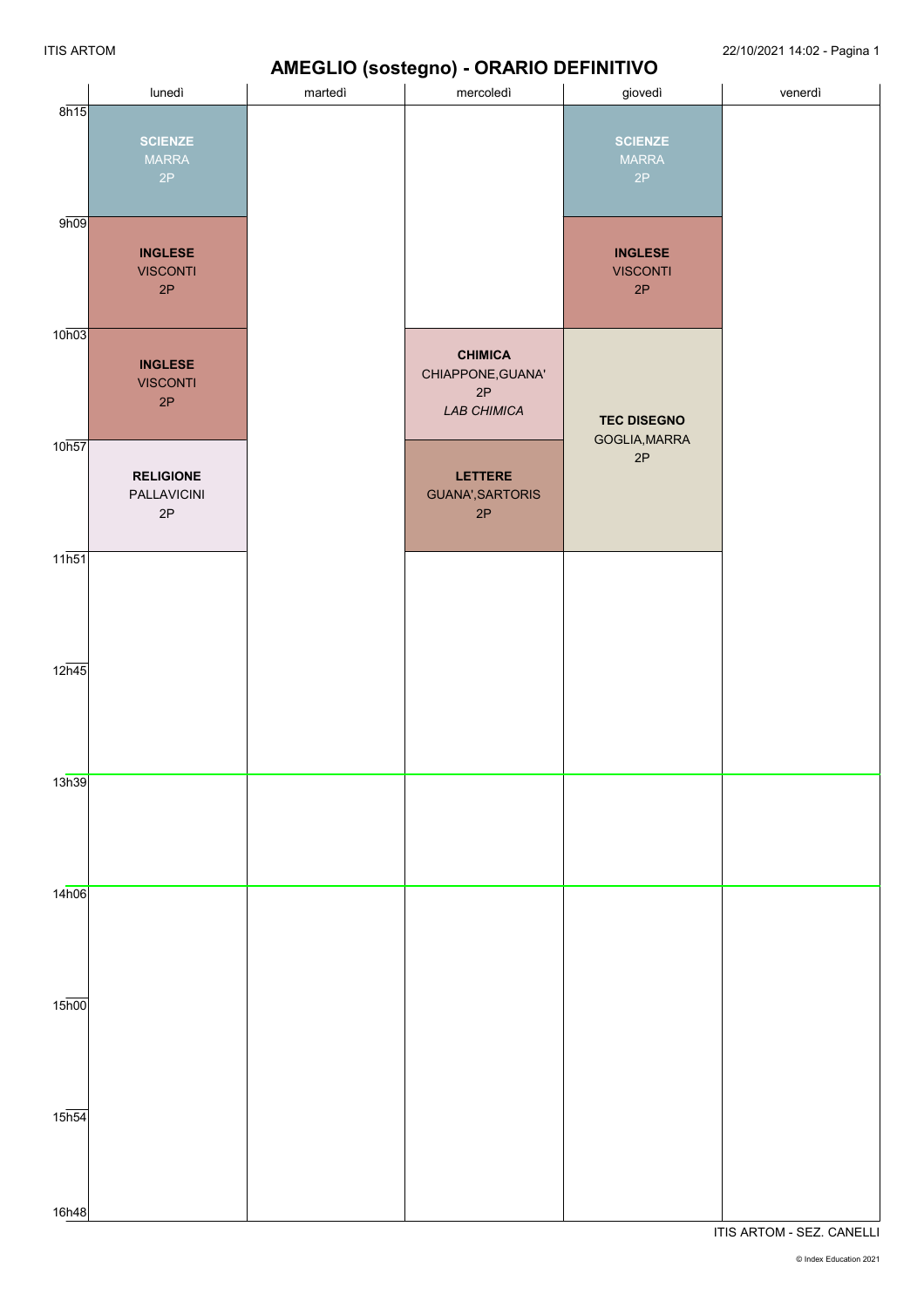### **ARRI - ORARIO DEFINITIVO**

|                   | lunedì                                                                                                                     | martedì                                                     | mercoledì                                                          | giovedì                                                                       | venerdì                                                                                                 |
|-------------------|----------------------------------------------------------------------------------------------------------------------------|-------------------------------------------------------------|--------------------------------------------------------------------|-------------------------------------------------------------------------------|---------------------------------------------------------------------------------------------------------|
| 8h15              |                                                                                                                            |                                                             | <b>LABOR TECNOLOGIA</b><br><b>VOGLINO</b><br>2P<br><b>LAB TECN</b> | <b>SISTEMI E AUTOMAZIONE</b><br>CRISCUOLO<br>4DM<br><b>LAB SISTEMI</b>        | <b>TEC DISEGNO</b><br><b>GOGLIA</b><br>1L<br><b>DIS BIENNIO</b>                                         |
| 9h09              |                                                                                                                            | <b>DPOI</b><br><b>FERRERO</b><br>4DM<br><b>DIS TRIENNIO</b> | LTE<br>5P                                                          | <b>SISTEMI E AUTOMAZIONE</b><br><b>CRISCUOLO</b><br>4DM<br><b>LAB SISTEMI</b> | <b>LABOR TECNOLOGIA</b><br><b>BRUCCULERI</b> (sostegno)<br><b>VOGLINO</b><br>1P<br><b>LAB PROF TECN</b> |
| 10h03<br>10h57    | <b>LABOR TECNOLOGIA</b><br><b>BRUCCULERI</b> (sostegno)<br><b>VOGLINO</b><br>1P<br><b>LAB PROF TECN</b><br><b>LAB TECN</b> | <b>MECCANICA</b><br><b>CERVERA</b><br>4DM<br>LAB MECC/MANUT | <b>DIS BIENNIO</b><br><b>LAB SISTEMI</b>                           |                                                                               | <b>TECN MECC</b><br><b>FAZIO</b><br>5P<br>LAB MECC/MANUT                                                |
| 11h51             |                                                                                                                            |                                                             | <b>TEC DISEGNO</b>                                                 |                                                                               |                                                                                                         |
|                   | LTE<br>RAIMONDO (sostegno)<br>5P                                                                                           |                                                             | GATTO (sostegno)<br><b>GOGLIA</b><br>1M<br><b>DIS BIENNIO</b>      |                                                                               |                                                                                                         |
| 12h45             | <b>TEC DISEGNO</b><br>FERRARO (sostegno)<br><b>MANTIONE</b><br>2L<br><b>DIS BIENNIO</b>                                    |                                                             | <b>LABOR TECNOLOGIA</b><br><b>VOGLINO</b><br>3P<br><b>LAB TECN</b> |                                                                               |                                                                                                         |
| 13h39             |                                                                                                                            |                                                             |                                                                    |                                                                               |                                                                                                         |
| 14h06             | <b>MANUTENZIONE</b>                                                                                                        |                                                             |                                                                    |                                                                               |                                                                                                         |
| 15 <sub>h00</sub> | <b>CRISCUOLO</b><br>5P<br><b>LAB MECC/MANUT</b>                                                                            |                                                             |                                                                    |                                                                               |                                                                                                         |
| 15 <sub>h54</sub> |                                                                                                                            |                                                             |                                                                    |                                                                               |                                                                                                         |
| 16h48             |                                                                                                                            |                                                             |                                                                    |                                                                               |                                                                                                         |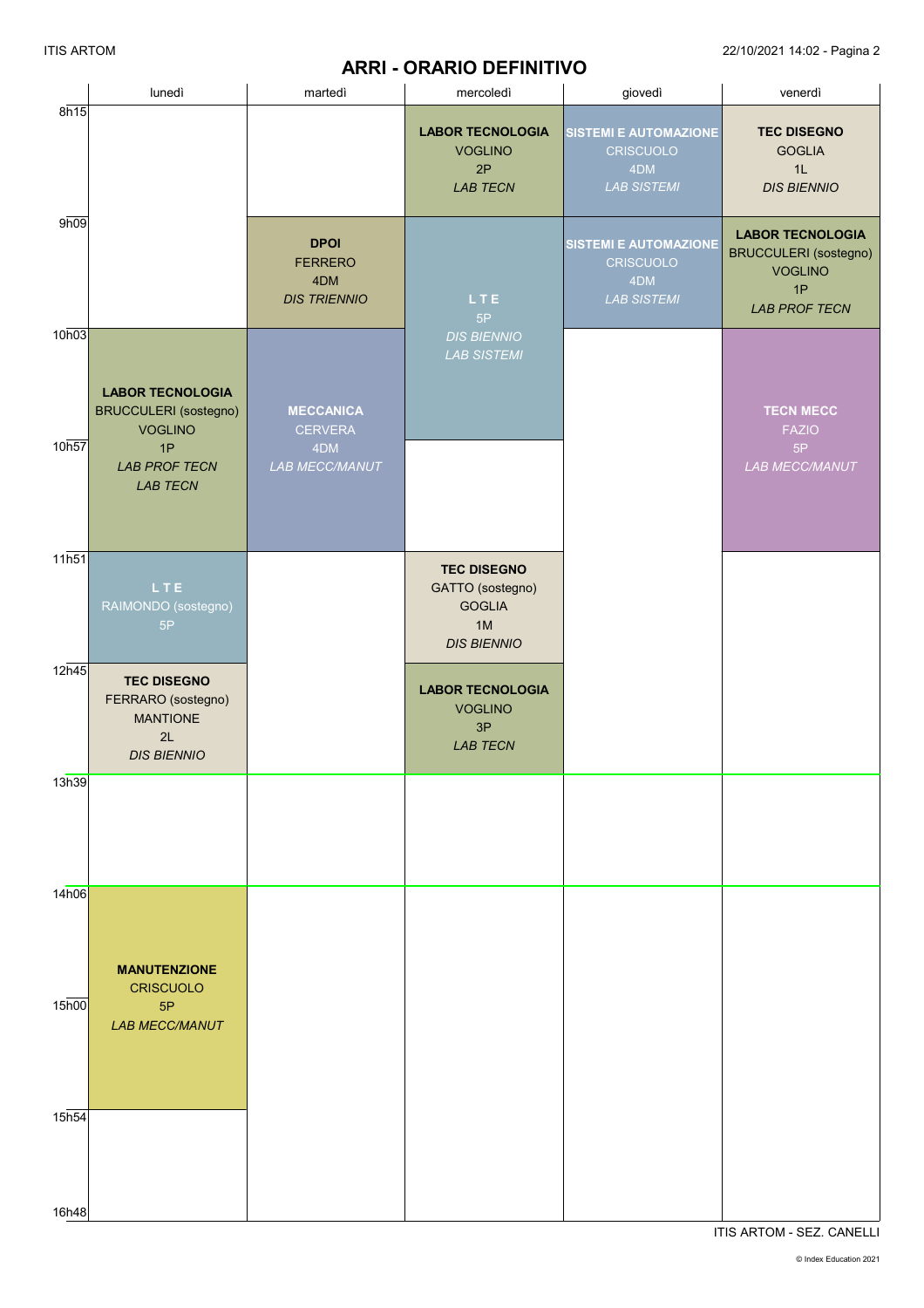#### lunedì martedì | mercoledì | giovedì | venerdì 8h15 9h09 10h03 10h57 11h51  $12h45$ 13h39 14h06 15h00 15h54 16h48 **LETTERE** 5CM **LETTERE** MARRA 1L **LETTERE** 4CM **RELIGIONE** GIUSO 5CM **assistenza** 1L **LETTERE** 1L **LETTERE** 4CM **INGLESE COPPOLA** 1L **LETTERE** CARDILLO 5CM **LETTERE** 1L **LETTERE** 5CM **LETTERE** RAIMONDO (sostegno) 4CM **LETTERE** 1L **LETTERE** RAIMONDO (sostegno) 4CM **LETTERE** 5CM **LETTERE** 1L **LETTERE** 5CM **LETTERE** CARDILLO 4CM **LETTERE** 4CM

 **BARISONE - ORARIO DEFINITIVO**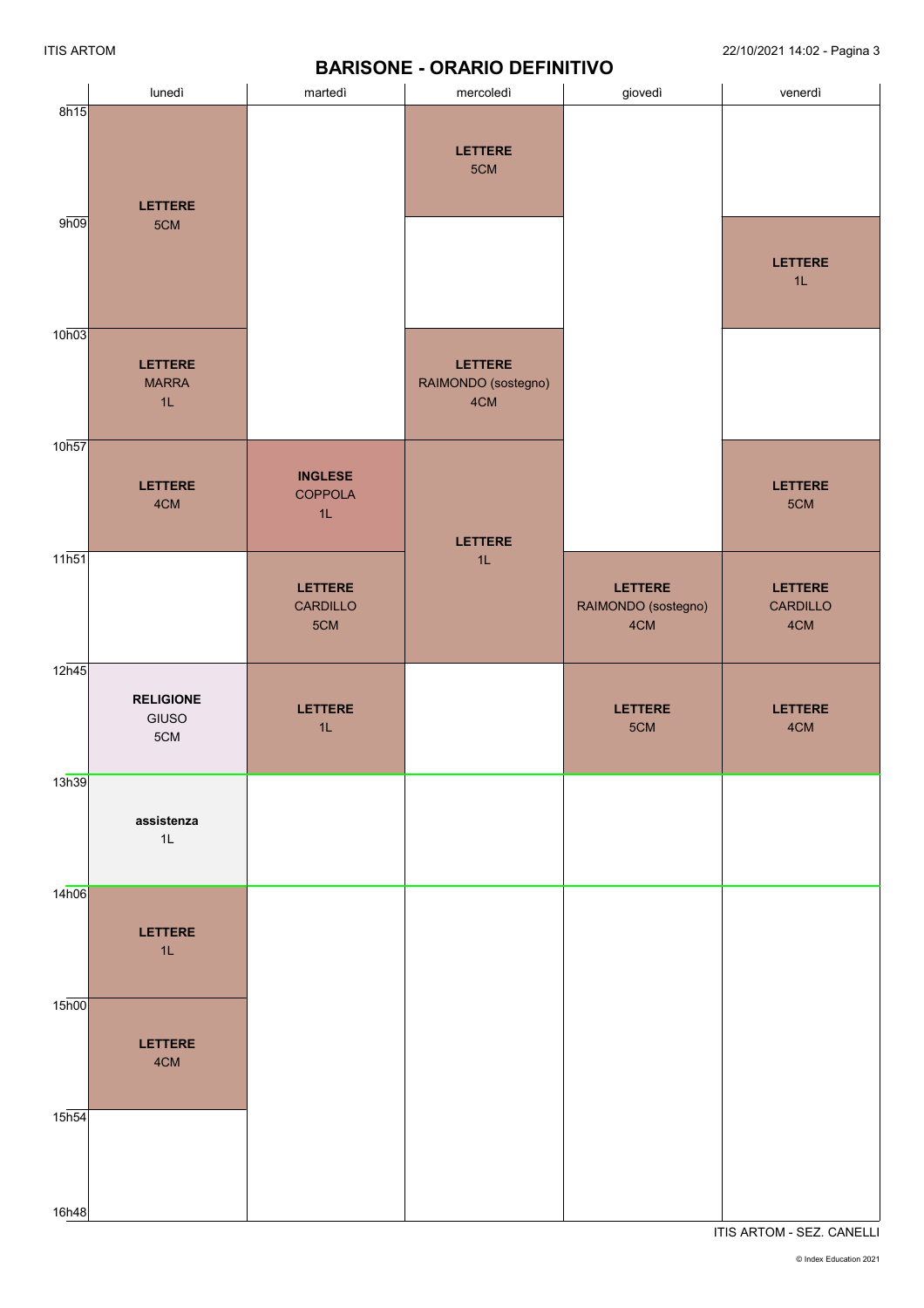## **BRUCCULERI (sostegno) - ORARIO DEFINITIVO**

|                    | lunedì                                                   | martedì                                                                        | . <u>. .</u> <i>.</i><br>mercoledì         | giovedì                                                                               | venerdì                                                                               |
|--------------------|----------------------------------------------------------|--------------------------------------------------------------------------------|--------------------------------------------|---------------------------------------------------------------------------------------|---------------------------------------------------------------------------------------|
| 8h15<br>9h09       |                                                          | <b>LABOR TECNOLOGIA</b><br><b>VOGLINO</b>                                      |                                            |                                                                                       | <b>LABOR TECNOLOGIA</b><br><b>VOGLINO</b><br>1P<br><b>LAB PROF TECN</b>               |
|                    | <b>RELIGIONE</b><br>GIUSO, PETRINI<br>1P                 | 1P<br><b>LAB PROF TECN</b>                                                     |                                            |                                                                                       | <b>LABOR TECNOLOGIA</b><br>ARRI, VOGLINO<br>1P<br><b>LAB PROF TECN</b>                |
| 10h03              | <b>LABOR TECNOLOGIA</b><br><b>ARRI</b><br><b>VOGLINO</b> | <b>GEOGRAFIA</b><br>CORINO (sostegno)<br><b>FURLANI</b><br>1P                  | <b>LETTERE</b><br>CORINO (sostegno), PIANA | <b>MATEMATICA</b><br>CORINO (sostegno)<br><b>GIRAUDI</b><br>MATTURRO (sostegno)<br>1P | <b>INGLESE</b><br>CORINO (sostegno)<br><b>VISCONTI</b><br>1P                          |
| 10h57              | 1P<br><b>LAB PROF TECN</b><br><b>LAB TECN</b>            | <b>MATEMATICA</b><br>CORINO (sostegno)<br><b>GIRAUDI</b><br>1P                 | 1P                                         | <b>LETTERE</b><br>CORINO (sostegno), PIANA<br>1P                                      | <b>MATEMATICA</b><br>CORINO (sostegno)<br><b>GIRAUDI</b><br>MATTURRO (sostegno)<br>1P |
| 11h51              |                                                          | <b>LETTERE</b><br>CORINO (sostegno)<br><b>DAL ROVERE</b><br><b>PIANA</b><br>1P |                                            | <b>SCIENZE</b><br>CORINO (sostegno)<br><b>MARRA</b><br>1P                             | <b>FISICA</b><br><b>DI MAURO, SALEMI</b><br>1P<br><b>LAB FISICA</b>                   |
| 12h45              |                                                          |                                                                                |                                            | <b>TEC DISEGNO</b><br>CORINO (sostegno)<br><b>GOGLIA</b><br>1P                        | <b>LETTERE</b><br>CORINO (sostegno), PIANA<br>1P                                      |
| 13h39              |                                                          |                                                                                |                                            |                                                                                       |                                                                                       |
| 14h06              |                                                          |                                                                                |                                            |                                                                                       |                                                                                       |
| $15\overline{h00}$ |                                                          |                                                                                |                                            |                                                                                       |                                                                                       |
| 15h54<br>16h48     |                                                          |                                                                                |                                            |                                                                                       |                                                                                       |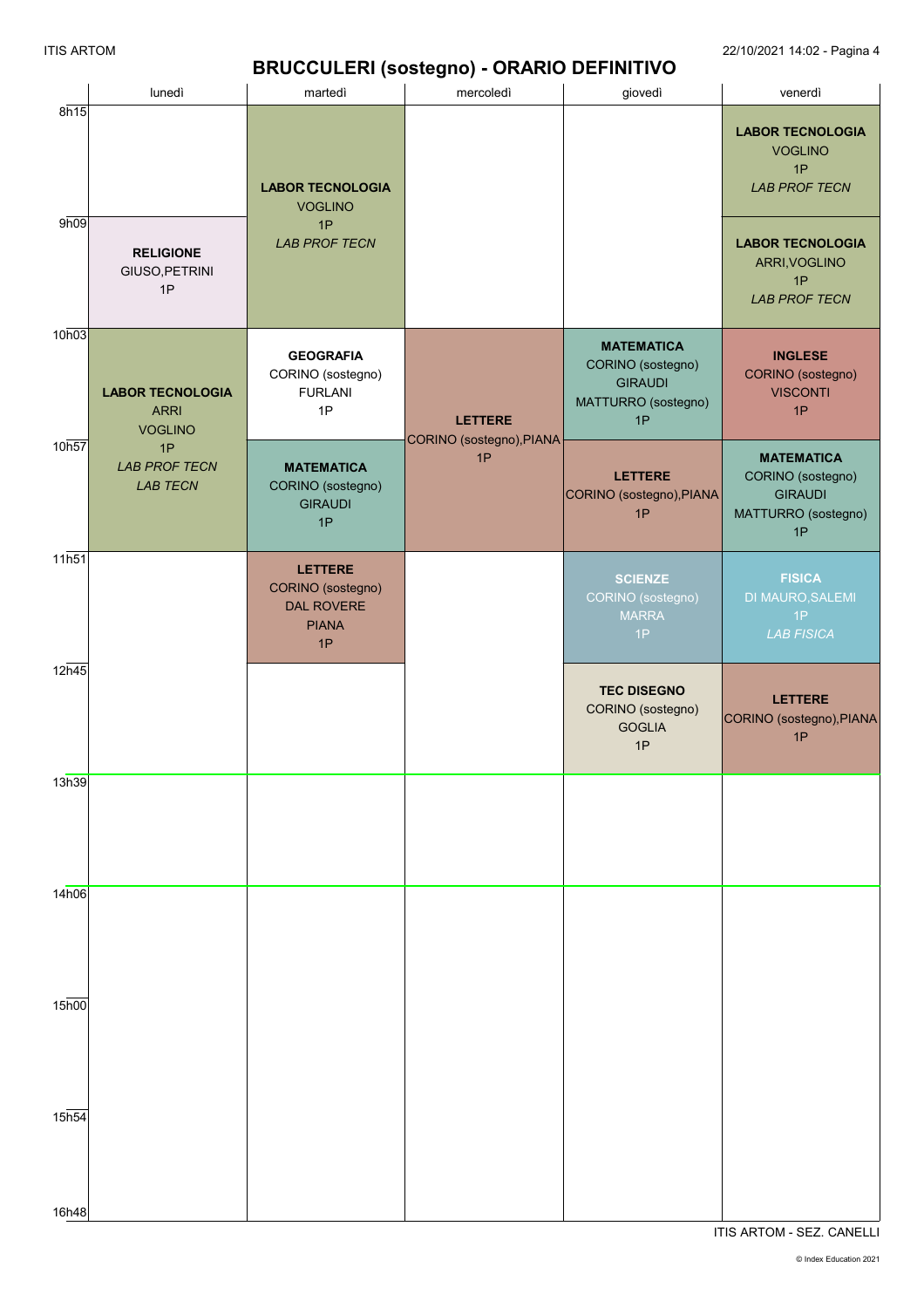## **CABASSI - ORARIO DEFINITIVO**

|                    | lunedì                                     | martedì                                                      | mercoledì                                   | giovedì                                     | venerdì                                  |
|--------------------|--------------------------------------------|--------------------------------------------------------------|---------------------------------------------|---------------------------------------------|------------------------------------------|
| 8h15               | <b>INGLESE</b><br>3DM                      | <b>INGLESE</b><br>3DM                                        |                                             |                                             | <b>INGLESE</b><br>2M                     |
| 9h09               | <b>INGLESE</b><br>GATTO (sostegno)<br>2M   | <b>LETTERE</b><br><b>FAVRIN</b><br>RAIMONDO (sostegno)<br>5P |                                             |                                             | <b>INGLESE</b><br>GATTO (sostegno)<br>5P |
| 10h03              | <b>INGLESE</b><br>FERRARO (sostegno)<br>2L | <b>INGLESE</b><br>SAPIENZA (sostegno)<br>2M                  |                                             | <b>INGLESE</b><br><b>CARDILLO</b><br>4P     | <b>INGLESE</b><br><b>NOBILE</b><br>4P    |
| 10h57              |                                            | <b>LETTERE</b><br><b>SARTORIS</b><br>3DM                     | <b>INGLESE</b><br>4P                        | <b>INGLESE</b><br><b>CARDILLO</b><br>3DM    | <b>INGLESE</b><br>2L                     |
| 11h51              |                                            |                                                              | <b>INGLESE</b><br><b>CARDILLO</b><br>3CM    | <b>INGLESE</b><br>FERRARO (sostegno)<br>2L  | <b>INGLESE</b><br>3CM                    |
| 12h45              |                                            | <b>INGLESE</b><br>3CM                                        | <b>INGLESE</b><br>RAIMONDO (sostegno)<br>5P | <b>INGLESE</b><br>RAIMONDO (sostegno)<br>5P |                                          |
| 13h39              |                                            |                                                              |                                             |                                             |                                          |
| 14h06              |                                            |                                                              |                                             |                                             |                                          |
| $15\overline{h00}$ |                                            |                                                              |                                             |                                             |                                          |
| $15\overline{h54}$ |                                            |                                                              |                                             |                                             |                                          |
| 16h48              |                                            |                                                              |                                             |                                             | ITIS ARTOM - SEZ. CANELLI                |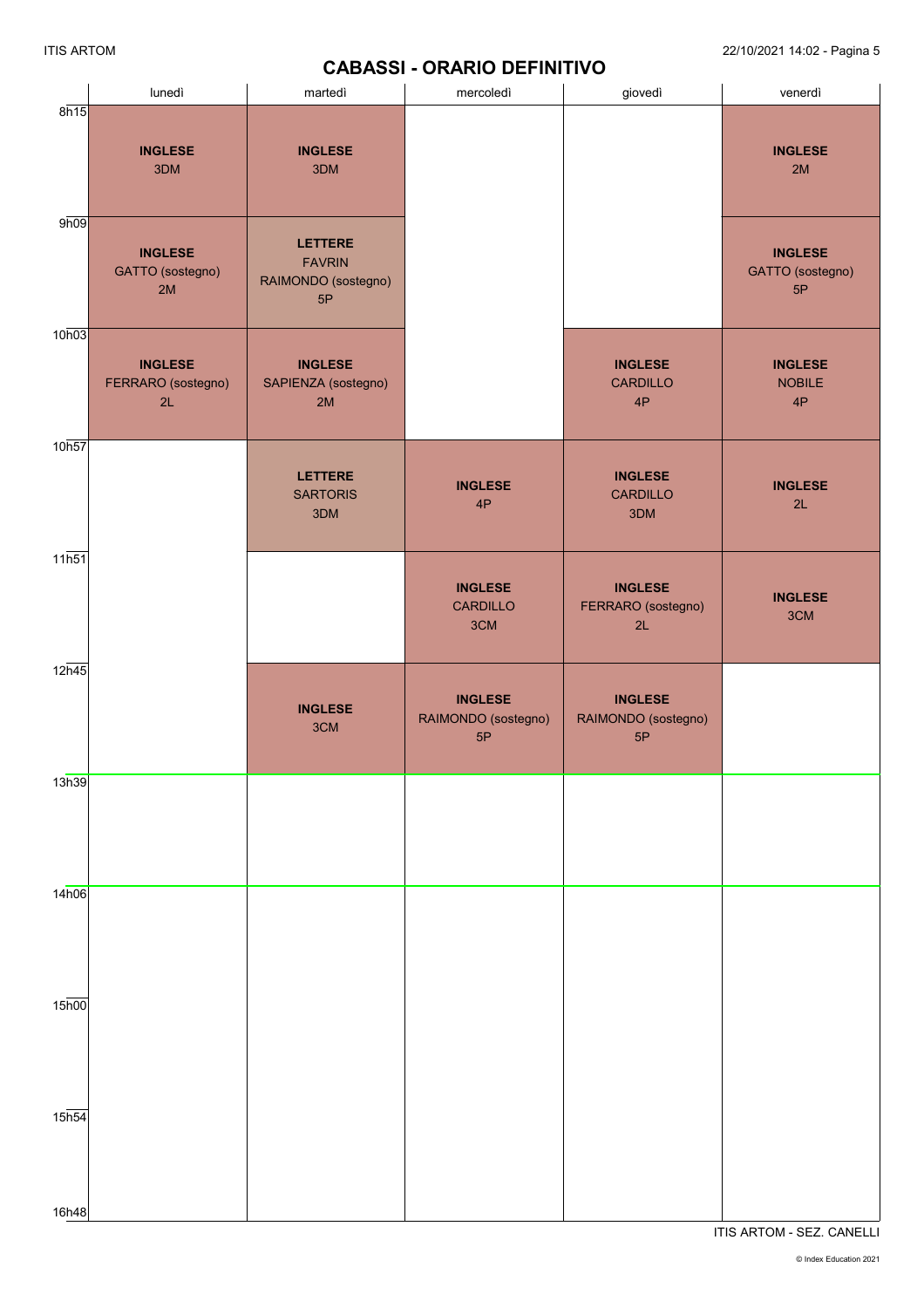## **CACCESE - ORARIO DEFINITIVO**

|                   | lunedì                                      | martedì                                        | mercoledì                                | giovedì                                       | venerdì                                        |
|-------------------|---------------------------------------------|------------------------------------------------|------------------------------------------|-----------------------------------------------|------------------------------------------------|
| 8h15              |                                             |                                                | <b>MATEMATICA</b><br><b>GOGLIA</b><br>1L |                                               | <b>STA</b><br><b>FAZIO</b><br>2L               |
| 9h09              |                                             |                                                | <b>STA</b><br><b>FAZIO</b><br>2M         |                                               | <b>MATEMATICA</b><br>5CM                       |
| 10h03             |                                             |                                                | <b>MATEMATICA</b><br>2M                  | <b>MATEMATICA</b><br>1L                       | <b>MATEMATICA</b><br>SAPIENZA (sostegno)<br>2M |
| 10h57             |                                             | <b>MATEMATICA</b><br>MATTURRO (sostegno)<br>2L | <b>MATEMATICA</b><br>5CM                 | <b>MATEMATICA</b><br>GATTO (sostegno)<br>2M   |                                                |
| 11h51             | <b>MATEMATICA</b><br><b>MANTIONE</b><br>2L  | <b>MATEMATICA</b><br>GATTO (sostegno)<br>5P    |                                          | <b>MATEMATICA</b><br>GATTO (sostegno)<br>5P   | <b>MATEMATICA</b><br>MATTURRO (sostegno)<br>2L |
| 12h45             | <b>MATEMATICA</b><br>GATTO (sostegno)<br>5P | <b>MATEMATICA</b><br>5CM                       |                                          | <b>MATEMATICA</b><br>FERRARO (sostegno)<br>2L | <b>MATEMATICA</b><br>1L                        |
| 13h39             | assistenza<br>5P                            |                                                |                                          |                                               |                                                |
| 14h06             | <b>MATEMATICA</b><br>2M                     |                                                |                                          |                                               |                                                |
| 15 <sub>h00</sub> | <b>MATEMATICA</b><br>1L                     |                                                |                                          |                                               |                                                |
| 15h54             |                                             |                                                |                                          |                                               |                                                |
| 16h48             |                                             |                                                |                                          |                                               |                                                |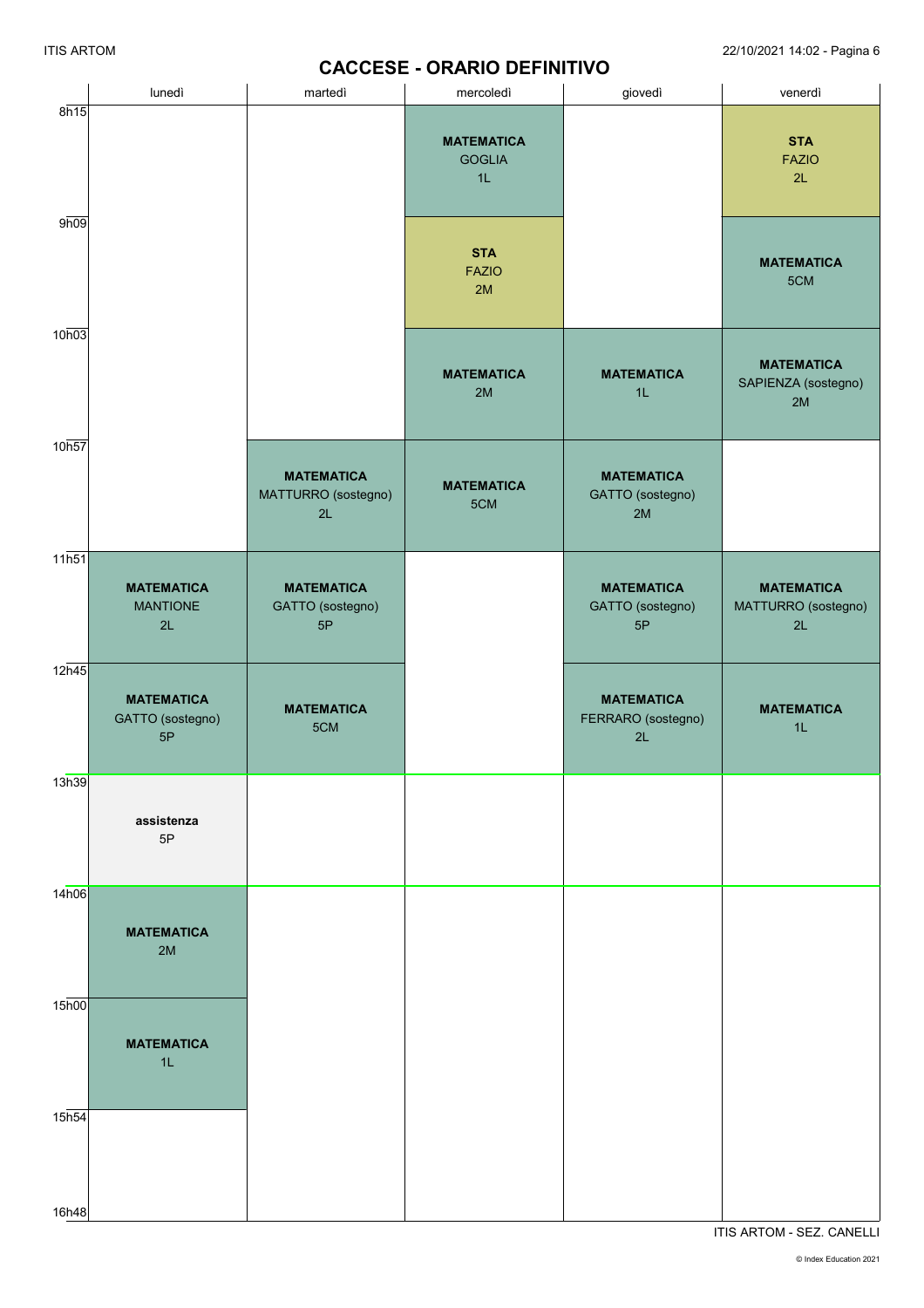### **CARDILLO - ORARIO DEFINITIVO**

|                    | lunedì | martedì                                                                        | mercoledì                                   | giovedì                                                     | venerdì                                     |
|--------------------|--------|--------------------------------------------------------------------------------|---------------------------------------------|-------------------------------------------------------------|---------------------------------------------|
| 8h15               |        |                                                                                |                                             | <b>DIRITTO</b><br>1L                                        | <b>DIRITTO</b><br>GATTO (sostegno)<br>1M    |
| 9h09               |        |                                                                                | <b>LETTERE</b><br><b>SARTORIS</b><br>4DM    |                                                             | <b>DIRITTO</b><br><b>MARRA</b><br>2P        |
| 10h03              |        | <b>STORIA</b><br><b>FAVRIN</b><br>RAIMONDO (sostegno)<br>5P                    | <b>DIRITTO</b><br>MATTURRO (sostegno)<br>2L | <b>INGLESE</b><br><b>CABASSI</b><br>4P                      | <b>DIRITTO</b><br>MATTURRO (sostegno)<br>2L |
| 10 <sub>h57</sub>  |        | <b>LETTERE</b><br>GALIZIA (sostegno), PIANA<br>3P                              | <b>DIRITTO</b><br><b>GOGLIA</b><br>1M       | <b>INGLESE</b><br><b>CABASSI</b><br>3DM                     | <b>DIRITTO</b><br><b>MARRA</b><br>1L        |
| $11\overline{h51}$ |        | <b>LETTERE</b><br><b>BARISONE</b><br>5CM                                       | <b>INGLESE</b><br><b>CABASSI</b><br>3CM     | <b>DIRITTO</b><br><b>PIANA</b><br>SAPIENZA (sostegno)<br>2M | <b>LETTERE</b><br><b>BARISONE</b><br>4CM    |
| $12\overline{h45}$ |        | <b>DIRITTO</b><br>CORINO (sostegno)<br>DAL ROVERE<br>MATTURRO (sostegno)<br>1P |                                             |                                                             | <b>DIRITTO</b><br>GATTO (sostegno)<br>2M    |
| 13h39              |        |                                                                                |                                             |                                                             |                                             |
| 14h06              |        |                                                                                |                                             |                                                             |                                             |
| $15\overline{h00}$ |        |                                                                                |                                             |                                                             |                                             |
| $15\overline{h54}$ |        |                                                                                |                                             |                                                             |                                             |
| 16h48              |        |                                                                                |                                             |                                                             |                                             |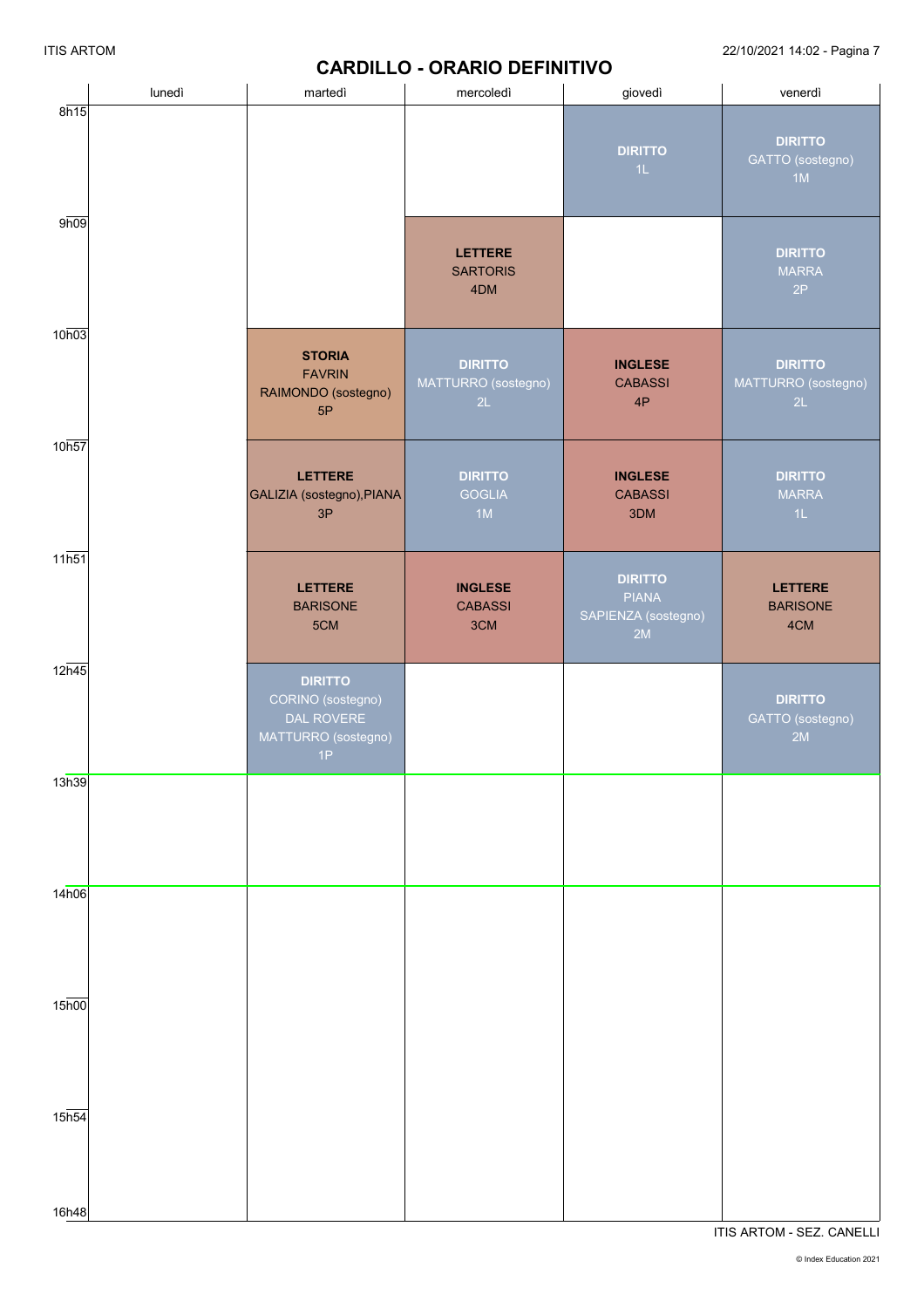# **CERVERA - ORARIO DEFINITIVO**

|                             |                                                      |                                                      | <u>ULIVENA - UNANIU DEI INITIVU</u>                                  |                                                                 |                                                                     |
|-----------------------------|------------------------------------------------------|------------------------------------------------------|----------------------------------------------------------------------|-----------------------------------------------------------------|---------------------------------------------------------------------|
|                             | lunedì                                               | martedì                                              | mercoledì                                                            | giovedì                                                         | venerdì                                                             |
| 8h15<br>9h09                | <b>MANUTENZIONE</b><br>4P<br><b>MECCANICA</b><br>4DM | <b>MANUTENZIONE</b><br>4P<br><b>TECN MECC</b><br>3DM | <b>TECN MECC</b><br><b>PRINCIPATO</b><br>3DM<br><b>LAB PROF TECN</b> |                                                                 | <b>MANUTENZIONE</b><br><b>NOBILE</b><br>4P<br><b>LAB MECC/MANUT</b> |
| 10h03                       |                                                      |                                                      |                                                                      |                                                                 |                                                                     |
|                             | <b>TECN MECC</b><br>3P                               | <b>MECCANICA</b><br><b>ARRI</b>                      | <b>MATEMATICA</b><br><b>DOMANDA</b><br>4P                            | <b>TECN MECC</b><br>NOBILE<br>SAPIENZA (sostegno)               | <b>TECN MECC</b><br><b>PRINCIPATO</b>                               |
| 10h57                       |                                                      | 4DM<br>LAB MECC/MANUT                                |                                                                      | 3P<br>LAB TECN                                                  | 3DM<br><b>LAB PROF TECN</b>                                         |
| 11h51                       |                                                      | <b>TECN MECC</b><br><b>NOBILE</b>                    | <b>MECCANICA</b><br>4DM                                              | <b>TECN MECC</b><br>FERRERO, NOBILE<br>4P<br><b>LAB SISTEMI</b> |                                                                     |
| 12h45                       |                                                      | 3P<br>LAB TECN                                       |                                                                      |                                                                 |                                                                     |
| 13h39                       |                                                      |                                                      |                                                                      |                                                                 |                                                                     |
|                             |                                                      |                                                      |                                                                      |                                                                 |                                                                     |
| 14h06                       |                                                      |                                                      |                                                                      |                                                                 |                                                                     |
| $15\overline{h00}$          |                                                      |                                                      |                                                                      |                                                                 |                                                                     |
| $15h\overline{54}$<br>16h48 |                                                      |                                                      |                                                                      |                                                                 |                                                                     |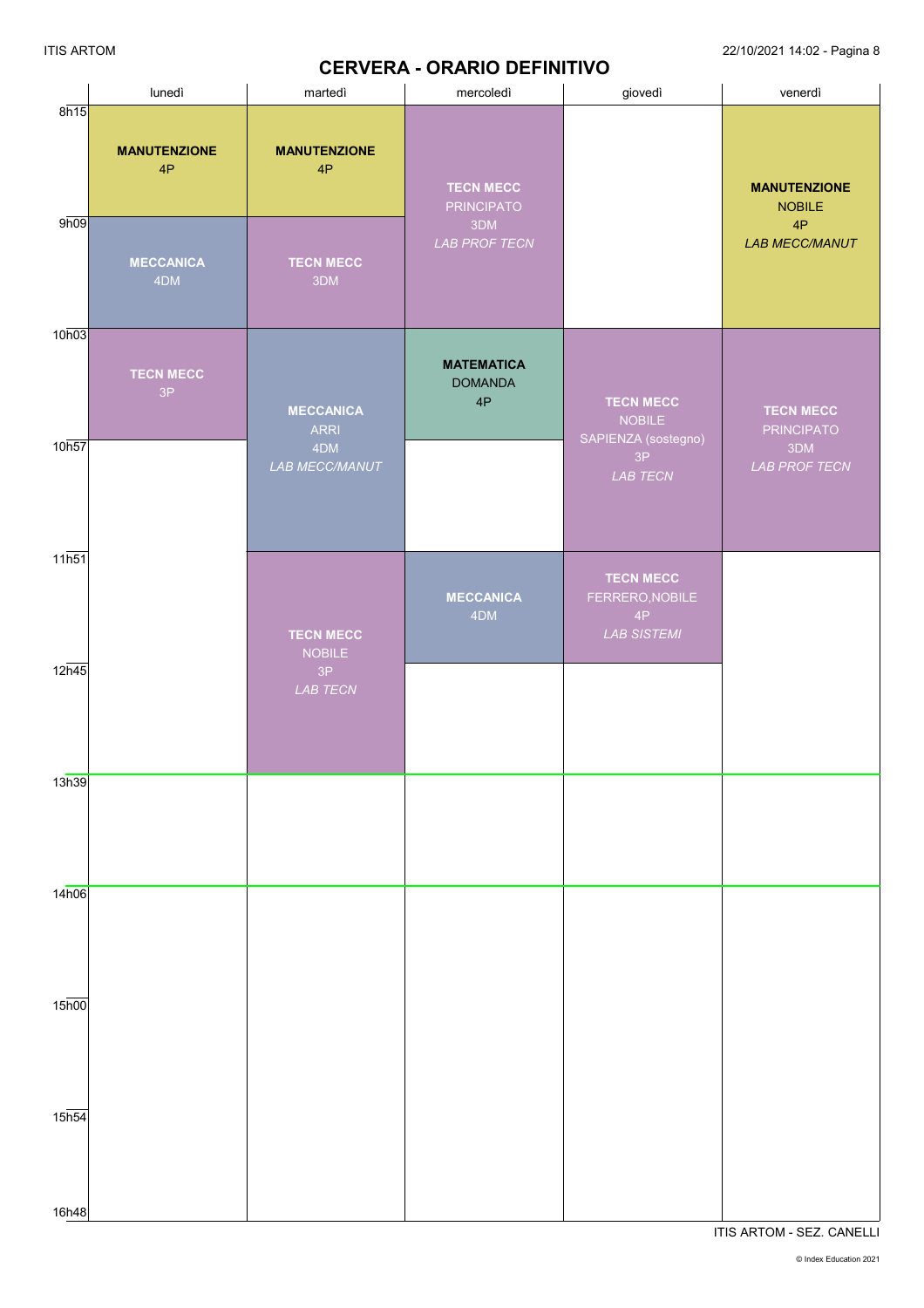|                    |        |         | <b>STIRT LONE - SIVANO DEL INITIVO</b>                                      |                                                                |         |
|--------------------|--------|---------|-----------------------------------------------------------------------------|----------------------------------------------------------------|---------|
|                    | lunedì | martedì | mercoledì                                                                   | giovedì                                                        | venerdì |
| 8h15               |        |         |                                                                             |                                                                |         |
| 9h09               |        |         | <b>CHIMICA</b><br><b>GUANA'</b><br>MATTURRO (sostegno)<br>1P<br>LAB CHIMICA |                                                                |         |
| 10h03              |        |         | <b>CHIMICA</b><br>AMEGLIO (sostegno)<br><b>GUANA'</b><br>2P<br>LAB CHIMICA  |                                                                |         |
| 10 <sub>h57</sub>  |        |         | <b>CHIMICA</b><br>GATTO (sostegno)<br><b>SELVINI</b><br>$2M$<br>LAB CHIMICA | <b>CHIMICA</b><br>SELVINI<br>2L<br>LAB CHIMICA                 |         |
| 11h51              |        |         |                                                                             | <b>CHIMICA</b><br>SELVINI<br>1L<br>LAB CHIMICA                 |         |
| $12\overline{h45}$ |        |         |                                                                             | <b>CHIMICA</b><br><b>SELVINI</b><br>$1M$<br><b>LAB CHIMICA</b> |         |
| 13h39              |        |         |                                                                             |                                                                |         |
| 14h06              |        |         |                                                                             |                                                                |         |
| $15\overline{h00}$ |        |         |                                                                             |                                                                |         |
| $15\overline{h54}$ |        |         |                                                                             |                                                                |         |
| 16h48              |        |         |                                                                             |                                                                |         |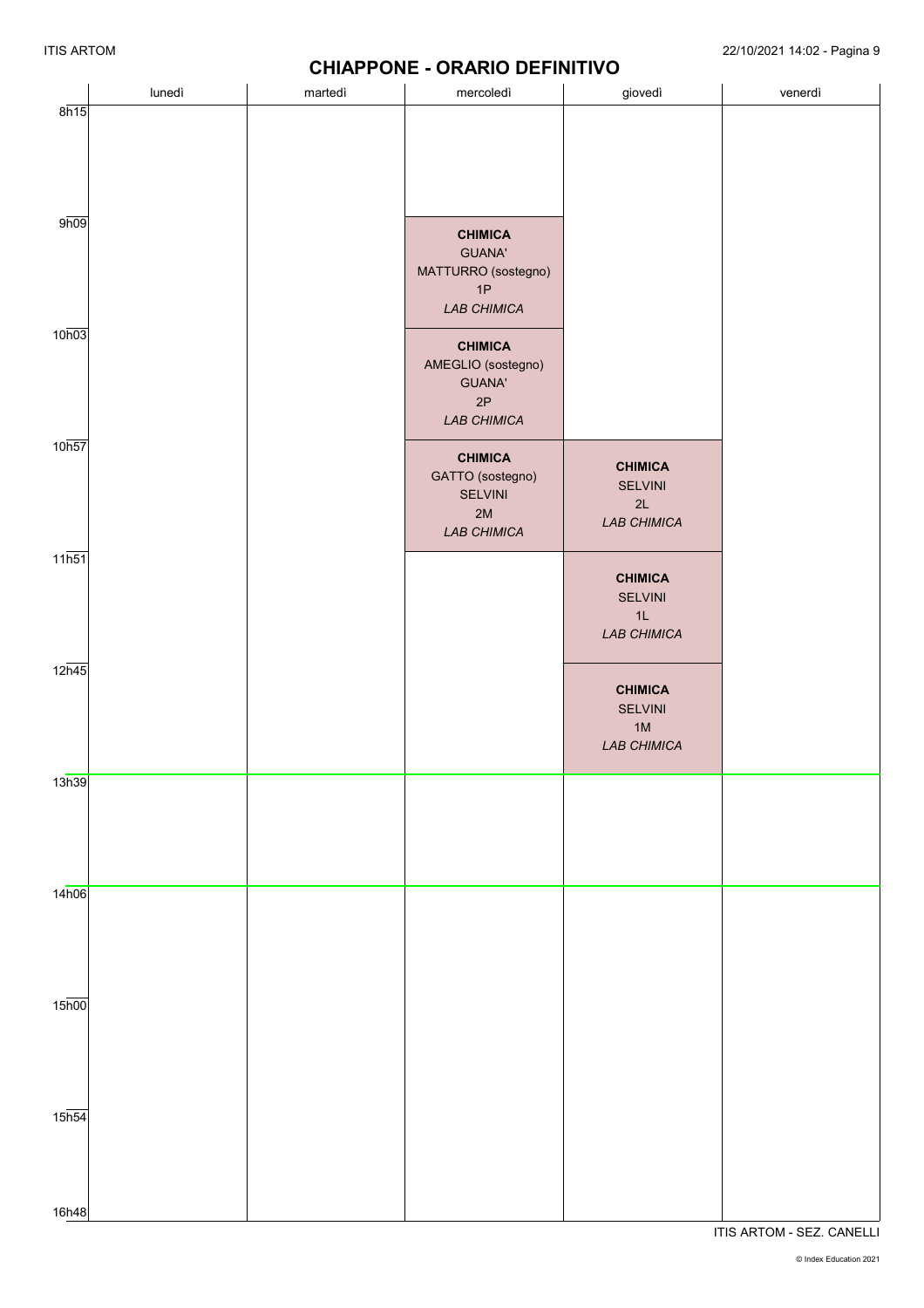# **COPPOLA - ORARIO DEFINITIVO**

|                            | lunedì | martedì                                            | <b><i>UUFFULA • UNANIU DEI INITIVU</i></b><br>mercoledì | giovedì                                      | venerdì |
|----------------------------|--------|----------------------------------------------------|---------------------------------------------------------|----------------------------------------------|---------|
| 8h15                       |        |                                                    |                                                         |                                              |         |
| 9h09                       |        |                                                    |                                                         |                                              |         |
| 10 <sub>h03</sub>          |        | <b>INGLESE</b><br>GALIZIA (sostegno)<br>1M         |                                                         | <b>INGLESE</b><br>GALIZIA (sostegno)<br>$1M$ |         |
| 10 <sub>h57</sub>          |        | <b>INGLESE</b><br><b>BARISONE</b><br>$1\mathsf{L}$ |                                                         | <b>INGLESE</b><br>$1\mathsf{L}$              |         |
| $11\overline{\text{h}51}$  |        | <b>INGLESE</b><br>1L                               |                                                         |                                              |         |
| $12\overline{h45}$         |        |                                                    |                                                         |                                              |         |
| 13h39                      |        |                                                    |                                                         |                                              |         |
| 14h06                      |        |                                                    |                                                         |                                              |         |
| $15\overline{h00}$         |        |                                                    |                                                         |                                              |         |
| 15 <sub>h54</sub><br>16h48 |        |                                                    |                                                         |                                              |         |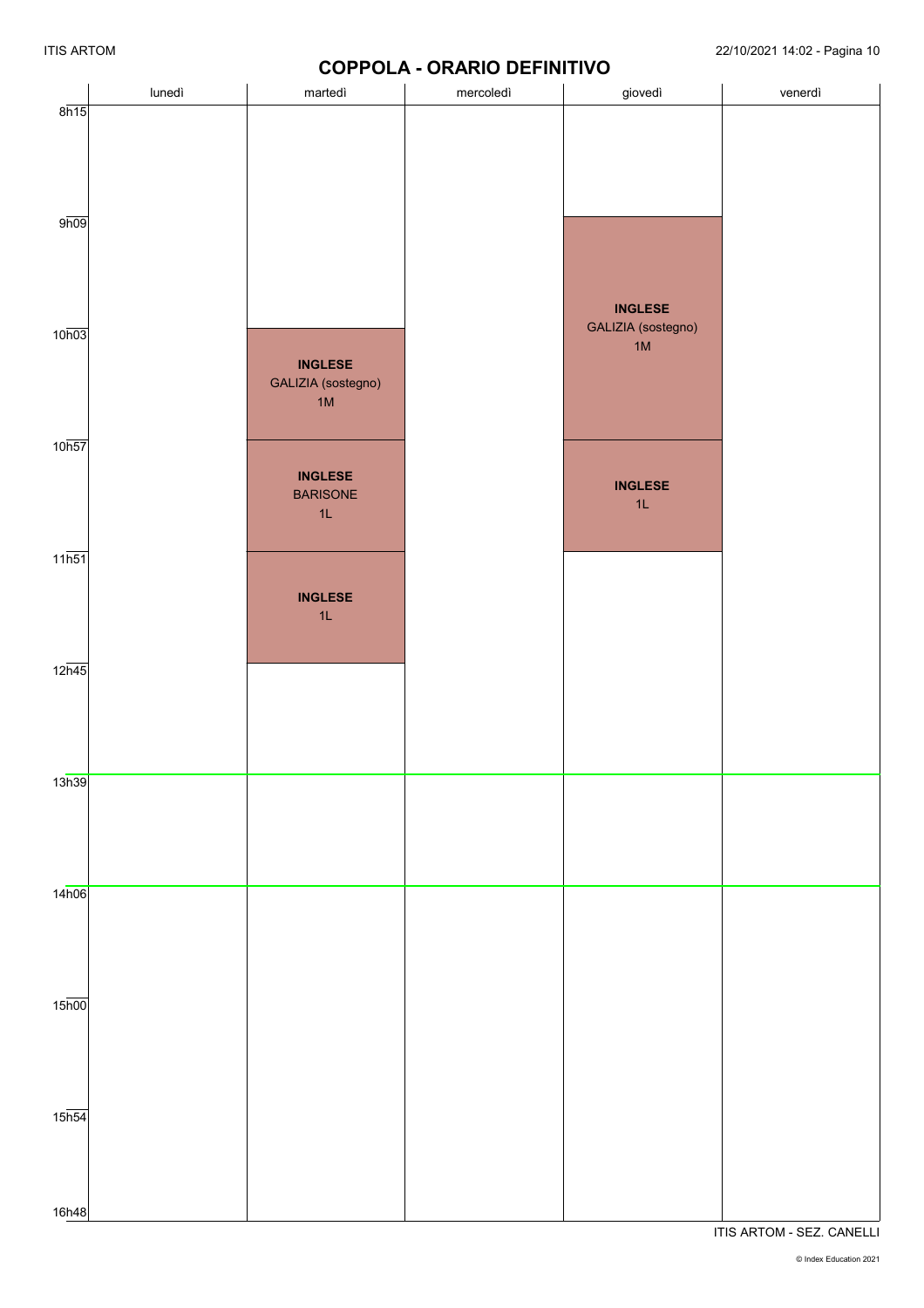|                             |                                                                  |                                                                                           | <b>CONTRO (SUSTEGRIO) - ONARIO DEI INTITIVO</b>                |                                                                                                            |                                                                                                  |
|-----------------------------|------------------------------------------------------------------|-------------------------------------------------------------------------------------------|----------------------------------------------------------------|------------------------------------------------------------------------------------------------------------|--------------------------------------------------------------------------------------------------|
| 8h15                        | lunedì                                                           | martedì                                                                                   | mercoledì                                                      | giovedì                                                                                                    | venerdì                                                                                          |
| 9h09                        |                                                                  |                                                                                           | <b>INGLESE</b><br>MATTURRO (sostegno)<br><b>VISCONTI</b><br>1P | <b>INFORMATICA</b><br>MATTURRO (sostegno)<br><b>TITONE</b><br><b>VITALE</b><br>1P<br>DIS BIENNIO, LAB INFO |                                                                                                  |
| 10h03                       |                                                                  | <b>GEOGRAFIA</b><br><b>BRUCCULERI</b> (sostegno)<br><b>FURLANI</b><br>1P                  | <b>LETTERE</b><br><b>BRUCCULERI</b> (sostegno)                 | <b>MATEMATICA</b><br><b>BRUCCULERI</b> (sostegno)<br><b>GIRAUDI</b><br>MATTURRO (sostegno)<br>1P           | <b>INGLESE</b><br><b>BRUCCULERI</b> (sostegno)<br><b>VISCONTI</b><br>1P                          |
| 10h57                       |                                                                  | <b>MATEMATICA</b><br><b>BRUCCULERI</b> (sostegno)<br><b>GIRAUDI</b><br>1P                 | <b>PIANA</b><br>1P                                             | <b>LETTERE</b><br><b>BRUCCULERI</b> (sostegno)<br><b>PIANA</b><br>1P                                       | <b>MATEMATICA</b><br><b>BRUCCULERI</b> (sostegno)<br><b>GIRAUDI</b><br>MATTURRO (sostegno)<br>1P |
| $11\overline{h51}$          | <b>LETTERE</b><br>MATTURRO (sostegno)<br><b>PIANA</b><br>1P      | <b>LETTERE</b><br><b>BRUCCULERI</b> (sostegno)<br><b>DAL ROVERE</b><br><b>PIANA</b><br>1P | <b>MATEMATICA</b><br><b>GIRAUDI</b><br>1P                      | <b>SCIENZE</b><br><b>BRUCCULERI</b> (sostegno)<br><b>MARRA</b><br>1P                                       |                                                                                                  |
| $12\overline{h45}$          | <b>TEC DISEGNO</b><br><b>GOGLIA</b><br>MATTURRO (sostegno)<br>1P | <b>DIRITTO</b><br>CARDILLO, DAL ROVERE<br>MATTURRO (sostegno)<br>1P                       | <b>SCIENZE</b><br><b>MARRA</b><br>MATTURRO (sostegno)<br>1P    | <b>TEC DISEGNO</b><br><b>BRUCCULERI</b> (sostegno)<br><b>GOGLIA</b><br>1P                                  | <b>LETTERE</b><br><b>BRUCCULERI</b> (sostegno)<br><b>PIANA</b><br>1P                             |
| 13h39                       |                                                                  |                                                                                           |                                                                |                                                                                                            |                                                                                                  |
| 14h06                       |                                                                  |                                                                                           |                                                                |                                                                                                            |                                                                                                  |
| $15\overline{h00}$<br>15h54 |                                                                  |                                                                                           |                                                                |                                                                                                            |                                                                                                  |
| 16h48                       |                                                                  |                                                                                           |                                                                |                                                                                                            |                                                                                                  |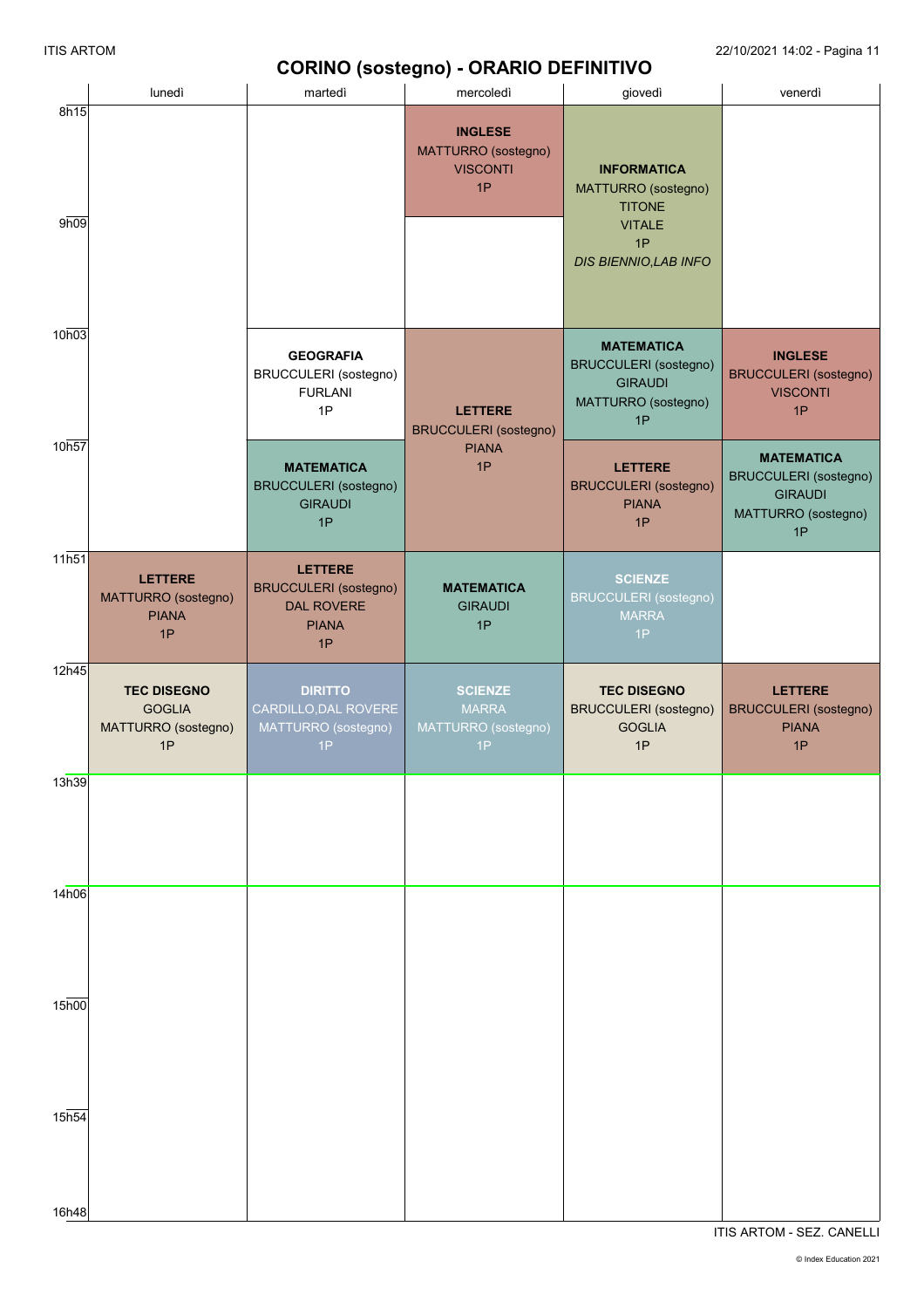## **CRISCUOLO - ORARIO DEFINITIVO**

|                    |                                                             |                                                            | <u>UNUUULU - UNANU DEI INITIVU</u>    |                                                                          |                                     |
|--------------------|-------------------------------------------------------------|------------------------------------------------------------|---------------------------------------|--------------------------------------------------------------------------|-------------------------------------|
|                    | lunedì                                                      | martedì                                                    | mercoledì                             | giovedì                                                                  | venerdì                             |
| 8h15               |                                                             |                                                            |                                       | <b>SISTEMI E AUTOMAZIONE</b><br><b>ARRI</b><br>4DM<br><b>LAB SISTEMI</b> | <b>MANUTENZIONE</b><br>5P           |
| 9h09               |                                                             |                                                            |                                       | <b>SISTEMI E AUTOMAZIONE</b><br><b>ARRI</b><br>4DM<br><b>LAB SISTEMI</b> |                                     |
| 10h03              |                                                             | <b>DPOI</b><br><b>DELTETTO</b>                             | <b>DPOI</b><br><b>DELTETTO</b><br>5CM | <b>MANUTENZIONE</b><br><b>VITALE</b><br>5P                               |                                     |
| 10h57              |                                                             | 5CM<br><b>DIS TRIENNIO</b>                                 |                                       |                                                                          | <b>SISTEMI E AUTOMAZIONE</b><br>4DM |
| $11\overline{h51}$ | <b>DPOI</b><br>4CM<br><b>DIS TRIENNIO</b>                   | <b>DPOI</b><br><b>GUELFO</b><br>4CM<br><b>DIS TRIENNIO</b> | <b>MANUTENZIONE</b><br>5P             |                                                                          | <b>DPOI</b>                         |
| 12h45              | <b>DPOI</b><br><b>DOMANDA</b><br>4CM<br><b>DIS TRIENNIO</b> | <b>MANUTENZIONE</b><br><b>GUELFO</b><br>5P                 | <b>DPOI</b><br>4CM                    |                                                                          | 5CM                                 |
| 13h39              | assistenza<br>5CM                                           |                                                            |                                       |                                                                          |                                     |
| 14h06              | <b>MANUTENZIONE</b><br><b>ARRI</b>                          |                                                            |                                       |                                                                          |                                     |
| 15 <sub>h00</sub>  | 5P<br><b>LAB MECC/MANUT</b>                                 |                                                            |                                       |                                                                          |                                     |
| 15h54              |                                                             |                                                            |                                       |                                                                          |                                     |
| 16h48              |                                                             |                                                            |                                       |                                                                          |                                     |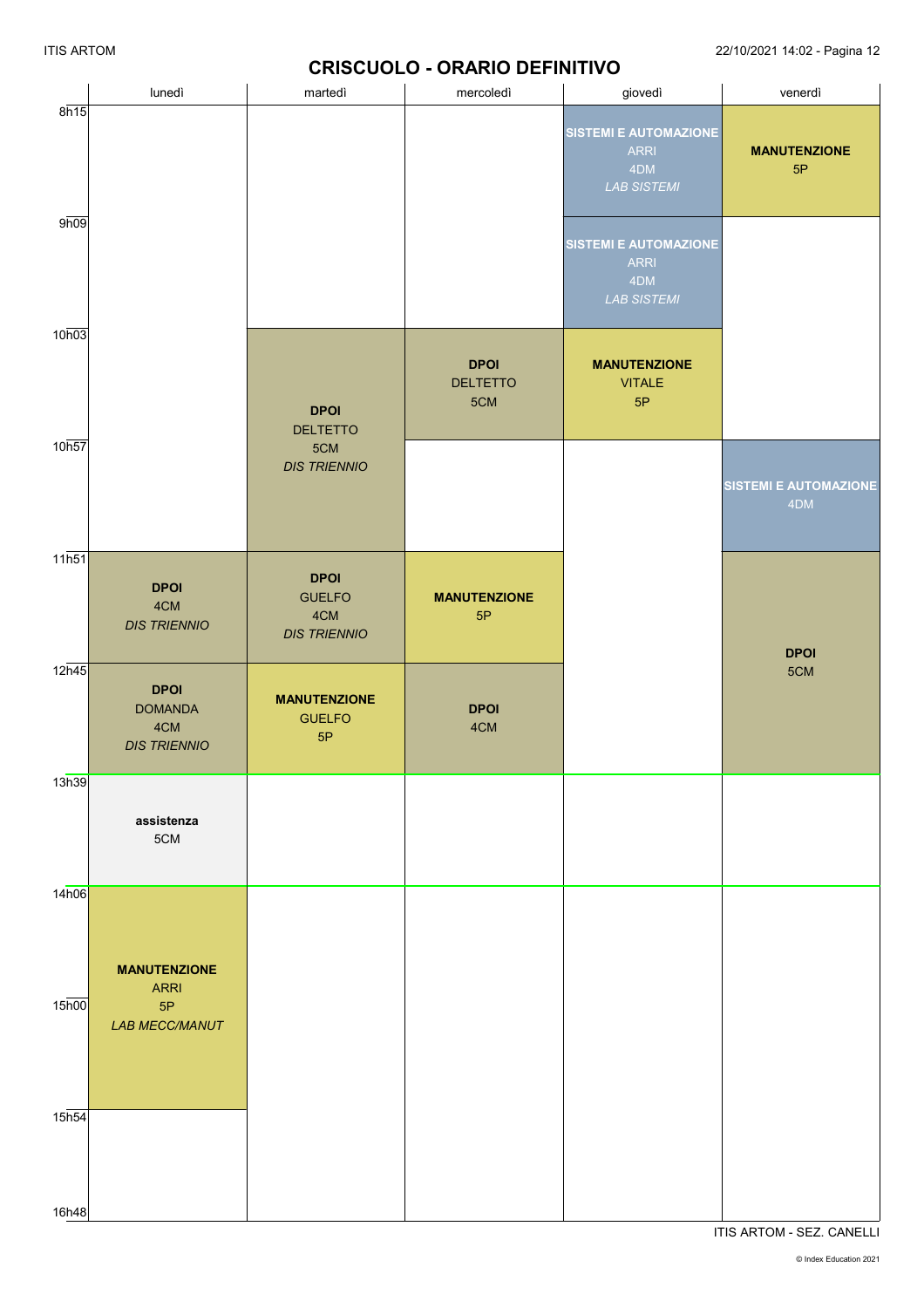## **DAL ROVERE - ORARIO DEFINITIVO**

|                   | lunedì                 |                                                                                           | .                                        | <b></b>                                  |                                                 |
|-------------------|------------------------|-------------------------------------------------------------------------------------------|------------------------------------------|------------------------------------------|-------------------------------------------------|
| 8h15              |                        | martedì                                                                                   | mercoledì                                | giovedì                                  | venerdì                                         |
| 9h09              |                        |                                                                                           | <b>SCIENZE MOTORIE</b><br>2L<br>PALESTRA | <b>SCIENZE MOTORIE</b><br>5P<br>PALESTRA | <b>SCIENZE MOTORIE</b><br>3P<br><b>PALESTRA</b> |
| 10h03             |                        |                                                                                           |                                          | <b>SCIENZE MOTORIE</b><br>LO CURCIO      | <b>SCIENZE MOTORIE</b><br>4CM                   |
| 10h57             |                        |                                                                                           |                                          | 5CM<br>PALESTRA                          | <b>PALESTRA</b>                                 |
| 11h51             | <b>SCIENZE MOTORIE</b> | <b>LETTERE</b><br><b>BRUCCULERI</b> (sostegno)<br>CORINO (sostegno)<br><b>PIANA</b><br>1P |                                          |                                          | <b>SCIENZE MOTORIE</b>                          |
| 12h45             | 1L<br>PALESTRA         | <b>DIRITTO</b><br>CARDILLO<br>CORINO (sostegno)<br>MATTURRO (sostegno)<br>1P              | <b>SCIENZE MOTORIE</b><br>2P             |                                          | $4\mathsf{P}$<br>PALESTRA                       |
| 13h39             |                        |                                                                                           |                                          |                                          |                                                 |
|                   | assistenza<br>1P       |                                                                                           |                                          |                                          |                                                 |
| 14h06             | <b>SCIENZE MOTORIE</b> |                                                                                           |                                          |                                          |                                                 |
| 15 <sub>h00</sub> | 1P<br>PALESTRA         |                                                                                           |                                          |                                          |                                                 |
| 15 <sub>h54</sub> |                        |                                                                                           |                                          |                                          |                                                 |
| 16h48             |                        |                                                                                           |                                          |                                          |                                                 |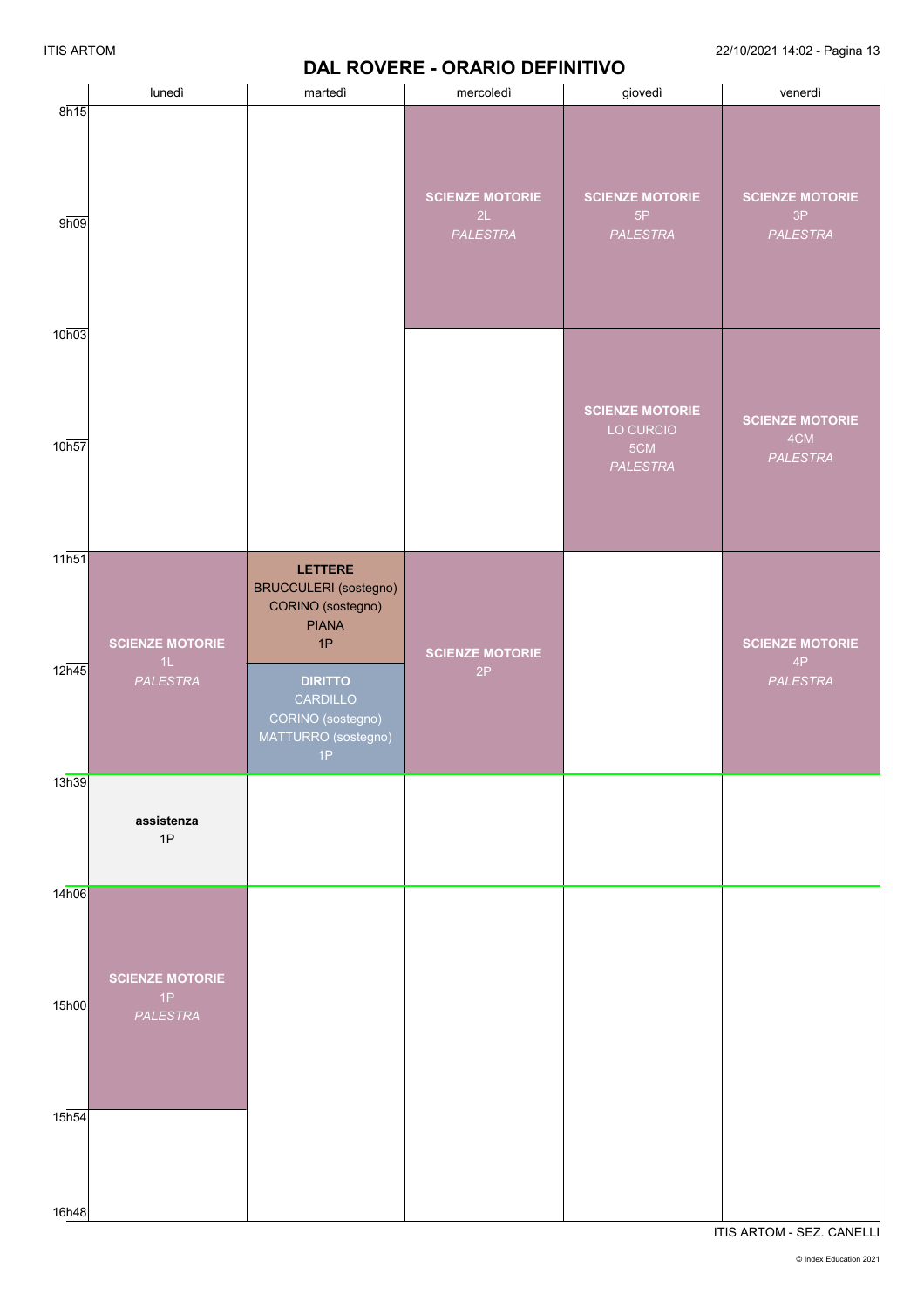# **DELTETTO - ORARIO DEFINITIVO**

ITIS ARTOM 22/10/2021 14:02 - Pagina 14

|                            | lunedì                                                          | martedì                                                                     | DEETETTO - OKAKIO DEI INTITVO<br>mercoledì                         | giovedì                                                                    | venerdì                                                                                                                                         |
|----------------------------|-----------------------------------------------------------------|-----------------------------------------------------------------------------|--------------------------------------------------------------------|----------------------------------------------------------------------------|-------------------------------------------------------------------------------------------------------------------------------------------------|
| 8h15<br>9h09               |                                                                 | <b>SISTEMI E AUTOMAZIONE</b><br><b>PISTONE</b><br>5CM<br><b>LAB SISTEMI</b> | <b>MECCANICA</b><br><b>PISTONE</b><br>4CM<br><b>LAB MECC/MANUT</b> | <b>SISTEMI E AUTOMAZIONE</b><br><b>FERRERO</b><br>3DM<br><b>LAB FISICA</b> | <b>SISTEMI E AUTOMAZIONE</b><br><b>PISTONE</b><br>5CM<br><b>LAB SISTEMI</b><br><b>MECCANICA</b><br>FERRERO, PISTONE<br>3CM<br><b>LAB FISICA</b> |
| 10h03                      |                                                                 | <b>DPOI</b><br><b>CRISCUOLO</b>                                             | <b>DPOI</b><br><b>CRISCUOLO</b><br>5CM                             | <b>SISTEMI E AUTOMAZIONE</b><br><b>PISTONE</b>                             | <b>MECCANICA</b><br><b>PISTONE</b><br>3CM<br><b>LAB FISICA</b>                                                                                  |
| 10h57                      |                                                                 | 5CM<br><b>DIS TRIENNIO</b>                                                  |                                                                    | 4CM<br><b>LAB SISTEMI</b>                                                  |                                                                                                                                                 |
| 11h51                      |                                                                 | <b>MATEMATICA</b><br><b>DOMANDA</b><br>3CM                                  |                                                                    | <b>MECCANICA</b><br>FAZIO, PISTONE<br>3DM<br><b>LAB FISICA</b>             |                                                                                                                                                 |
| 12h45                      |                                                                 |                                                                             |                                                                    | <b>MECCANICA</b><br><b>FAZIO</b><br>3DM<br><b>LAB FISICA</b>               |                                                                                                                                                 |
| 13h39                      |                                                                 |                                                                             |                                                                    |                                                                            |                                                                                                                                                 |
| 14h06                      | <b>SISTEMI E AUTOMAZIONE</b><br><b>FERRERO</b>                  |                                                                             |                                                                    |                                                                            |                                                                                                                                                 |
| 15 <sub>h00</sub>          | 3CM<br><b>LAB FISICA</b>                                        |                                                                             |                                                                    |                                                                            |                                                                                                                                                 |
| 15 <sub>h54</sub><br>16h48 | <b>TEC DISEGNO</b><br><b>GOGLIA</b><br>2M<br><b>DIS BIENNIO</b> |                                                                             |                                                                    |                                                                            |                                                                                                                                                 |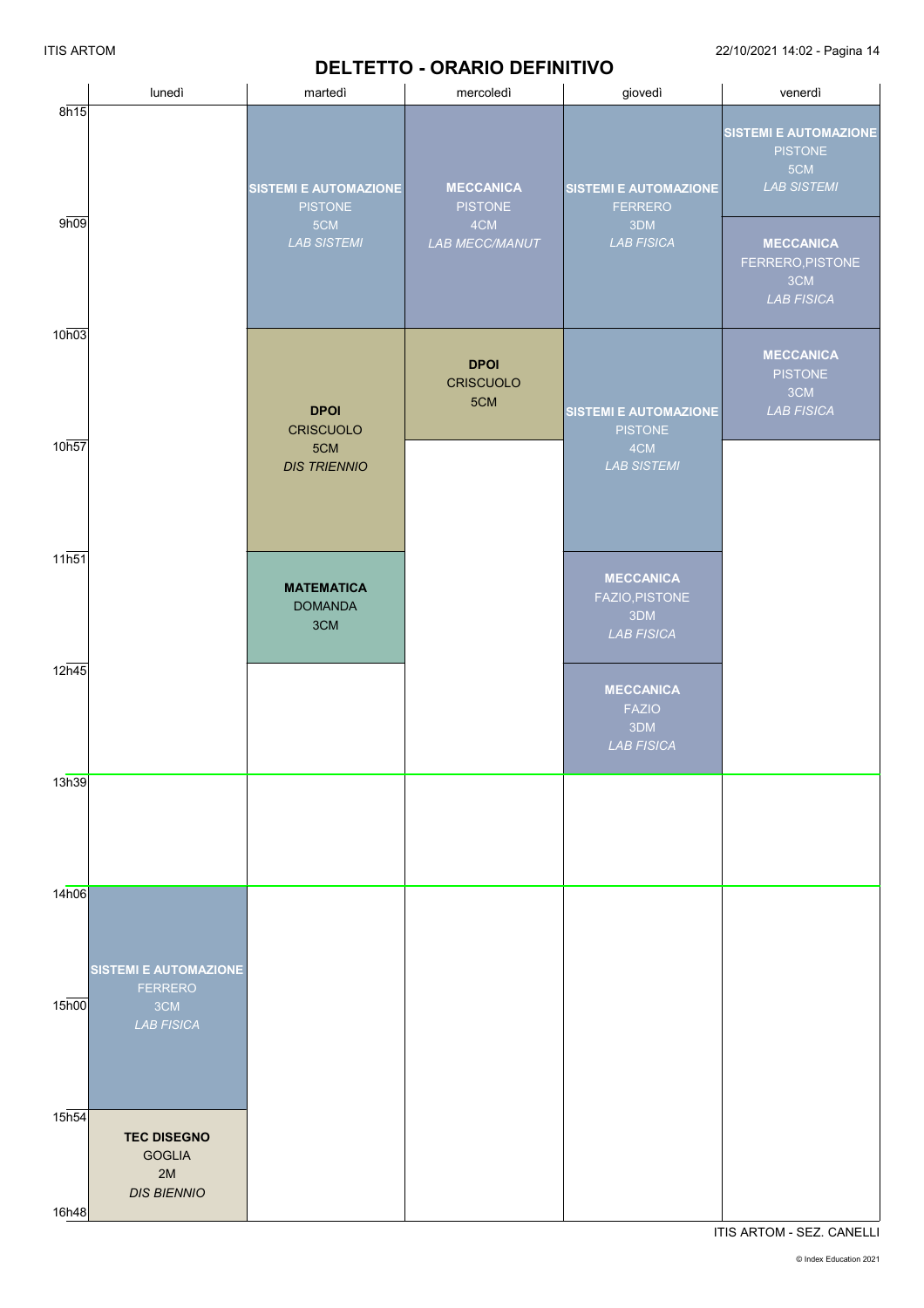### **DI MAURO - ORARIO DEFINITIVO**

|                             | lunedì | martedì                                               | mercoledì | giovedì | venerdì                                                                                    |
|-----------------------------|--------|-------------------------------------------------------|-----------|---------|--------------------------------------------------------------------------------------------|
| 8h15                        |        |                                                       |           |         | <b>FISICA</b><br>SALEMI<br>2P<br><b>LAB FISICA</b>                                         |
| 9h09                        |        | <b>FISICA</b><br>SALEMI<br>2L<br><b>LAB FISICA</b>    |           |         |                                                                                            |
| 10h03                       |        | <b>FISICA</b><br>SALEMI<br>$-1L$<br><b>LAB FISICA</b> |           |         | <b>FISICA</b><br><b>SALEMI</b><br>1L                                                       |
| 10h57                       |        | <b>FISICA</b><br>SALEMI<br>1M<br><b>LAB FISICA</b>    |           |         |                                                                                            |
| $11\overline{h51}$          |        |                                                       |           |         | <b>FISICA</b><br><b>BRUCCULERI</b> (sostegno)<br>SALEMI<br>$\Delta P$<br><b>LAB FISICA</b> |
| $12\overline{h45}$          |        | <b>FISICA</b><br>SALEMI<br>2M<br><b>LAB FISICA</b>    |           |         |                                                                                            |
| 13h39                       |        |                                                       |           |         |                                                                                            |
| 14h06                       |        |                                                       |           |         |                                                                                            |
| 15 <sub>h00</sub>           |        |                                                       |           |         |                                                                                            |
| $15\overline{h54}$<br>16h48 |        |                                                       |           |         |                                                                                            |
|                             |        |                                                       |           |         |                                                                                            |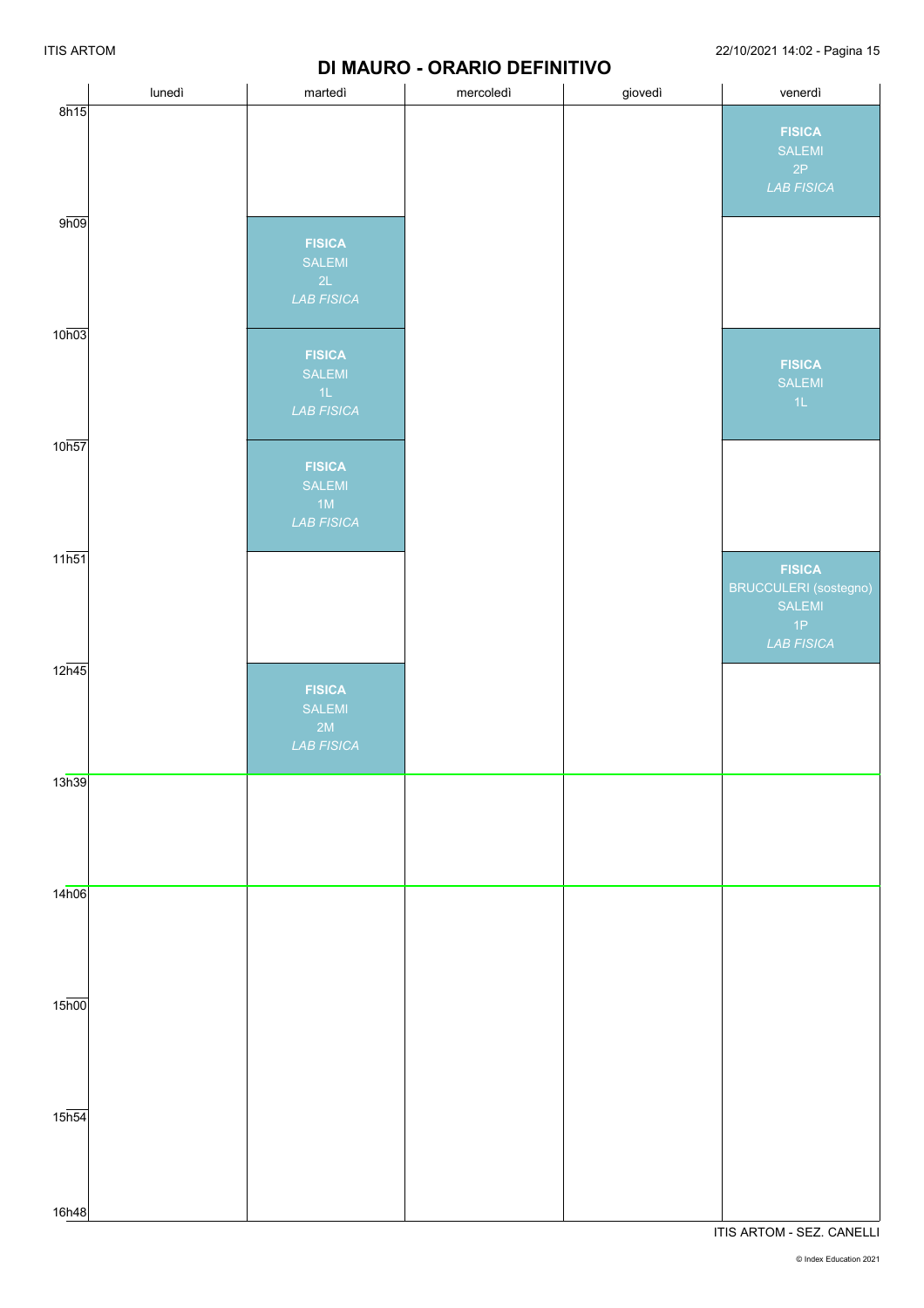## **DOMANDA - ORARIO DEFINITIVO**

|                    | lunedì                                                        | martedì                                          | mercoledì                                                                    | giovedì                                         | venerdì                                    |
|--------------------|---------------------------------------------------------------|--------------------------------------------------|------------------------------------------------------------------------------|-------------------------------------------------|--------------------------------------------|
| 8h15               |                                                               | <b>MATEMATICA</b><br>2P                          |                                                                              | <b>MATEMATICA</b><br>RAIMONDO (sostegno)<br>4CM |                                            |
| 9h09               |                                                               | <b>MATEMATICA</b><br>4P                          |                                                                              | <b>MATEMATICA</b><br>SAPIENZA (sostegno)<br>3P  |                                            |
| 10h03              |                                                               | <b>MATEMATICA</b><br>4CM                         | <b>MATEMATICA</b><br><b>CERVERA</b><br>4P                                    | <b>COMPL MATEM</b><br>3CM                       |                                            |
| 10h57              |                                                               | <b>COMPL MATEM</b><br>RAIMONDO (sostegno)<br>4CM | <b>MATEMATICA</b><br>GALIZIA (sostegno)<br>3P                                | <b>MATEMATICA</b><br>4P                         | <b>MATEMATICA</b><br><b>PISTONE</b><br>3CM |
| 11h51              |                                                               | <b>MATEMATICA</b><br><b>DELTETTO</b><br>3CM      | <b>SISTEMI E AUTOMAZIONE</b><br><b>PISTONE</b><br>RAIMONDO (sostegno)<br>4CM | <b>MATEMATICA</b><br><b>GOGLIA</b><br>2P        | <b>MATEMATICA</b><br><b>MARRA</b><br>2P    |
| 12h45              | <b>DPOI</b><br><b>CRISCUOLO</b><br>4CM<br><b>DIS TRIENNIO</b> |                                                  | <b>MATEMATICA</b><br>3CM                                                     |                                                 | <b>MATEMATICA</b><br>3P                    |
| 13h39              | assistenza<br>4CM                                             |                                                  |                                                                              |                                                 |                                            |
| 14h06              | <b>MATEMATICA</b><br>4CM                                      |                                                  |                                                                              |                                                 |                                            |
| $15\overline{h00}$ | <b>MATEMATICA</b><br>2P                                       |                                                  |                                                                              |                                                 |                                            |
| 15 <sub>h54</sub>  |                                                               |                                                  |                                                                              |                                                 |                                            |
| 16h48              |                                                               |                                                  |                                                                              |                                                 |                                            |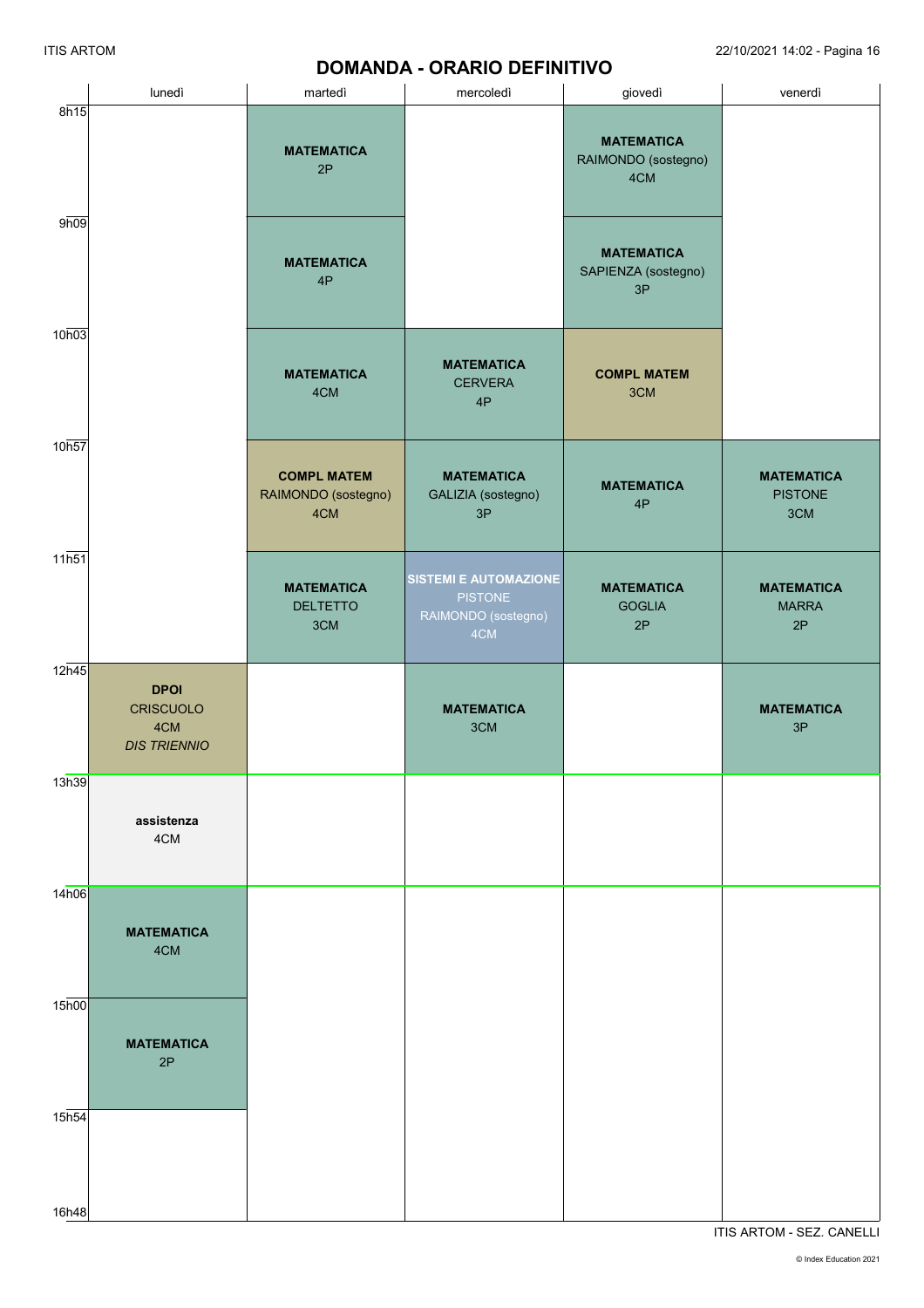# **FAVRIN - ORARIO DEFINITIVO**

|                             | lunedì                                     | martedì                                                       | mercoledì | giovedì | venerdì                              |
|-----------------------------|--------------------------------------------|---------------------------------------------------------------|-----------|---------|--------------------------------------|
| 8h15                        | <b>STORIA</b><br>RAIMONDO (sostegno)<br>5P | LETTERE<br>RAIMONDO (sostegno)<br>5P                          |           |         |                                      |
| 9h09                        | <b>LETTERE</b>                             | LETTERE<br><b>CABASSI</b><br>RAIMONDO (sostegno)<br>5P        |           |         |                                      |
| 10h03                       | 4P                                         | <b>STORIA</b><br><b>CARDILLO</b><br>RAIMONDO (sostegno)<br>5P |           |         |                                      |
| 10h57                       |                                            |                                                               |           |         | <b>STORIA</b><br><b>NOBILE</b><br>4P |
| $11\overline{h51}$          |                                            | <b>LETTERE</b><br>4P                                          |           |         | <b>LETTERE</b>                       |
| 12h45                       |                                            | <b>STORIA</b><br>4P                                           |           |         | RAIMONDO (sostegno)<br>5P            |
| 13h39                       |                                            |                                                               |           |         |                                      |
| 14h06                       |                                            |                                                               |           |         |                                      |
| $15\overline{h00}$          |                                            |                                                               |           |         |                                      |
| $15\overline{h54}$<br>16h48 |                                            |                                                               |           |         |                                      |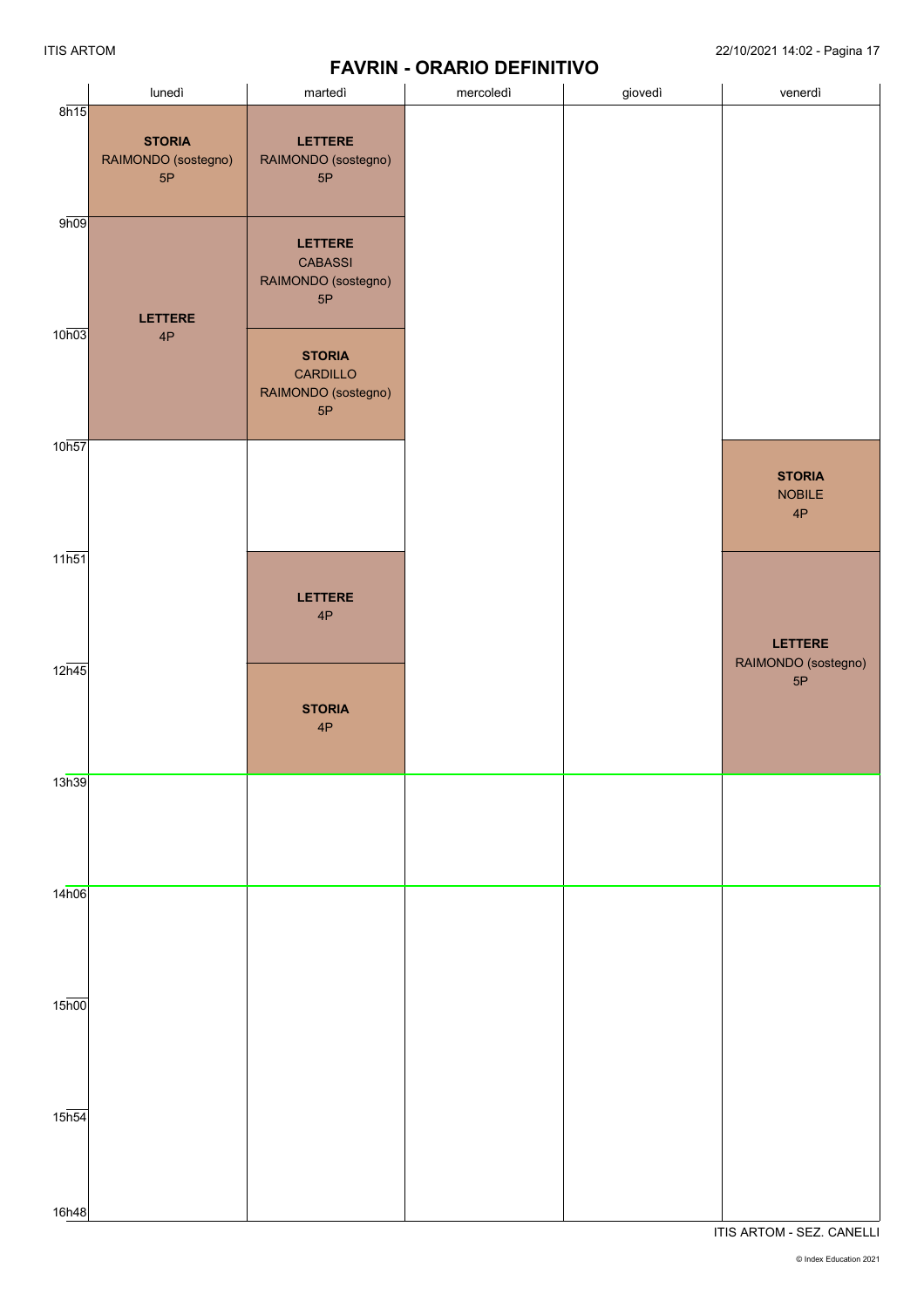## **FAZIO - ORARIO DEFINITIVO**

|                    | lunedì                                                     | martedì                                    | mercoledì                                | giovedì                                                              | venerdì                               |
|--------------------|------------------------------------------------------------|--------------------------------------------|------------------------------------------|----------------------------------------------------------------------|---------------------------------------|
| 8h15               | <b>STA</b><br>FERRARO (sostegno)<br>2L                     | <b>MANUTENZIONE</b><br>GALIZIA (sostegno)  | <b>TECN MECC</b><br><b>FERRERO</b><br>5P |                                                                      | <b>STA</b><br>CACCESE<br>2L           |
| 9h09               | <b>TECN MECC</b><br>5P                                     | 3P                                         | <b>STA</b><br>CACCESE<br>2M              |                                                                      |                                       |
| 10h03              |                                                            |                                            | <b>TECN MECC</b><br><b>PRINCIPATO</b>    |                                                                      | <b>TECN MECC</b><br><b>ARRI</b>       |
| 10h57              | <b>STA</b><br>GATTO (sostegno)<br>2M                       | <b>TECN MECC</b><br>GATTO (sostegno)<br>5P | 4DM<br>LAB TECN                          | <b>TECN ELETTRICHE</b><br>RAIMONDO (sostegno)<br><b>VITALE</b><br>5P | 5P<br>LAB MECC/MANUT                  |
| 11h51              | <b>MANUTENZIONE</b><br>GALIZIA (sostegno)<br><b>NOBILE</b> | <b>STA</b><br>SAPIENZA (sostegno)<br>2M    | <b>MECCANICA</b><br>3DM                  | <b>MECCANICA</b><br>DELTETTO, PISTONE<br>3DM<br><b>LAB FISICA</b>    | <b>TECN MECC</b><br><b>PRINCIPATO</b> |
| 12h45              | 3P<br><b>LAB MECC/MANUT</b>                                | <b>MECCANICA</b><br>3DM                    | <b>STA</b><br>2L                         | <b>MECCANICA</b><br><b>DELTETTO</b><br>3DM<br><b>LAB FISICA</b>      | 4DM<br>LAB TECN                       |
| 13h39              | assistenza<br>4DM                                          |                                            |                                          |                                                                      |                                       |
| 14h06              | <b>TECN MECC</b><br>4DM                                    |                                            |                                          |                                                                      |                                       |
| $15\overline{h00}$ |                                                            |                                            |                                          |                                                                      |                                       |
| 15h54<br>16h48     |                                                            |                                            |                                          |                                                                      |                                       |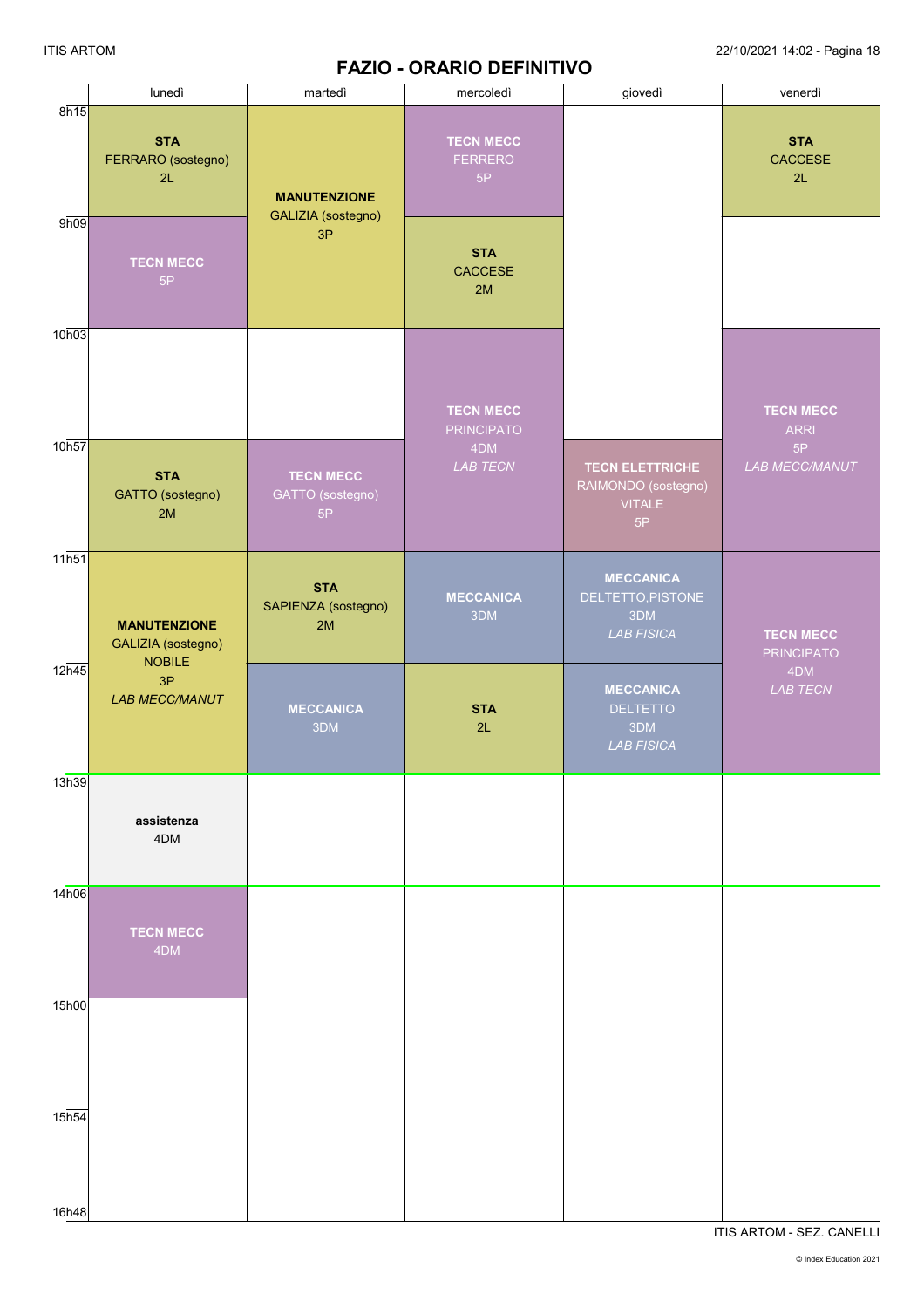### **FERRARO (sostegno) - ORARIO DEFINITIVO**

|                    |                    |         |           | ,                                             |         |
|--------------------|--------------------|---------|-----------|-----------------------------------------------|---------|
|                    | lunedì             | martedì | mercoledì | giovedì                                       | venerdì |
| 8h15               |                    |         |           |                                               |         |
|                    |                    |         |           |                                               |         |
|                    | <b>STA</b>         |         |           | <b>FISICA</b>                                 |         |
|                    | <b>FAZIO</b>       |         |           | <b>SALEMI</b>                                 |         |
|                    | 2L                 |         |           | 2L                                            |         |
|                    |                    |         |           |                                               |         |
|                    |                    |         |           |                                               |         |
| 9h09               |                    |         |           |                                               |         |
|                    |                    |         |           |                                               |         |
|                    | <b>CHIMICA</b>     |         |           |                                               |         |
|                    | SELVINI            |         |           |                                               |         |
|                    | 2L                 |         |           |                                               |         |
|                    |                    |         |           |                                               |         |
|                    |                    |         |           | LETTERE                                       |         |
| 10h03              |                    |         |           | <b>PIANA</b>                                  |         |
|                    |                    |         |           | 2L                                            |         |
|                    | <b>INGLESE</b>     |         |           |                                               |         |
|                    |                    |         |           |                                               |         |
|                    | <b>CABASSI</b>     |         |           |                                               |         |
|                    | 2L                 |         |           |                                               |         |
|                    |                    |         |           |                                               |         |
|                    |                    |         |           |                                               |         |
| 10h57              |                    |         |           |                                               |         |
|                    |                    |         |           |                                               |         |
|                    | <b>RELIGIONE</b>   |         |           |                                               |         |
|                    | GIUSO, MANTIONE    |         |           |                                               |         |
|                    | 2L                 |         |           |                                               |         |
|                    |                    |         |           |                                               |         |
|                    |                    |         |           |                                               |         |
| $11\overline{h51}$ |                    |         |           |                                               |         |
|                    |                    |         |           |                                               |         |
|                    |                    |         |           | <b>INGLESE</b>                                |         |
|                    |                    |         |           | <b>CABASSI</b>                                |         |
|                    |                    |         |           | 2L                                            |         |
|                    |                    |         |           |                                               |         |
|                    |                    |         |           |                                               |         |
| $12\overline{n45}$ |                    |         |           |                                               |         |
|                    | <b>TEC DISEGNO</b> |         |           |                                               |         |
|                    |                    |         |           | <b>MATEMATICA</b>                             |         |
|                    | ARRI, MANTIONE     |         |           | $\mathsf{C}\mathsf{AC}\mathsf{CE}\mathsf{SE}$ |         |
|                    | 2L                 |         |           | 2L                                            |         |
|                    | <b>DIS BIENNIO</b> |         |           |                                               |         |
|                    |                    |         |           |                                               |         |
| 13h39              |                    |         |           |                                               |         |
|                    |                    |         |           |                                               |         |
|                    |                    |         |           |                                               |         |
|                    |                    |         |           |                                               |         |
|                    |                    |         |           |                                               |         |
|                    |                    |         |           |                                               |         |
|                    |                    |         |           |                                               |         |
| 14h06              |                    |         |           |                                               |         |
|                    |                    |         |           |                                               |         |
|                    |                    |         |           |                                               |         |
|                    |                    |         |           |                                               |         |
|                    |                    |         |           |                                               |         |
|                    |                    |         |           |                                               |         |
|                    |                    |         |           |                                               |         |
| $15\overline{h00}$ |                    |         |           |                                               |         |
|                    |                    |         |           |                                               |         |
|                    |                    |         |           |                                               |         |
|                    |                    |         |           |                                               |         |
|                    |                    |         |           |                                               |         |
|                    |                    |         |           |                                               |         |
|                    |                    |         |           |                                               |         |
|                    |                    |         |           |                                               |         |
| $15\overline{h54}$ |                    |         |           |                                               |         |
|                    |                    |         |           |                                               |         |
|                    |                    |         |           |                                               |         |
|                    |                    |         |           |                                               |         |
|                    |                    |         |           |                                               |         |
|                    |                    |         |           |                                               |         |
| 16h48              |                    |         |           |                                               |         |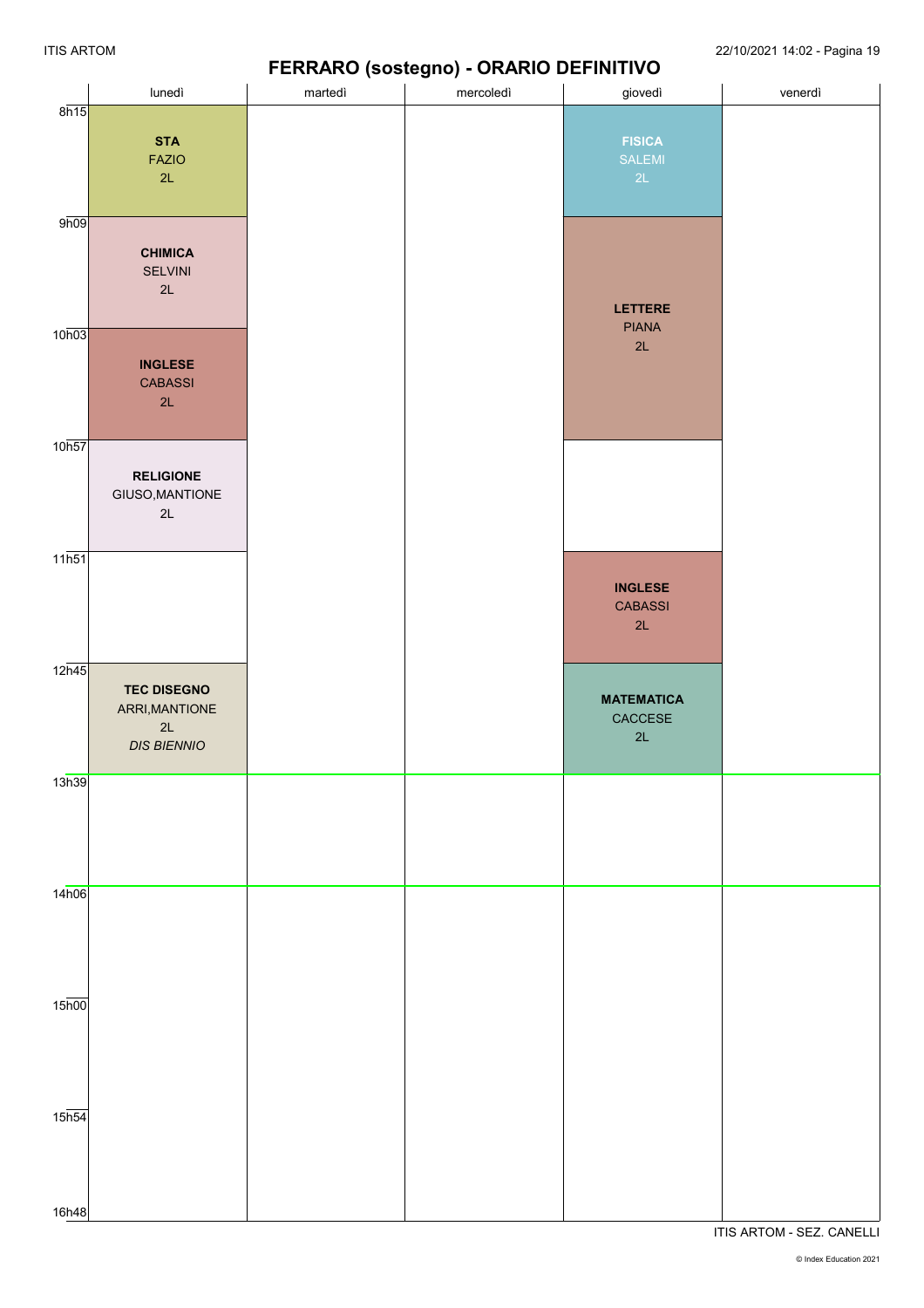#### **FERRERO - ORARIO DEFINITIVO**

|                   | lunedì                                      | martedì                                                  | mercoledì                                 | giovedì                                                         | venerdì                                                           |
|-------------------|---------------------------------------------|----------------------------------------------------------|-------------------------------------------|-----------------------------------------------------------------|-------------------------------------------------------------------|
| 8h15              |                                             | <b>SISTEMI E AUTOMAZIONE</b><br>3CM                      | <b>TECN MECC</b><br><b>FAZIO</b><br>5P    | <b>SISTEMI E AUTOMAZIONE</b><br><b>DELTETTO</b>                 | <b>SISTEMI E AUTOMAZIONE</b><br>3DM                               |
| 9h09              |                                             | <b>DPOI</b><br><b>ARRI</b><br>4DM<br><b>DIS TRIENNIO</b> | <b>SISTEMI E AUTOMAZIONE</b><br>3CM       | 3DM<br><b>LAB FISICA</b>                                        | <b>MECCANICA</b><br>DELTETTO, PISTONE<br>3CM<br><b>LAB FISICA</b> |
| 10h03             |                                             |                                                          | <b>MECCANICA</b><br><b>PISTONE</b><br>3CM | <b>DPOI</b>                                                     |                                                                   |
| 10h57             | <b>TECN MECC</b><br>4P                      |                                                          |                                           | 4DM<br><b>DIS TRIENNIO</b>                                      |                                                                   |
| 11h51             | <b>DPOI</b><br>4DM                          |                                                          | <b>TECN MECC</b><br><b>NOBILE</b>         | <b>TECN MECC</b><br>CERVERA, NOBILE<br>4P<br><b>LAB SISTEMI</b> |                                                                   |
| 12h45             | <b>SISTEMI E AUTOMAZIONE</b><br>3DM         |                                                          | 4P<br>LAB MECC/MANUT                      | <b>TECN MECC</b><br><b>NOBILE</b><br>4P<br><b>LAB SISTEMI</b>   |                                                                   |
| 13h39             | assistenza<br>4P                            |                                                          |                                           |                                                                 |                                                                   |
| 14h06             | <b>SISTEMI E AUTOMAZIONE</b>                |                                                          |                                           |                                                                 |                                                                   |
| 15 <sub>h00</sub> | <b>DELTETTO</b><br>3CM<br><b>LAB FISICA</b> |                                                          |                                           |                                                                 |                                                                   |
| 15 <sub>h54</sub> |                                             |                                                          |                                           |                                                                 |                                                                   |
| 16h48             |                                             |                                                          |                                           |                                                                 |                                                                   |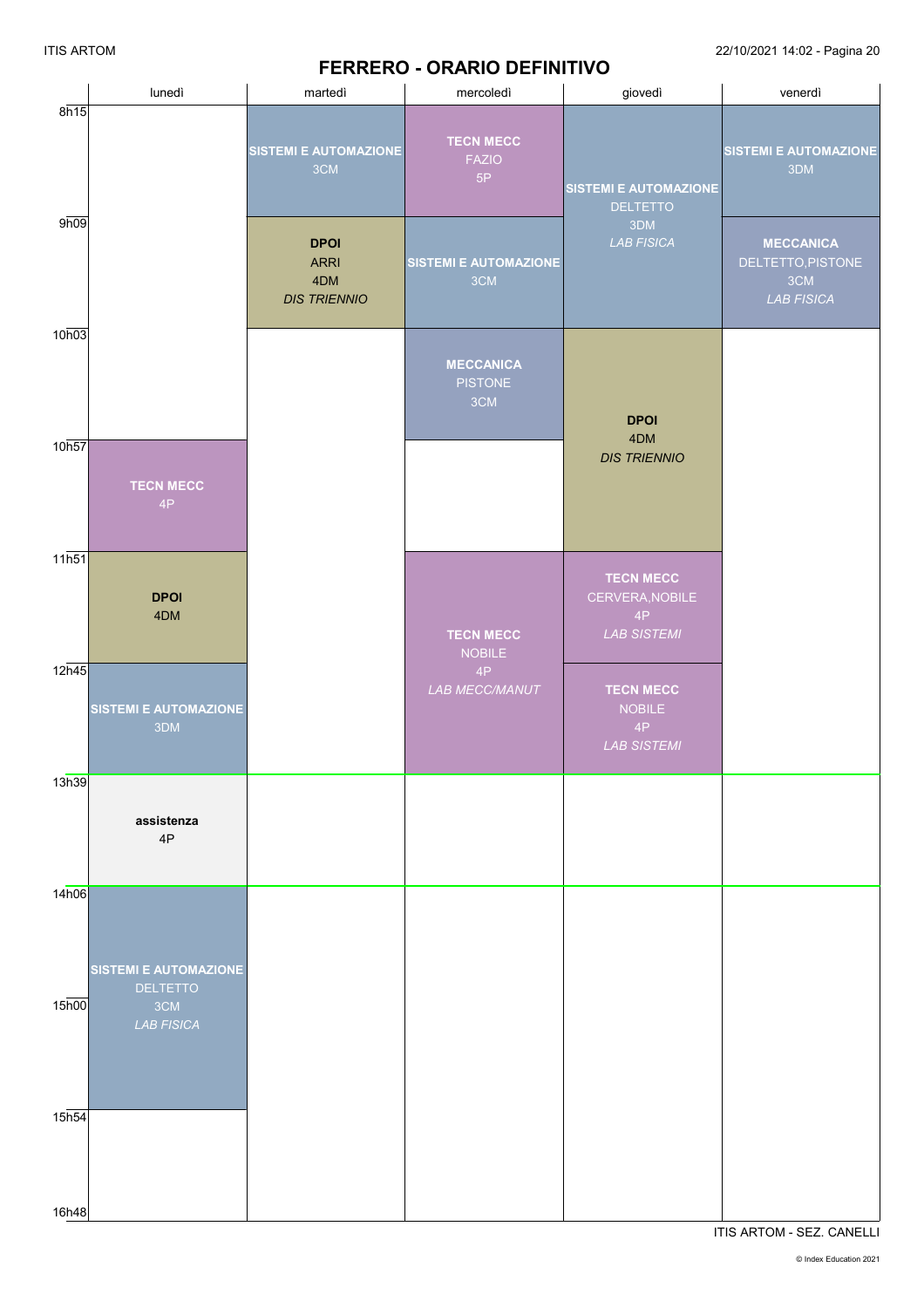|                             |        |                                                                      | <b>FUNLAINI - UNANIU DEFIINITIVU</b> |         |         |
|-----------------------------|--------|----------------------------------------------------------------------|--------------------------------------|---------|---------|
|                             | lunedì | martedì                                                              | mercoledì                            | giovedì | venerdì |
| 8h15                        |        |                                                                      |                                      |         |         |
| 9h09                        |        | <b>GEOGRAFIA</b><br>2P                                               |                                      |         |         |
| 10 <sub>h03</sub>           |        | <b>GEOGRAFIA</b><br>BRUCCULERI (sostegno)<br>CORINO (sostegno)<br>1P |                                      |         |         |
| 10 <sub>h57</sub>           |        | <b>GEOGRAFIA</b><br>SAPIENZA (sostegno)<br>$2\mathsf{M}$             |                                      |         |         |
| $11\overline{h51}$          |        | <b>GEOGRAFIA</b><br>MATTURRO (sostegno)<br>$2\mathsf{L}$             |                                      |         |         |
| $12\overline{h45}$          |        |                                                                      |                                      |         |         |
| 13h39                       |        |                                                                      |                                      |         |         |
| 14h06                       |        |                                                                      |                                      |         |         |
| $15\overline{h00}$          |        |                                                                      |                                      |         |         |
| $15\overline{h54}$<br>16h48 |        |                                                                      |                                      |         |         |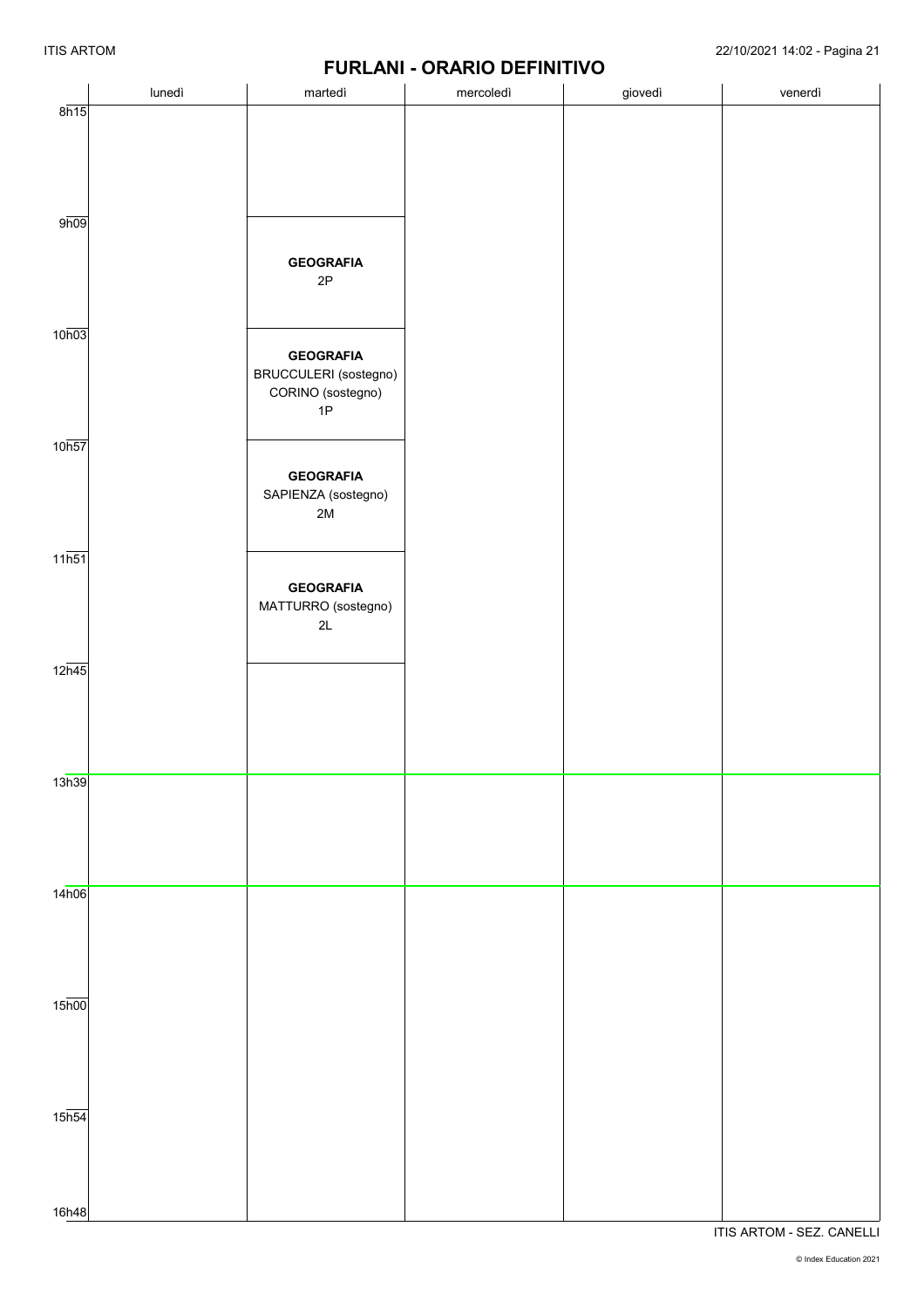## **GALIZIA (sostegno) - ORARIO DEFINITIVO**

|                             | lunedì                                                                        | martedì                                 | mercoledì                                            | giovedì                                | venerdì                                                       |
|-----------------------------|-------------------------------------------------------------------------------|-----------------------------------------|------------------------------------------------------|----------------------------------------|---------------------------------------------------------------|
| 8h15                        |                                                                               | <b>MANUTENZIONE</b><br><b>FAZIO</b>     | <b>TECN ELETTRICHE</b><br><b>VITALE</b><br>3P        | <b>LETTERE</b><br><b>PETRINI</b><br>1M |                                                               |
| 9h09                        | <b>LABOR TECNOLOGIA</b><br><b>VOGLINO</b><br>$3\mathsf{P}$<br><b>LAB TECN</b> | 3P                                      | <b>LETTERE</b><br><b>PETRINI</b>                     | <b>INGLESE</b><br><b>COPPOLA</b>       |                                                               |
| 10h03                       | <b>CHIMICA</b><br><b>SELVINI</b><br>1M                                        | <b>INGLESE</b><br><b>COPPOLA</b><br>1M  | 1M                                                   | 1M                                     | <b>LETTERE</b><br><b>PIANA</b><br>3P                          |
| 10h57                       | <b>SCIENZE</b><br><b>MARRA</b><br>1M                                          | <b>LETTERE</b><br>CARDILLO, PIANA<br>3P | <b>MATEMATICA</b><br><b>DOMANDA</b><br>$3\mathsf{P}$ | <b>FISICA</b><br>GIRAUDI, SALEMI<br>1M | <b>STORIA</b><br>SAPIENZA (sostegno)<br><b>SARTORIS</b><br>3P |
| $11\overline{h51}$          | <b>MANUTENZIONE</b><br>FAZIO, NOBILE                                          |                                         |                                                      |                                        | <b>LETTERE</b><br><b>PETRINI</b><br>1M                        |
| 12h45                       | 3P<br><b>LAB MECC/MANUT</b>                                                   |                                         |                                                      |                                        |                                                               |
| 13h39                       |                                                                               |                                         |                                                      |                                        |                                                               |
| 14h06                       |                                                                               |                                         |                                                      |                                        |                                                               |
| $15\overline{h00}$          |                                                                               |                                         |                                                      |                                        |                                                               |
| $15\overline{h54}$<br>16h48 |                                                                               |                                         |                                                      |                                        |                                                               |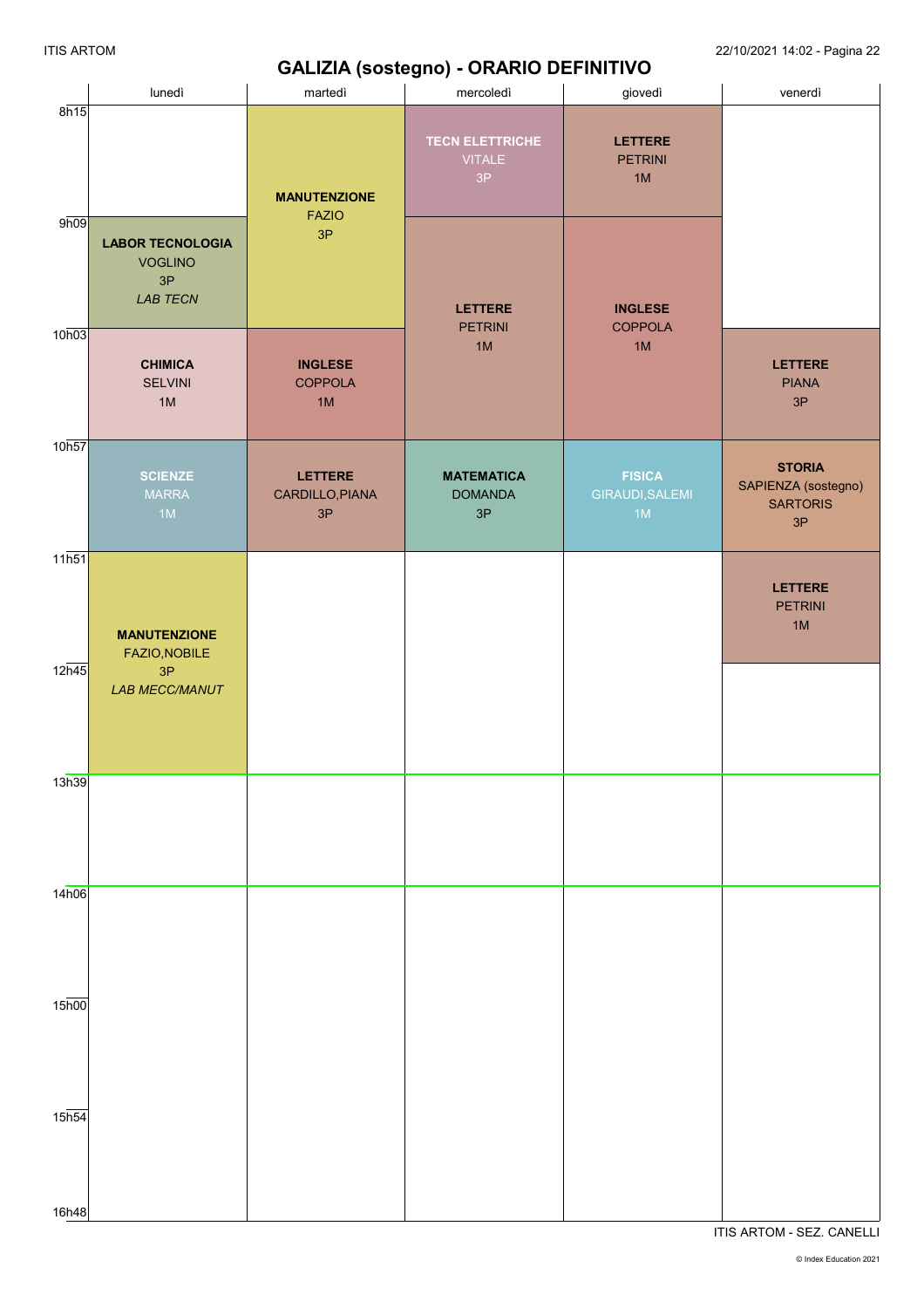# **GATTO (sostegno) - ORARIO DEFINITIVO**

|                             | lunedì                                 | - 1 - - - - - <del>U</del><br>martedì  | $\mathbf{r}$<br>mercoledì                                        | giovedì                                   | venerdì                                   |
|-----------------------------|----------------------------------------|----------------------------------------|------------------------------------------------------------------|-------------------------------------------|-------------------------------------------|
| 8h15                        |                                        |                                        |                                                                  |                                           | <b>DIRITTO</b><br>CARDILLO<br>1M          |
| 9h09                        | <b>INGLESE</b><br><b>CABASSI</b><br>2M | <b>SCIENZE</b><br><b>MARRA</b><br>1M   |                                                                  | <b>TEC DISEGNO</b><br><b>GOGLIA</b><br>2M | <b>INGLESE</b><br><b>CABASSI</b><br>5P    |
| 10h03                       | <b>RELIGIONE</b><br>PALLAVICINI<br>2M  |                                        |                                                                  | <b>FISICA</b><br><b>SALEMI</b><br>2M      | <b>MATEMATICA</b><br><b>GIRAUDI</b><br>1M |
| 10h57                       | <b>STA</b><br><b>FAZIO</b><br>2M       | <b>TECN MECC</b><br><b>FAZIO</b><br>5P | <b>CHIMICA</b><br>CHIAPPONE, SELVINI<br>2M<br>LAB CHIMICA        | <b>MATEMATICA</b><br>CACCESE<br>2M        | <b>LETTERE</b><br><b>PIANA</b>            |
| $11\overline{h51}$          |                                        | <b>MATEMATICA</b><br>CACCESE<br>5P     | <b>TEC DISEGNO</b><br>ARRI, GOGLIA<br>$1M$<br><b>DIS BIENNIO</b> | <b>MATEMATICA</b><br>CACCESE<br>5P        | 2M                                        |
| 12 <sub>h45</sub>           | <b>MATEMATICA</b><br>CACCESE<br>5P     |                                        | <b>MATEMATICA</b><br><b>GIRAUDI</b><br>1M                        |                                           | <b>DIRITTO</b><br>CARDILLO<br>2M          |
| 13h39                       |                                        |                                        |                                                                  |                                           |                                           |
| 14h06                       |                                        |                                        |                                                                  |                                           |                                           |
| $15\overline{h00}$          |                                        |                                        |                                                                  |                                           |                                           |
| $15\overline{h54}$<br>16h48 |                                        |                                        |                                                                  |                                           |                                           |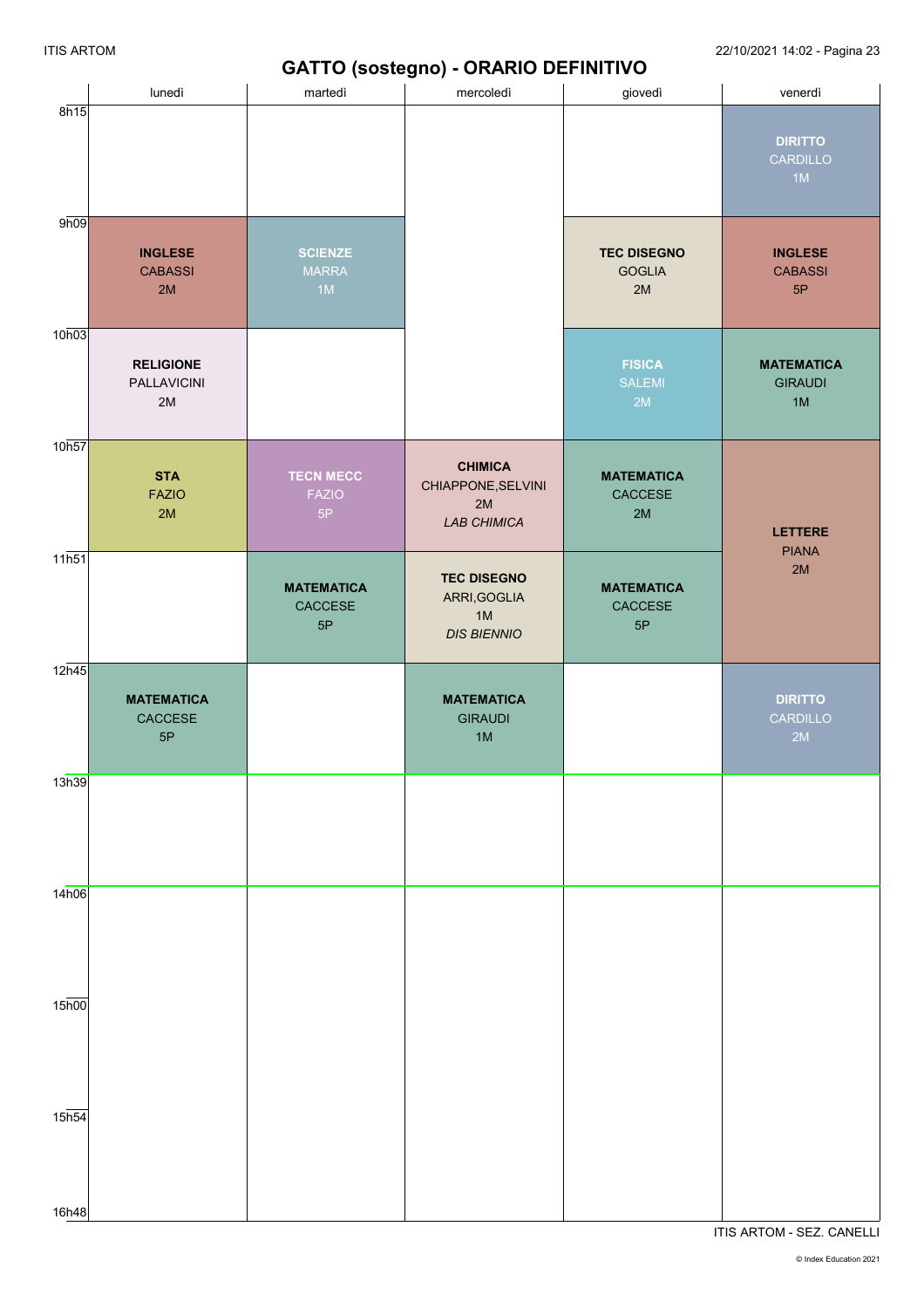### **GIRAUDI - ORARIO DEFINITIVO**

|                    | lunedì                    | martedì                                                               | mercoledì                                    | giovedì                                                                                      | venerdì                                                                                             |
|--------------------|---------------------------|-----------------------------------------------------------------------|----------------------------------------------|----------------------------------------------------------------------------------------------|-----------------------------------------------------------------------------------------------------|
| 8h15               |                           |                                                                       |                                              |                                                                                              | <b>MATEMATICA</b><br>4DM                                                                            |
| 9h09               |                           |                                                                       |                                              |                                                                                              | <b>RELIGIONE</b><br><b>PALLAVICINI</b><br>1M                                                        |
| 10h03              |                           |                                                                       |                                              | <b>MATEMATICA</b><br>BRUCCULERI (sostegno)<br>CORINO (sostegno)<br>MATTURRO (sostegno)<br>1P | <b>MATEMATICA</b><br>GATTO (sostegno)<br>1M                                                         |
| 10h57              |                           | <b>MATEMATICA</b><br>BRUCCULERI (sostegno)<br>CORINO (sostegno)<br>1P |                                              | <b>FISICA</b><br>GALIZIA (sostegno)<br><b>SALEMI</b><br>1M                                   | <b>MATEMATICA</b><br><b>BRUCCULERI</b> (sostegno)<br>CORINO (sostegno)<br>MATTURRO (sostegno)<br>1P |
| 11h51              |                           | <b>MATEMATICA</b><br>3DM                                              | <b>MATEMATICA</b><br>CORINO (sostegno)<br>1P | <b>MATEMATICA</b><br>1M                                                                      | <b>COMPL MATEM</b><br>3DM                                                                           |
| $12\overline{h45}$ | <b>MATEMATICA</b><br>1M   | <b>MATEMATICA</b><br>4DM                                              | <b>MATEMATICA</b><br>GATTO (sostegno)<br>1M  | <b>MATEMATICA</b><br>4DM                                                                     | <b>MATEMATICA</b><br>3DM                                                                            |
| 13h39              | assistenza<br>3DM         |                                                                       |                                              |                                                                                              |                                                                                                     |
| 14h06              | <b>MATEMATICA</b><br>3DM  |                                                                       |                                              |                                                                                              |                                                                                                     |
| 15 <sub>h00</sub>  | <b>COMPL MATEM</b><br>4DM |                                                                       |                                              |                                                                                              |                                                                                                     |
| 15 <sub>h54</sub>  |                           |                                                                       |                                              |                                                                                              |                                                                                                     |
| 16h48              |                           |                                                                       |                                              |                                                                                              |                                                                                                     |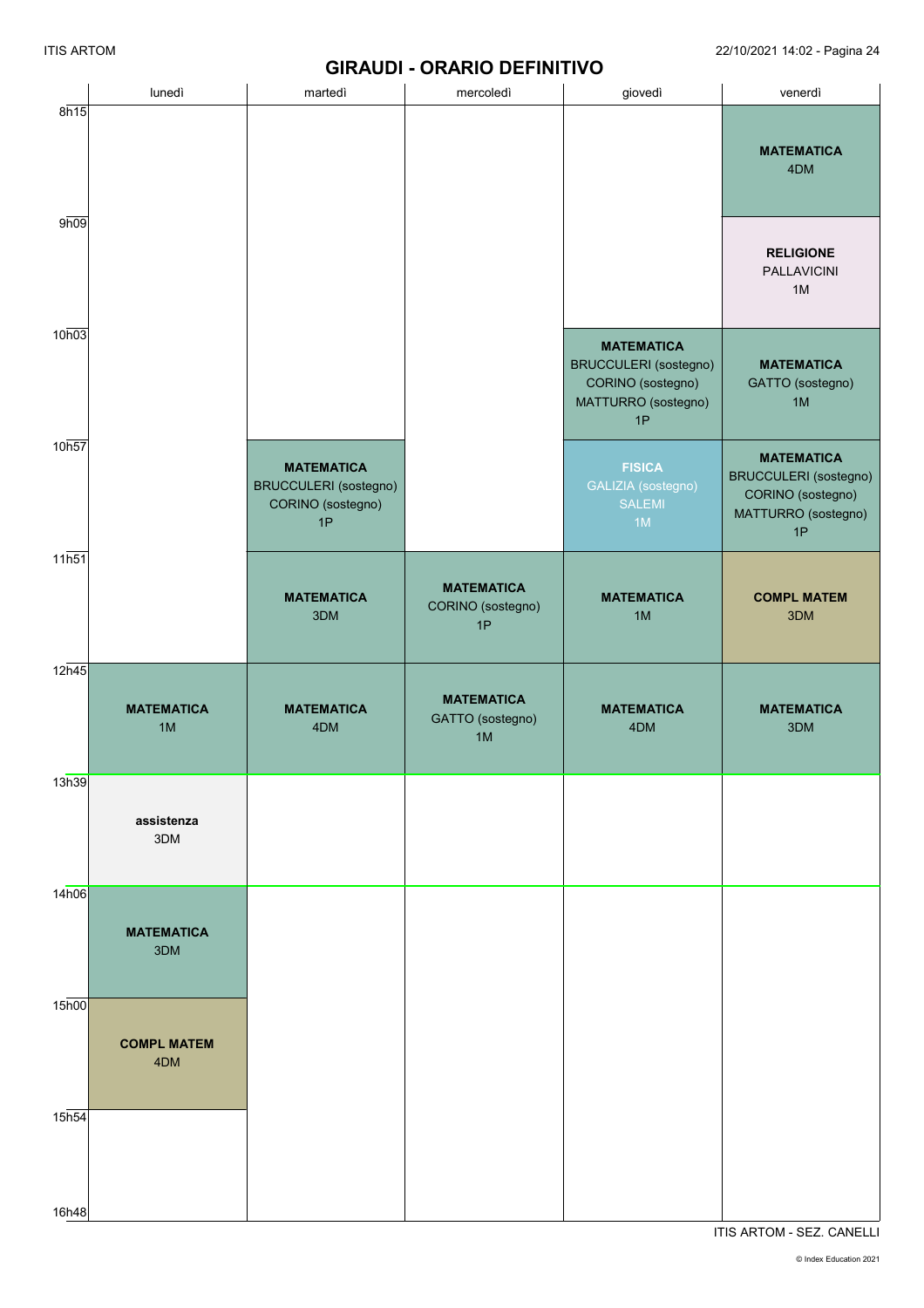# **GIUSO - ORARIO DEFINITIVO**

|                    |                       |         | <b>PRODUCT DESIGNATION</b> |         |         |
|--------------------|-----------------------|---------|----------------------------|---------|---------|
|                    | lunedì                | martedì | mercoledì                  | giovedì | venerdì |
| 8h15               |                       |         |                            |         |         |
|                    |                       |         |                            |         |         |
|                    | <b>RELIGIONE</b>      |         |                            |         |         |
|                    | 1L                    |         |                            |         |         |
|                    |                       |         |                            |         |         |
|                    |                       |         |                            |         |         |
|                    |                       |         |                            |         |         |
| 9h09               |                       |         |                            |         |         |
|                    | <b>RELIGIONE</b>      |         |                            |         |         |
|                    | BRUCCULERI (sostegno) |         |                            |         |         |
|                    |                       |         |                            |         |         |
|                    | PETRINI               |         |                            |         |         |
|                    | 1P                    |         |                            |         |         |
|                    |                       |         |                            |         |         |
| 10h03              |                       |         |                            |         |         |
|                    |                       |         |                            |         |         |
|                    | <b>RELIGIONE</b>      |         |                            |         |         |
|                    | RAIMONDO (sostegno)   |         |                            |         |         |
|                    | $4\mathrm{CM}$        |         |                            |         |         |
|                    |                       |         |                            |         |         |
|                    |                       |         |                            |         |         |
| 10h57              |                       |         |                            |         |         |
|                    | <b>RELIGIONE</b>      |         |                            |         |         |
|                    |                       |         |                            |         |         |
|                    | FERRARO (sostegno)    |         |                            |         |         |
|                    | <b>MANTIONE</b>       |         |                            |         |         |
|                    | $2\mathsf{L}$         |         |                            |         |         |
|                    |                       |         |                            |         |         |
| $11\overline{h51}$ |                       |         |                            |         |         |
|                    |                       |         |                            |         |         |
|                    |                       |         |                            |         |         |
|                    |                       |         |                            |         |         |
|                    |                       |         |                            |         |         |
|                    |                       |         |                            |         |         |
|                    |                       |         |                            |         |         |
| $12\overline{h45}$ |                       |         |                            |         |         |
|                    |                       |         |                            |         |         |
|                    | <b>RELIGIONE</b>      |         |                            |         |         |
|                    | <b>BARISONE</b>       |         |                            |         |         |
|                    | $5{\rm CM}$           |         |                            |         |         |
|                    |                       |         |                            |         |         |
|                    |                       |         |                            |         |         |
| 13h39              |                       |         |                            |         |         |
|                    |                       |         |                            |         |         |
|                    |                       |         |                            |         |         |
|                    |                       |         |                            |         |         |
|                    |                       |         |                            |         |         |
|                    |                       |         |                            |         |         |
|                    |                       |         |                            |         |         |
| 14h06              |                       |         |                            |         |         |
|                    |                       |         |                            |         |         |
|                    |                       |         |                            |         |         |
|                    |                       |         |                            |         |         |
|                    |                       |         |                            |         |         |
|                    |                       |         |                            |         |         |
|                    |                       |         |                            |         |         |
| $15\overline{h00}$ |                       |         |                            |         |         |
|                    |                       |         |                            |         |         |
|                    |                       |         |                            |         |         |
|                    |                       |         |                            |         |         |
|                    |                       |         |                            |         |         |
|                    |                       |         |                            |         |         |
|                    |                       |         |                            |         |         |
| 15 <sub>h54</sub>  |                       |         |                            |         |         |
|                    |                       |         |                            |         |         |
|                    |                       |         |                            |         |         |
|                    |                       |         |                            |         |         |
|                    |                       |         |                            |         |         |
|                    |                       |         |                            |         |         |
| 16h48              |                       |         |                            |         |         |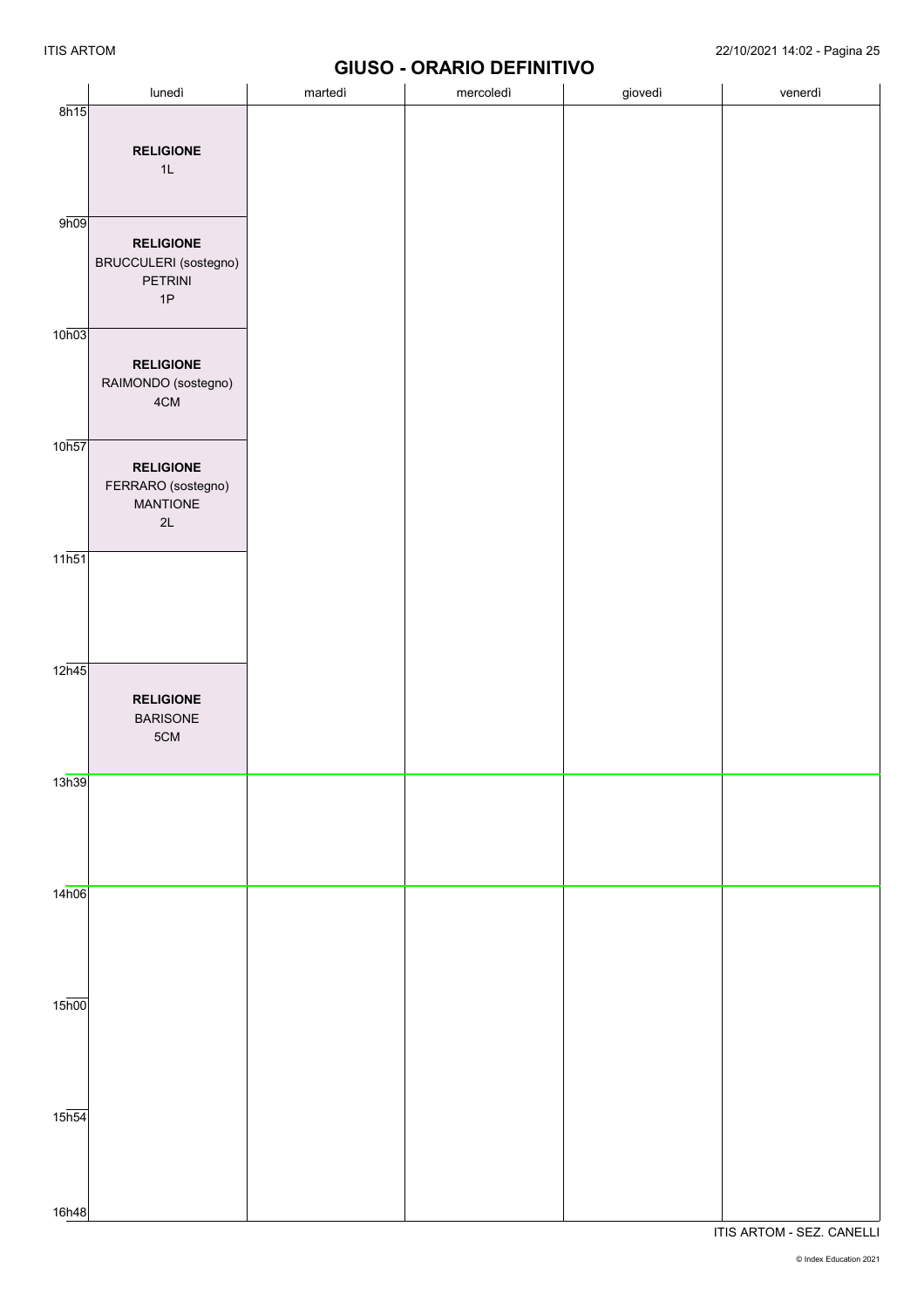## **GOGLIA - ORARIO DEFINITIVO**

|                            | lunedì                                                               | martedì | <u>99966 - 910910 PEL 1111 I I V</u><br>mercoledì                        | giovedì                                                                       | venerdì                                                       |
|----------------------------|----------------------------------------------------------------------|---------|--------------------------------------------------------------------------|-------------------------------------------------------------------------------|---------------------------------------------------------------|
| 8h15                       |                                                                      |         | <b>MATEMATICA</b><br>CACCESE<br>1L                                       | <b>TEC DISEGNO</b><br>2M                                                      | <b>TEC DISEGNO</b><br><b>ARRI</b><br>1L<br><b>DIS BIENNIO</b> |
| 9h09                       |                                                                      |         | <b>TEC DISEGNO</b><br>1L                                                 | <b>TEC DISEGNO</b><br>GATTO (sostegno)<br>2M                                  | <b>FISICA</b><br><b>SALEMI</b><br>SAPIENZA (sostegno)<br>2M   |
| 10h03                      |                                                                      |         | <b>TEC DISEGNO</b><br><b>SELVINI</b><br>1L                               | <b>TEC DISEGNO</b><br>AMEGLIO (sostegno)                                      |                                                               |
| 10h57                      |                                                                      |         | <b>DIRITTO</b><br>CARDILLO<br>1M                                         | <b>MARRA</b><br>2P                                                            |                                                               |
| $11\overline{h51}$         |                                                                      |         | <b>TEC DISEGNO</b><br>ARRI, GATTO (sostegno)<br>1M<br><b>DIS BIENNIO</b> | <b>MATEMATICA</b><br><b>DOMANDA</b><br>2P                                     |                                                               |
| 12h45                      | <b>TEC DISEGNO</b><br>CORINO (sostegno)<br>MATTURRO (sostegno)<br>1P |         |                                                                          | <b>TEC DISEGNO</b><br><b>BRUCCULERI</b> (sostegno)<br>CORINO (sostegno)<br>1P |                                                               |
| 13h39                      | assistenza<br>$1M$                                                   |         |                                                                          |                                                                               |                                                               |
| 14h06                      | <b>TEC DISEGNO</b>                                                   |         |                                                                          |                                                                               |                                                               |
| 15 <sub>h00</sub>          | 1M                                                                   |         |                                                                          |                                                                               |                                                               |
| 15 <sub>h54</sub><br>16h48 | <b>TEC DISEGNO</b><br><b>DELTETTO</b><br>2M<br><b>DIS BIENNIO</b>    |         |                                                                          |                                                                               |                                                               |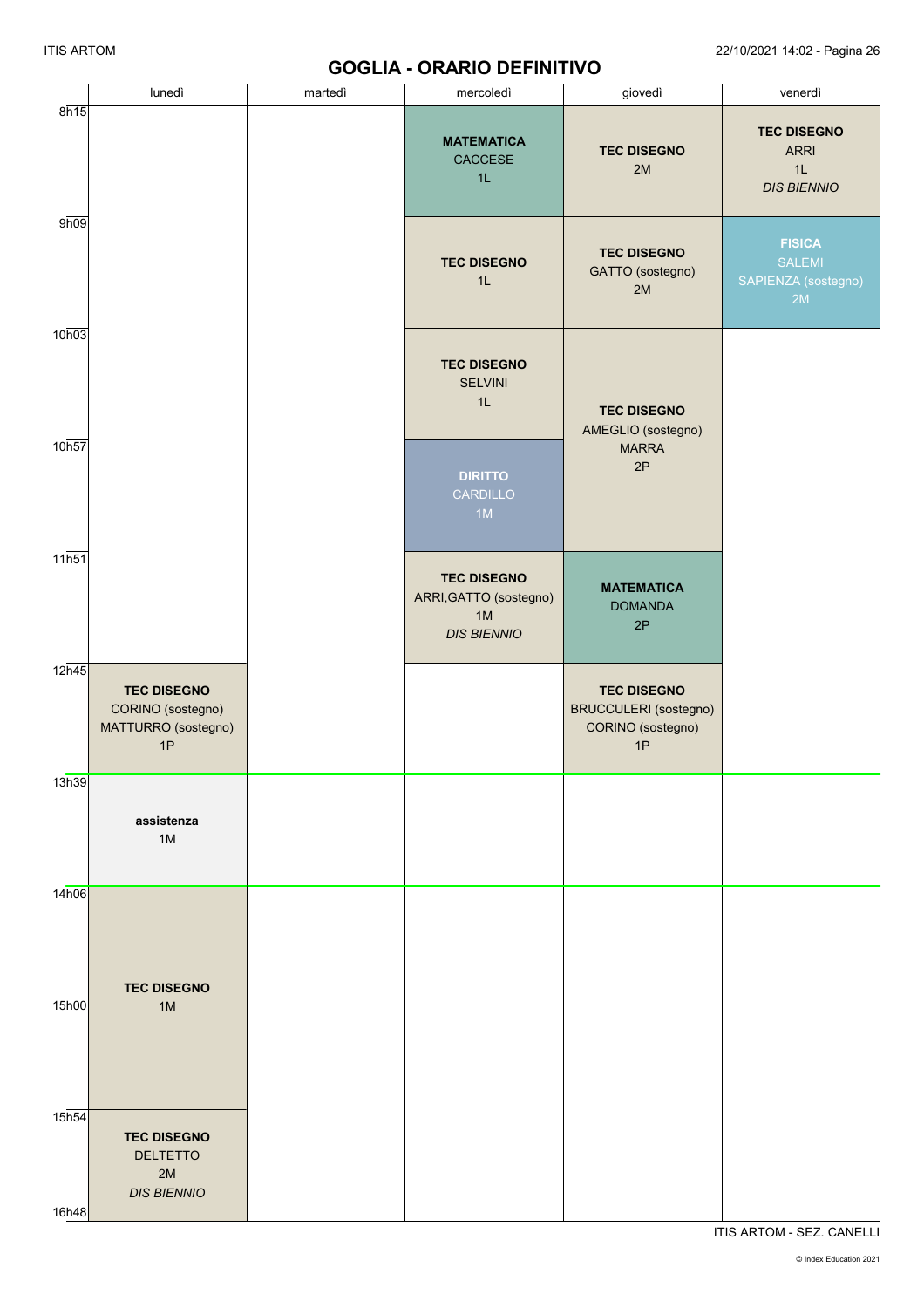# **GUANA' - ORARIO DEFINITIVO**

|                             |        |         | <b>UUAINA - UKAKIU LEFINITIVU</b>                                       |         |         |
|-----------------------------|--------|---------|-------------------------------------------------------------------------|---------|---------|
|                             | lunedì | martedì | mercoledì                                                               | giovedì | venerdì |
| 8h15                        |        |         |                                                                         |         |         |
| 9h09                        |        |         | <b>CHIMICA</b><br>CHIAPPONE<br>MATTURRO (sostegno)<br>1P<br>LAB CHIMICA |         |         |
| 10h03                       |        |         | <b>CHIMICA</b><br>AMEGLIO (sostegno)<br>CHIAPPONE<br>2P<br>LAB CHIMICA  |         |         |
| 10h57                       |        |         | LETTERE<br>AMEGLIO (sostegno)<br><b>SARTORIS</b><br>2P                  |         |         |
| $11\overline{h51}$          |        |         |                                                                         |         |         |
| 12h45                       |        |         |                                                                         |         |         |
| 13h39                       |        |         |                                                                         |         |         |
| 14h06                       |        |         |                                                                         |         |         |
| $15\overline{h00}$          |        |         |                                                                         |         |         |
| $15\overline{h54}$<br>16h48 |        |         |                                                                         |         |         |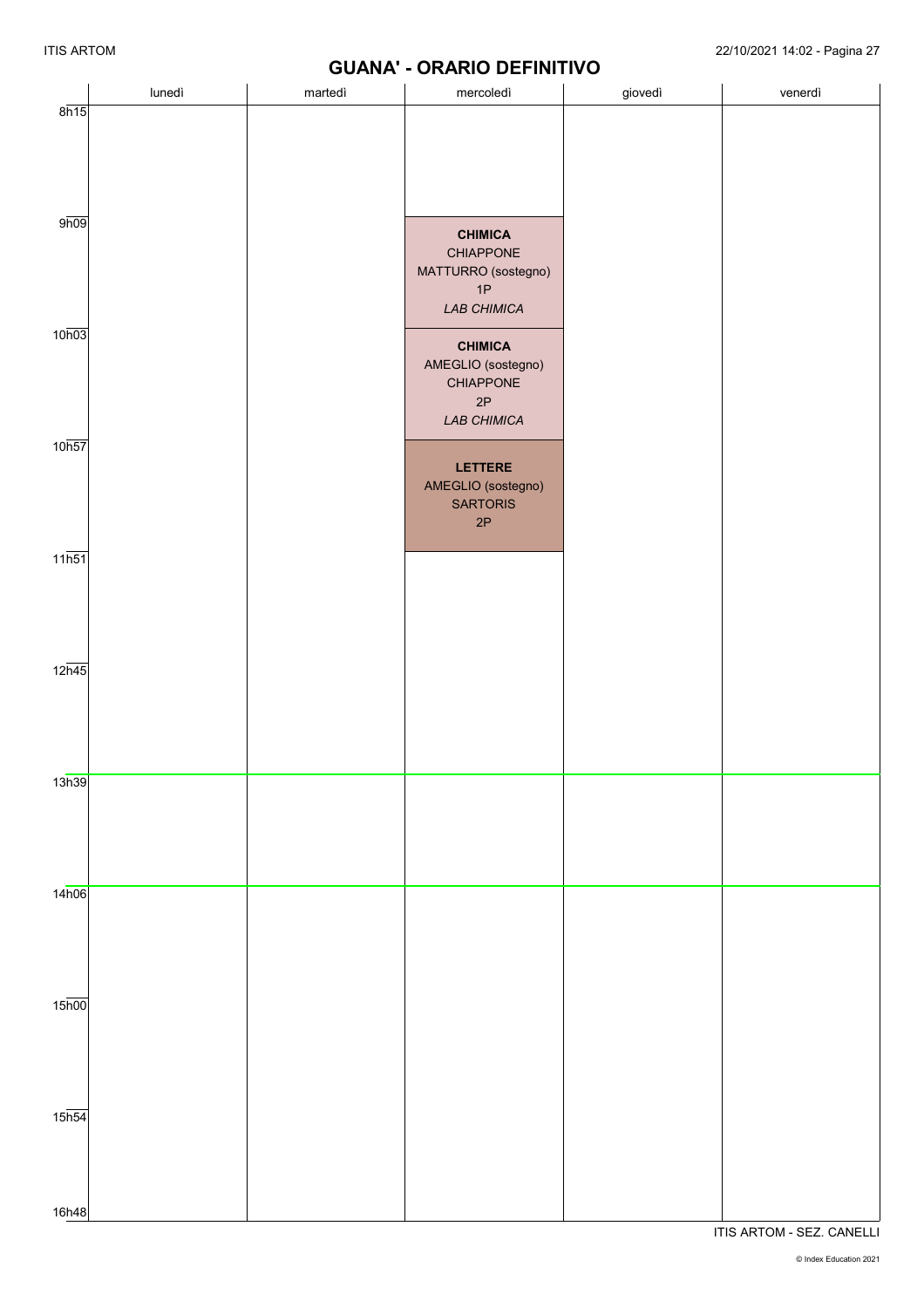|                            | lunedì                             | martedì                                                | mercoledì                   | giovedì | venerdì                                                          |
|----------------------------|------------------------------------|--------------------------------------------------------|-----------------------------|---------|------------------------------------------------------------------|
| 8h15<br>9h09               |                                    | <b>TECN MECC</b><br><b>PANTANO</b><br>4CM<br>LAB TECN  |                             |         | <b>TECN MECC</b><br>PANTANO<br>4CM<br>LAB TECN                   |
| 10h03                      |                                    | <b>TECN MECC</b>                                       |                             |         | <b>TECN MECC</b><br><b>PANTANO</b><br>5CM<br><b>DIS TRIENNIO</b> |
| 10h57                      |                                    | <b>PANTANO</b><br>3CM<br><b>LAB PROF TECN</b>          |                             |         |                                                                  |
| 11h51<br>12h45             | <b>TECN MECC</b><br><b>PANTANO</b> | <b>DPOI</b><br>CRISCUOLO<br>4CM<br><b>DIS TRIENNIO</b> | <b>TECN MECC</b><br>PANTANO |         |                                                                  |
|                            | 3CM<br><b>LAB PROF TECN</b>        | <b>MANUTENZIONE</b><br><b>CRISCUOLO</b><br>5P          | 5CM<br><b>DIS TRIENNIO</b>  |         |                                                                  |
| 13h39                      |                                    |                                                        |                             |         |                                                                  |
| 14h06                      | <b>TECN MECC</b><br><b>PANTANO</b> |                                                        |                             |         |                                                                  |
| $15\overline{h00}$         | 5CM<br><b>DIS TRIENNIO</b>         |                                                        |                             |         |                                                                  |
| 15 <sub>h54</sub><br>16h48 |                                    |                                                        |                             |         |                                                                  |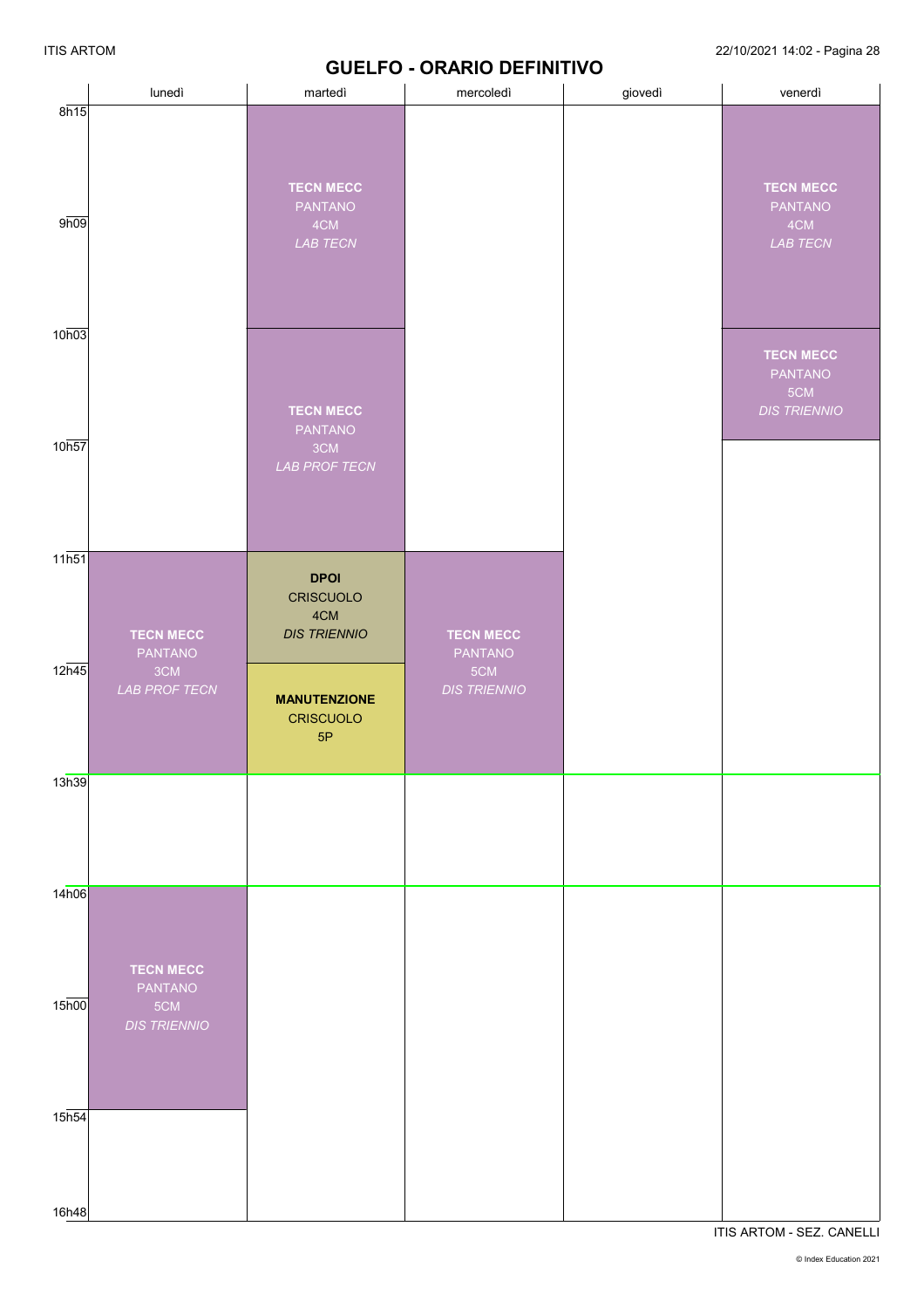## **LO CURCIO - ORARIO DEFINITIVO**

|                                          | lunedì                                    | martedì | mercoledì                                 | giovedì                                                 | venerdì |
|------------------------------------------|-------------------------------------------|---------|-------------------------------------------|---------------------------------------------------------|---------|
| 8h15<br>9h09                             | <b>SCIENZE MOTORIE</b><br>1M<br>PALESTRA  |         |                                           |                                                         |         |
| 10h03                                    |                                           |         |                                           |                                                         |         |
| 10h57                                    | <b>SCIENZE MOTORIE</b><br>4DM<br>PALESTRA |         | <b>SCIENZE MOTORIE</b><br>3DM<br>PALESTRA | <b>SCIENZE MOTORIE</b><br>DAL ROVERE<br>5CM<br>PALESTRA |         |
| $11\overline{h51}$                       |                                           |         |                                           |                                                         |         |
| 12h45                                    |                                           |         | <b>SCIENZE MOTORIE</b><br>2M<br>PALESTRA  | <b>SCIENZE MOTORIE</b><br>3CM<br>PALESTRA               |         |
| 13h39                                    |                                           |         |                                           |                                                         |         |
| 14h06                                    |                                           |         |                                           |                                                         |         |
|                                          |                                           |         |                                           |                                                         |         |
| $15\overline{h00}$<br>$15\overline{h54}$ |                                           |         |                                           |                                                         |         |
| 16h48                                    |                                           |         |                                           |                                                         |         |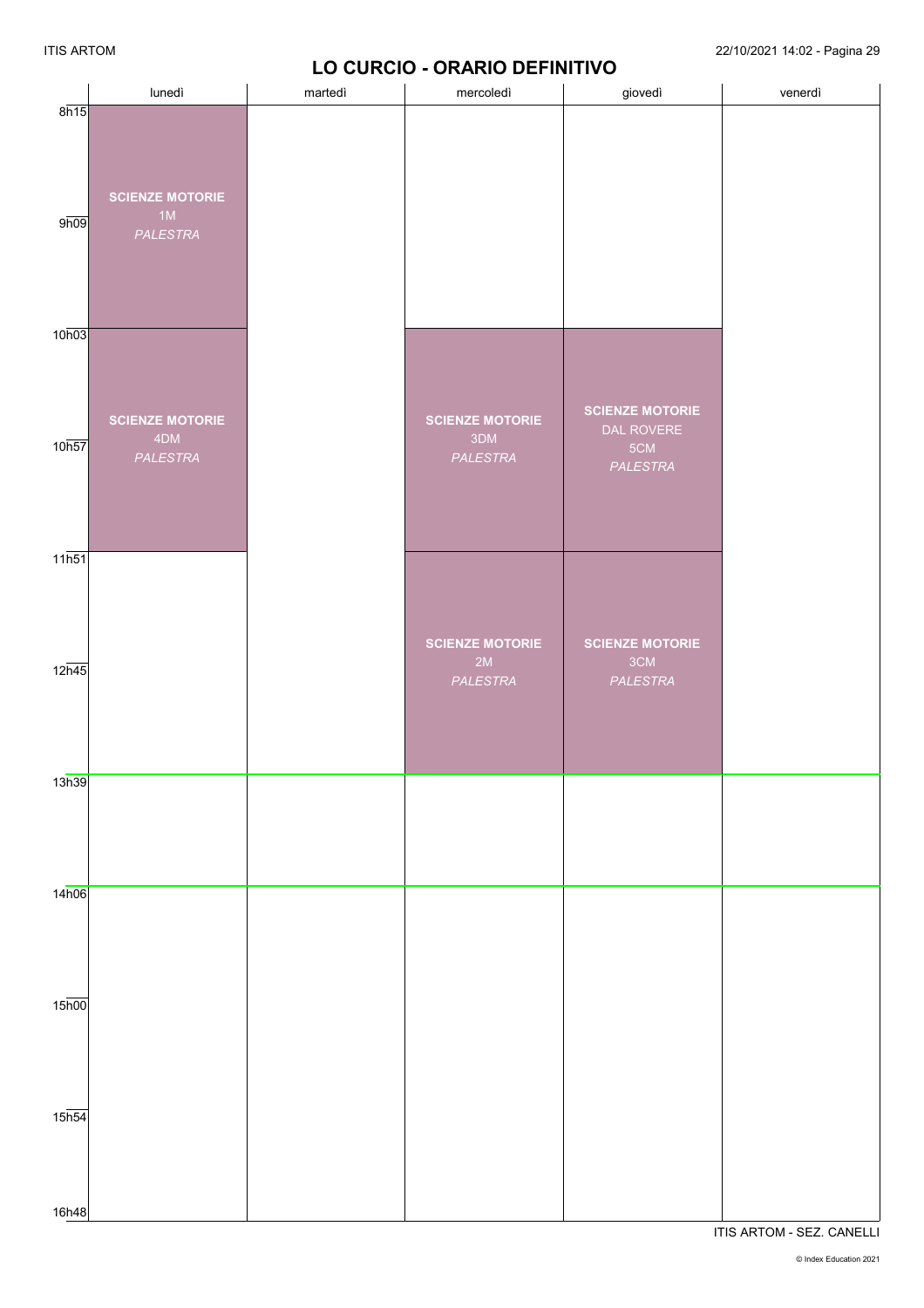# **MANTIONE - ORARIO DEFINITIVO**

|                    |                    | $M$ $N$ $N$ $N$ $N$ $N$ $N$ |           |         |         |
|--------------------|--------------------|-----------------------------|-----------|---------|---------|
|                    | lunedì             | martedì                     | mercoledì | giovedì | venerdì |
| 8h15               |                    |                             |           |         |         |
|                    |                    |                             |           |         |         |
|                    |                    |                             |           |         |         |
|                    |                    |                             |           |         |         |
|                    |                    |                             |           |         |         |
|                    |                    |                             |           |         |         |
|                    |                    |                             |           |         |         |
| 9h09               |                    |                             |           |         |         |
|                    |                    |                             |           |         |         |
|                    |                    |                             |           |         |         |
|                    |                    |                             |           |         |         |
|                    |                    |                             |           |         |         |
|                    |                    |                             |           |         |         |
| 10h03              |                    |                             |           |         |         |
|                    |                    |                             |           |         |         |
|                    |                    |                             |           |         |         |
|                    |                    |                             |           |         |         |
|                    |                    |                             |           |         |         |
|                    |                    |                             |           |         |         |
| 10 <sub>h57</sub>  |                    |                             |           |         |         |
|                    |                    |                             |           |         |         |
|                    | <b>RELIGIONE</b>   |                             |           |         |         |
|                    | FERRARO (sostegno) |                             |           |         |         |
|                    | GIUSO              |                             |           |         |         |
|                    | 2L                 |                             |           |         |         |
|                    |                    |                             |           |         |         |
| $11\overline{h51}$ |                    |                             |           |         |         |
|                    |                    |                             |           |         |         |
|                    | <b>MATEMATICA</b>  |                             |           |         |         |
|                    | CACCESE            |                             |           |         |         |
|                    | 2L                 |                             |           |         |         |
|                    |                    |                             |           |         |         |
| 12 <sub>h45</sub>  |                    |                             |           |         |         |
|                    | <b>TEC DISEGNO</b> |                             |           |         |         |
|                    | ARRI               |                             |           |         |         |
|                    | FERRARO (sostegno) |                             |           |         |         |
|                    | 2L                 |                             |           |         |         |
|                    | <b>DIS BIENNIO</b> |                             |           |         |         |
| 13h39              |                    |                             |           |         |         |
|                    |                    |                             |           |         |         |
|                    |                    |                             |           |         |         |
|                    | assistenza         |                             |           |         |         |
|                    | 2L                 |                             |           |         |         |
|                    |                    |                             |           |         |         |
|                    |                    |                             |           |         |         |
| 14h06              |                    |                             |           |         |         |
|                    | <b>LETTERE</b>     |                             |           |         |         |
|                    |                    |                             |           |         |         |
|                    | <b>PIANA</b>       |                             |           |         |         |
|                    | 2L                 |                             |           |         |         |
|                    |                    |                             |           |         |         |
| 15 <sub>h00</sub>  |                    |                             |           |         |         |
|                    |                    |                             |           |         |         |
|                    |                    |                             |           |         |         |
|                    |                    |                             |           |         |         |
|                    |                    |                             |           |         |         |
|                    | <b>TEC DISEGNO</b> |                             |           |         |         |
| 15 <sub>h54</sub>  |                    |                             |           |         |         |
|                    | 2L                 |                             |           |         |         |
|                    |                    |                             |           |         |         |
|                    |                    |                             |           |         |         |
|                    |                    |                             |           |         |         |
|                    |                    |                             |           |         |         |
| 16h48              |                    |                             |           |         |         |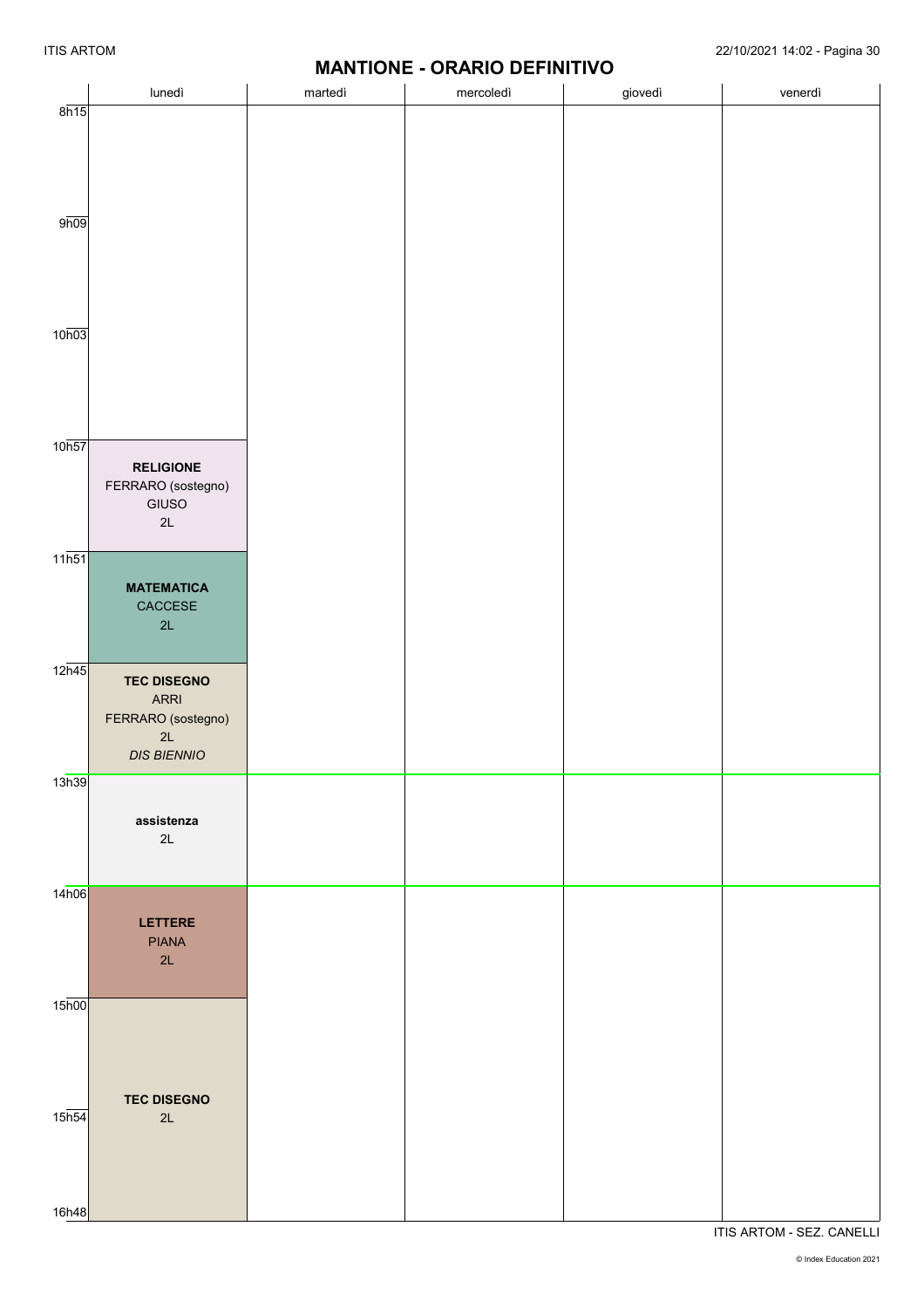# **MAROCCO - ORARIO DEFINITIVO**

|                           | lunedì                              | <b>1817 W.A.</b><br>martedì | mercoledì | .<br>giovedì | venerdì |
|---------------------------|-------------------------------------|-----------------------------|-----------|--------------|---------|
| 8h15                      |                                     |                             |           |              |         |
|                           |                                     |                             |           |              |         |
|                           |                                     |                             |           |              |         |
|                           |                                     |                             |           |              |         |
|                           |                                     |                             |           |              |         |
|                           |                                     |                             |           |              |         |
| 9h09                      |                                     |                             |           |              |         |
|                           |                                     |                             |           |              |         |
|                           |                                     |                             |           |              |         |
|                           |                                     |                             |           |              |         |
|                           |                                     |                             |           |              |         |
| 10h03                     |                                     |                             |           |              |         |
|                           | <b>TECN ELETTRICHE</b>              |                             |           |              |         |
|                           | <b>VITALE</b>                       |                             |           |              |         |
|                           | 5P                                  |                             |           |              |         |
|                           | <b>LAB SISTEMI</b>                  |                             |           |              |         |
|                           |                                     |                             |           |              |         |
| 10h57                     | <b>TECN ELETTRICHE</b>              |                             |           |              |         |
|                           | RAIMONDO (sostegno)                 |                             |           |              |         |
|                           | <b>VITALE</b>                       |                             |           |              |         |
|                           | 5P                                  |                             |           |              |         |
|                           | <b>LAB SISTEMI</b>                  |                             |           |              |         |
| $11\overline{\text{h}51}$ |                                     |                             |           |              |         |
|                           |                                     |                             |           |              |         |
|                           |                                     |                             |           |              |         |
|                           |                                     |                             |           |              |         |
|                           | <b>TECN ELETTRICHE</b>              |                             |           |              |         |
| $12\overline{h45}$        | <b>VITALE</b>                       |                             |           |              |         |
|                           | $4\mathsf{P}$<br><b>LAB SISTEMI</b> |                             |           |              |         |
|                           |                                     |                             |           |              |         |
|                           |                                     |                             |           |              |         |
|                           |                                     |                             |           |              |         |
|                           |                                     |                             |           |              |         |
| 13h39                     |                                     |                             |           |              |         |
|                           |                                     |                             |           |              |         |
|                           |                                     |                             |           |              |         |
|                           |                                     |                             |           |              |         |
|                           |                                     |                             |           |              |         |
| 14h06                     |                                     |                             |           |              |         |
|                           |                                     |                             |           |              |         |
|                           |                                     |                             |           |              |         |
|                           |                                     |                             |           |              |         |
|                           | <b>TECN ELETTRICHE</b>              |                             |           |              |         |
|                           | <b>VITALE</b>                       |                             |           |              |         |
| $15\overline{h00}$        | 3P                                  |                             |           |              |         |
|                           | <b>LAB SISTEMI</b>                  |                             |           |              |         |
|                           |                                     |                             |           |              |         |
|                           |                                     |                             |           |              |         |
|                           |                                     |                             |           |              |         |
| 15 <sub>h54</sub>         |                                     |                             |           |              |         |
|                           |                                     |                             |           |              |         |
|                           |                                     |                             |           |              |         |
|                           |                                     |                             |           |              |         |
|                           |                                     |                             |           |              |         |
| 16h48                     |                                     |                             |           |              |         |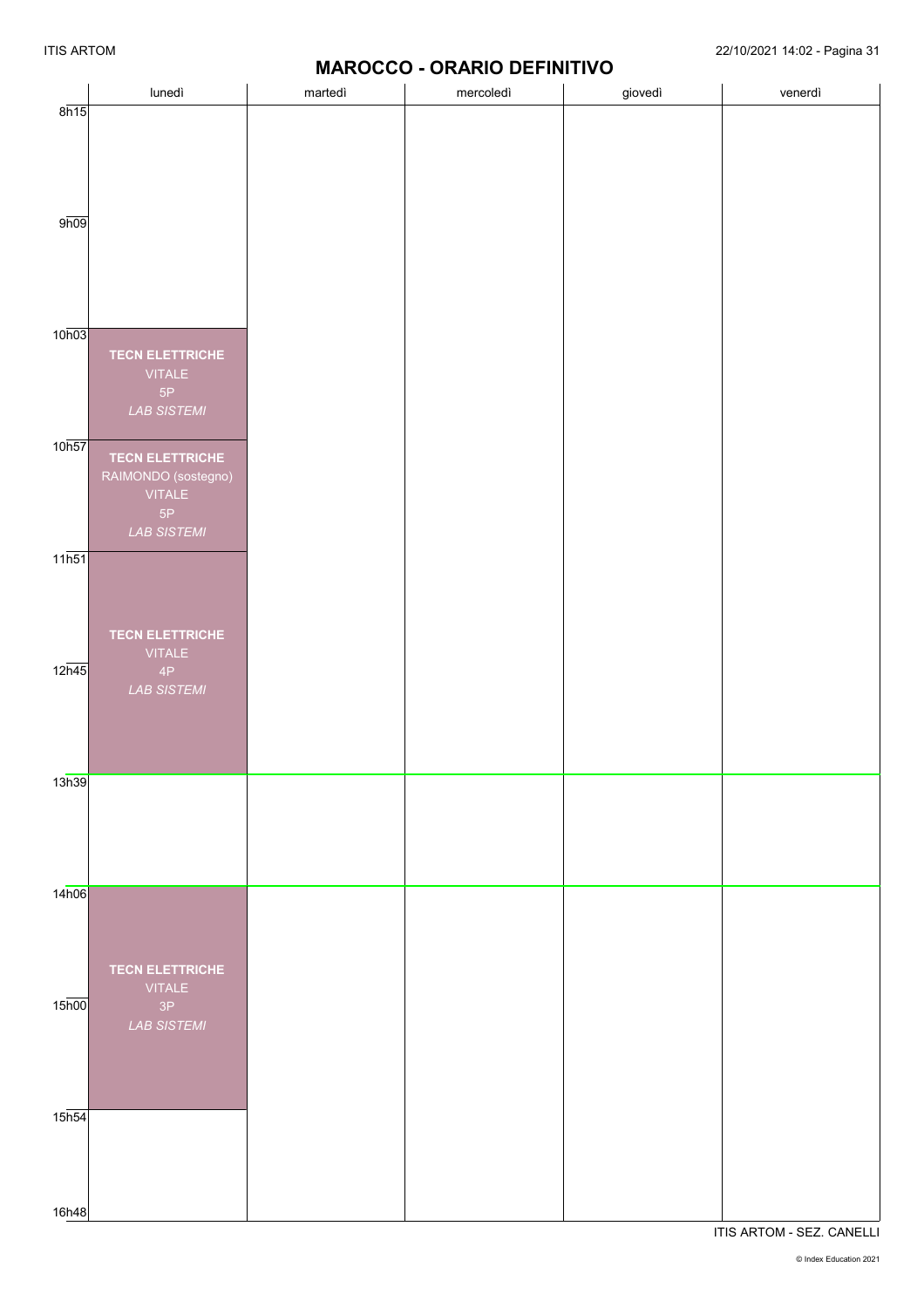#### ITIS ARTOM 22/10/2021 14:02 - Pagina 32

# **MARRA - ORARIO DEFINITIVO**

|                            | lunedì                                     | martedì                                                                    | mercoledì                                                        | giovedì                                                            | venerdì                                   |
|----------------------------|--------------------------------------------|----------------------------------------------------------------------------|------------------------------------------------------------------|--------------------------------------------------------------------|-------------------------------------------|
| 8h15                       | <b>SCIENZE</b><br>AMEGLIO (sostegno)<br>2P | <b>BIOLOGIA</b><br>2M                                                      |                                                                  | <b>SCIENZE</b><br>AMEGLIO (sostegno)<br>2P                         |                                           |
| 9h09                       | <b>SCIENZE</b><br>1L                       | <b>SCIENZE</b><br>GATTO (sostegno)<br>1M                                   |                                                                  | <b>FISICA</b><br><b>SALEMI</b><br>1L                               | <b>DIRITTO</b><br><b>CARDILLO</b><br>2P   |
| 10h03                      | <b>LETTERE</b><br><b>BARISONE</b><br>1L    | <b>BIOLOGIA</b><br>MATTURRO (sostegno)<br><b>SELVINI</b><br>2L             |                                                                  | <b>TEC DISEGNO</b><br>AMEGLIO (sostegno)                           |                                           |
| 10h57                      | <b>SCIENZE</b><br>GALIZIA (sostegno)<br>1M | <b>INFORMATICA</b><br>TITONE, VITALE<br>2P<br><b>DIS BIENNIO, LAB INFO</b> | <b>BIOLOGIA</b><br>MATTURRO (sostegno)<br>2L                     | <b>GOGLIA</b><br>2P                                                | <b>DIRITTO</b><br><b>CARDILLO</b><br>1L   |
| $11\overline{h51}$         | <b>BIOLOGIA</b><br>2M                      |                                                                            |                                                                  | <b>SCIENZE</b><br>BRUCCULERI (sostegno)<br>CORINO (sostegno)<br>1P | <b>MATEMATICA</b><br><b>DOMANDA</b><br>2P |
| 12h45                      |                                            |                                                                            | <b>SCIENZE</b><br>CORINO (sostegno)<br>MATTURRO (sostegno)<br>1P | <b>SCIENZE</b><br>1L                                               |                                           |
| 13h39                      |                                            |                                                                            |                                                                  |                                                                    |                                           |
| 14h06                      |                                            |                                                                            |                                                                  |                                                                    |                                           |
| 15 <sub>h00</sub>          |                                            |                                                                            |                                                                  |                                                                    |                                           |
| 15 <sub>h54</sub><br>16h48 |                                            |                                                                            |                                                                  |                                                                    |                                           |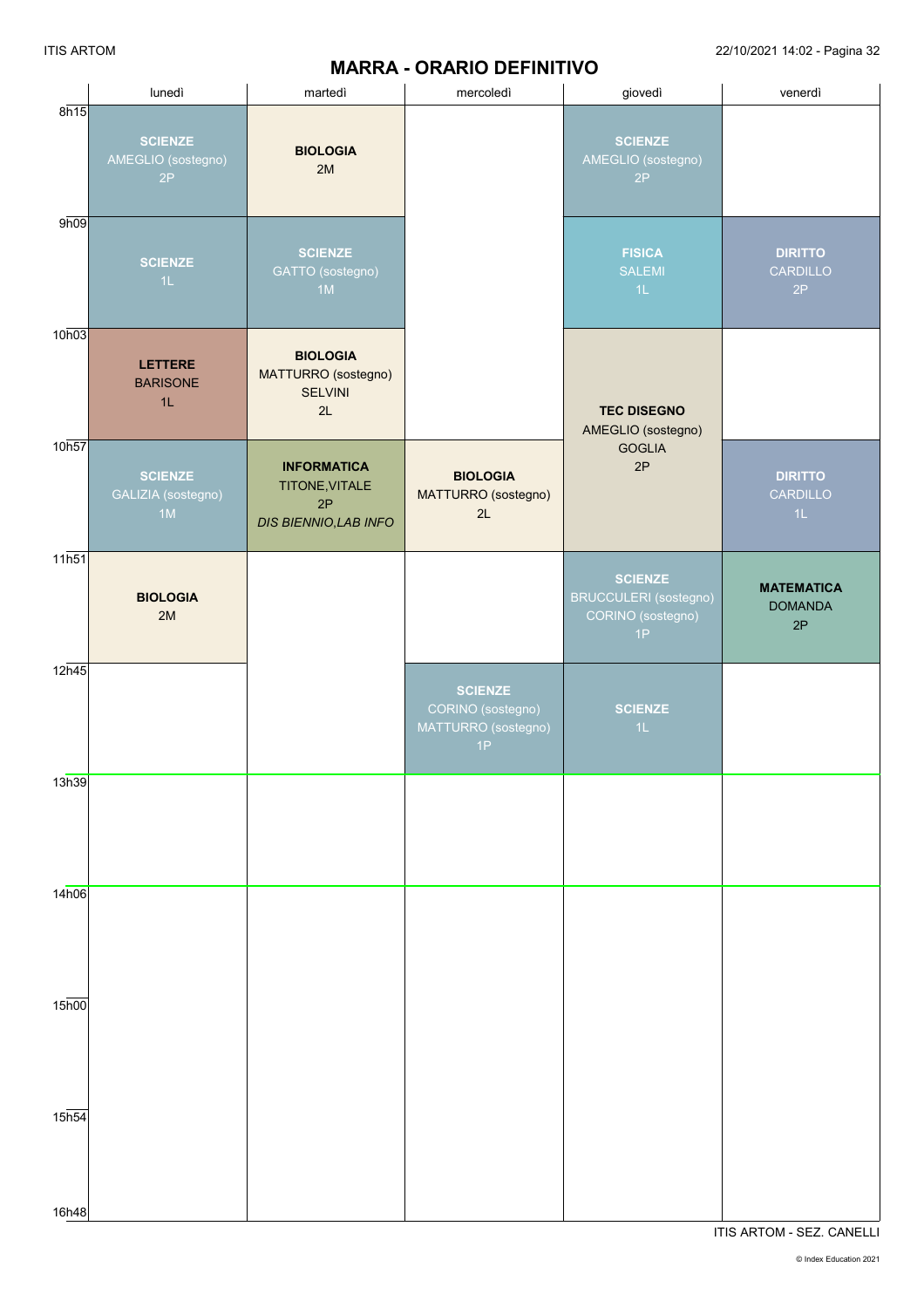#### **MATTURRO (sostegno) - ORARIO DEFINITIVO**

|                    |                                                                |                                                                     | $MATI UNNU (SUSUYIIIU) - UNNIU UETIIVIIIVU$                     |                                                                                                |                                                                                                |
|--------------------|----------------------------------------------------------------|---------------------------------------------------------------------|-----------------------------------------------------------------|------------------------------------------------------------------------------------------------|------------------------------------------------------------------------------------------------|
|                    | lunedì                                                         | martedì                                                             | mercoledì                                                       | giovedì                                                                                        | venerdì                                                                                        |
| 8h15               |                                                                |                                                                     | <b>INGLESE</b><br>CORINO (sostegno)<br><b>VISCONTI</b><br>1P    | <b>INFORMATICA</b><br>CORINO (sostegno)<br>TITONE, VITALE                                      |                                                                                                |
| 9h09               |                                                                |                                                                     | <b>CHIMICA</b><br>CHIAPPONE, GUANA'<br>1P<br><b>LAB CHIMICA</b> | 1P<br><b>DIS BIENNIO, LAB INFO</b>                                                             | <b>LETTERE</b><br><b>PIANA</b><br>2L                                                           |
| 10h03              |                                                                | <b>BIOLOGIA</b><br>MARRA, SELVINI<br>2L                             | <b>DIRITTO</b><br>CARDILLO<br>2L                                | <b>MATEMATICA</b><br><b>BRUCCULERI</b> (sostegno)<br>CORINO (sostegno)<br><b>GIRAUDI</b><br>1P | <b>DIRITTO</b><br>CARDILLO<br>2L                                                               |
| 10h57              |                                                                | <b>MATEMATICA</b><br>CACCESE<br>2L                                  | <b>BIOLOGIA</b><br><b>MARRA</b><br>2L                           |                                                                                                | <b>MATEMATICA</b><br><b>BRUCCULERI</b> (sostegno)<br>CORINO (sostegno)<br><b>GIRAUDI</b><br>1P |
| 11h51              | <b>LETTERE</b><br>CORINO (sostegno), PIANA<br>1P               | <b>GEOGRAFIA</b><br><b>FURLANI</b><br>2L                            | <b>LETTERE</b><br><b>PIANA</b><br>2L                            |                                                                                                | <b>MATEMATICA</b><br>CACCESE<br>2L                                                             |
| 12h45              | <b>TEC DISEGNO</b><br>CORINO (sostegno)<br><b>GOGLIA</b><br>1P | <b>DIRITTO</b><br>CARDILLO<br>CORINO (sostegno)<br>DAL ROVERE<br>1P | <b>SCIENZE</b><br>CORINO (sostegno)<br><b>MARRA</b><br>1P       |                                                                                                | <b>FISICA</b><br><b>SALEMI</b><br>2L                                                           |
| 13h39              |                                                                |                                                                     |                                                                 |                                                                                                |                                                                                                |
| 14h06              |                                                                |                                                                     |                                                                 |                                                                                                |                                                                                                |
| $15\overline{h00}$ |                                                                |                                                                     |                                                                 |                                                                                                |                                                                                                |
| 15h54<br>16h48     |                                                                |                                                                     |                                                                 |                                                                                                |                                                                                                |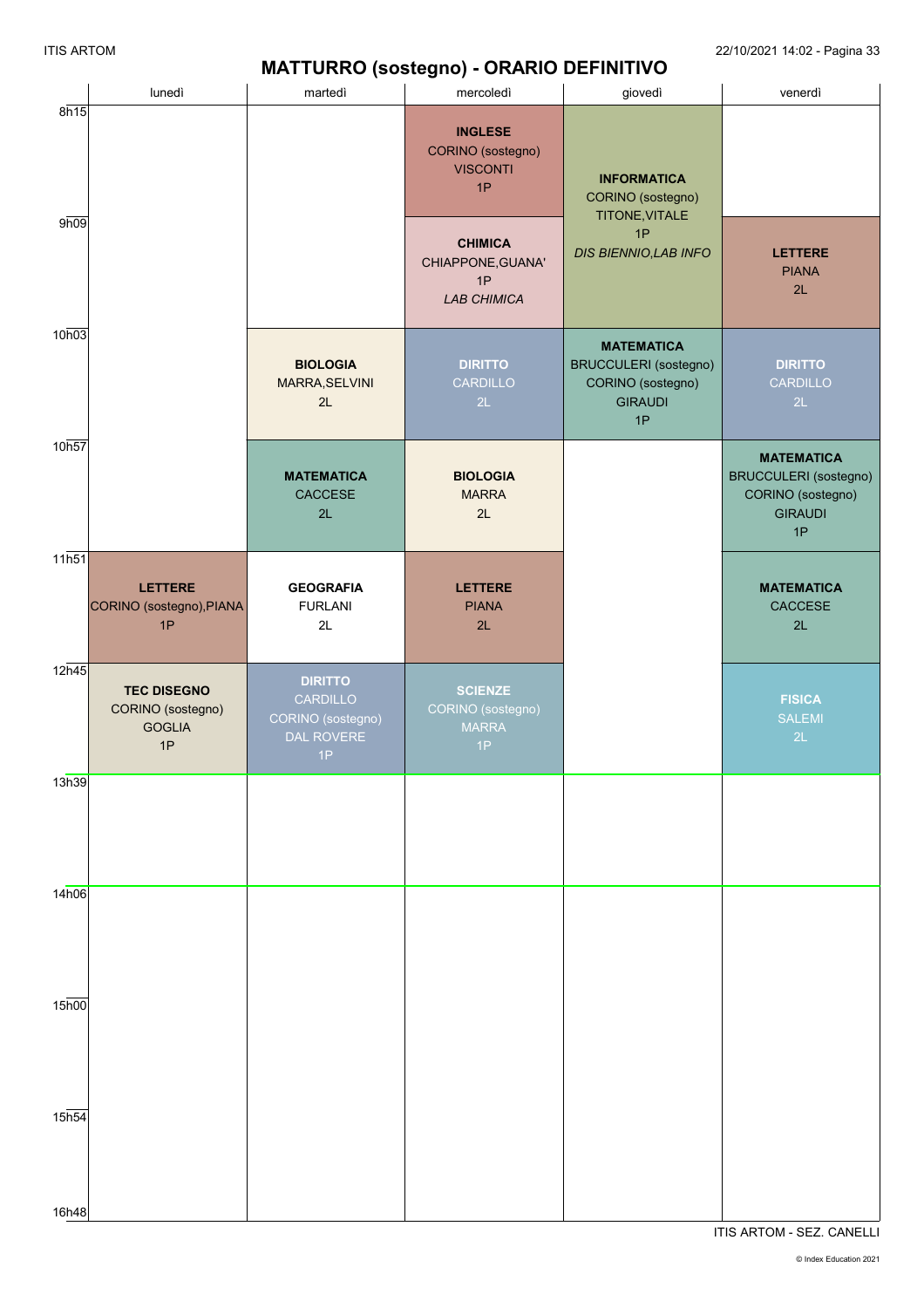## **NGUEPI VOUFOUO - ORARIO DEFINITIVO**

|                    | lunedì                                                      | martedì | mercoledì | giovedì                               | venerdì |
|--------------------|-------------------------------------------------------------|---------|-----------|---------------------------------------|---------|
| 8h15               | <b>DPOI</b><br><b>PETRINI</b><br>3CM<br><b>DIS TRIENNIO</b> |         |           |                                       |         |
| 9h09               | <b>DPOI</b><br>3CM<br><b>DIS TRIENNIO</b>                   |         |           |                                       |         |
| 10h03              | <b>DPOI</b>                                                 |         |           | <b>DPOI</b><br>3DM                    |         |
| 10 <sub>h57</sub>  | 3DM<br><b>DIS TRIENNIO</b>                                  |         |           | <b>DPOI</b><br><b>VISCONTI</b><br>3CM |         |
| $11\overline{h51}$ |                                                             |         |           |                                       |         |
| $12\overline{n45}$ |                                                             |         |           |                                       |         |
| 13h39              |                                                             |         |           |                                       |         |
| 14h06              |                                                             |         |           |                                       |         |
| $15\overline{h00}$ |                                                             |         |           |                                       |         |
| $15\overline{h54}$ |                                                             |         |           |                                       |         |
| 16h48              |                                                             |         |           |                                       |         |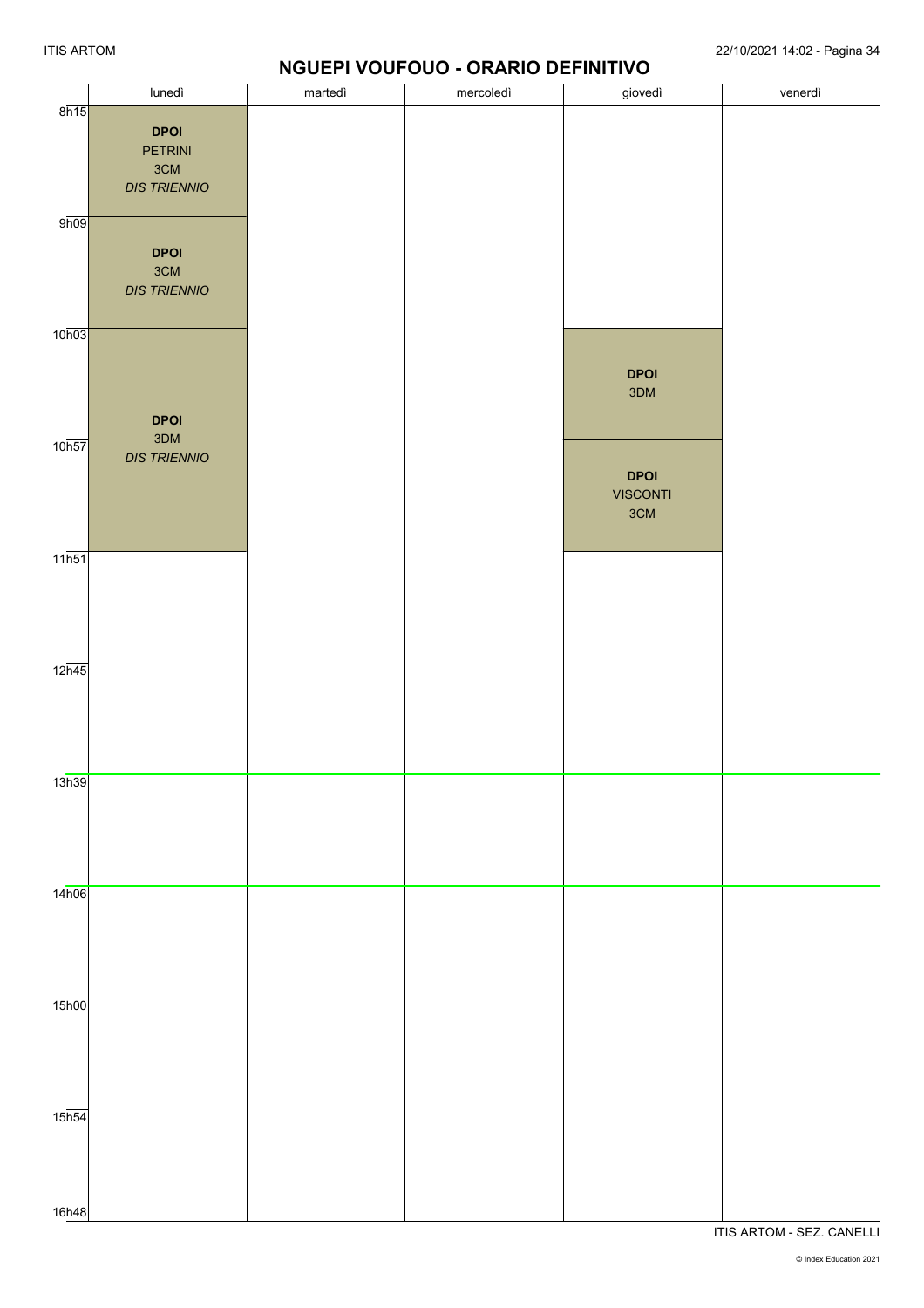# **NOBILE - ORARIO DEFINITIVO**

|                   |                                                        |                                          | <b>NUDILE - URARIU DEFINITIVU</b>        |                                                                  |                                                                      |
|-------------------|--------------------------------------------------------|------------------------------------------|------------------------------------------|------------------------------------------------------------------|----------------------------------------------------------------------|
|                   | lunedì                                                 | martedì                                  | mercoledì                                | giovedì                                                          | venerdì                                                              |
| 8h15<br>9h09      |                                                        |                                          |                                          | <b>LABOR TECNOLOGIA</b><br>$4\mathsf{P}$<br><b>LAB TECN</b>      | <b>MANUTENZIONE</b><br><b>CERVERA</b><br>4P<br><b>LAB MECC/MANUT</b> |
| 10h03             |                                                        | <b>LABOR TECNOLOGIA</b>                  |                                          | <b>TECN MECC</b><br><b>CERVERA</b>                               | <b>INGLESE</b><br><b>CABASSI</b><br>4P                               |
| 10h57             |                                                        | 4P<br><b>LAB TECN</b>                    |                                          | SAPIENZA (sostegno)<br>$3P$<br>LAB TECN                          | <b>STORIA</b><br><b>FAVRIN</b><br>4P                                 |
| 11h51<br>12h45    | <b>MANUTENZIONE</b><br>FAZIO, GALIZIA (sostegno)<br>3P | <b>TECN MECC</b><br><b>CERVERA</b><br>3P | <b>TECN MECC</b><br><b>FERRERO</b><br>4P | <b>TECN MECC</b><br>CERVERA, FERRERO<br>4P<br><b>LAB SISTEMI</b> |                                                                      |
|                   | <b>LAB MECC/MANUT</b>                                  | LAB TECN                                 | LAB MECC/MANUT                           | <b>TECN MECC</b><br><b>FERRERO</b><br>4P<br><b>LAB SISTEMI</b>   |                                                                      |
| 13h39             | assistenza<br>3P                                       |                                          |                                          |                                                                  |                                                                      |
| 14h06             | <b>LABOR TECNOLOGIA</b>                                |                                          |                                          |                                                                  |                                                                      |
| 15 <sub>h00</sub> | 4P<br><b>LAB TECN</b>                                  |                                          |                                          |                                                                  |                                                                      |
| 15 <sub>h54</sub> |                                                        |                                          |                                          |                                                                  |                                                                      |
| 16h48             |                                                        |                                          |                                          |                                                                  |                                                                      |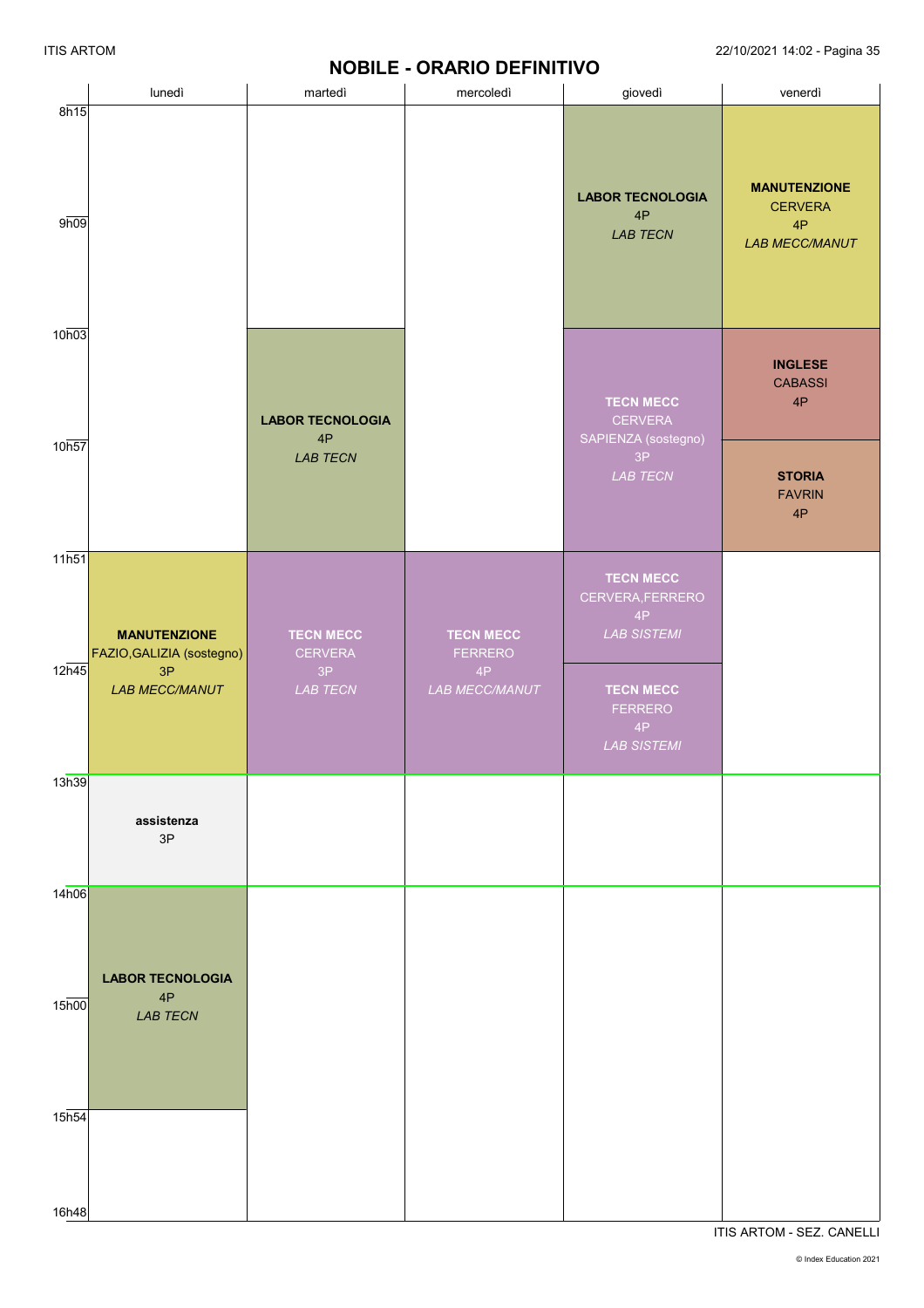|                             | lunedì                                       | martedì | mercoledì                                  | giovedì | venerdì                                  |
|-----------------------------|----------------------------------------------|---------|--------------------------------------------|---------|------------------------------------------|
| 8h15                        | <b>RELIGIONE</b><br>4DM                      |         | <b>RELIGIONE</b><br>$4\mathsf{P}$          |         | <b>RELIGIONE</b><br>$3\mathrm{CM}$       |
| 9h09                        | <b>RELIGIONE</b><br>$3\mathsf{DM}$           |         | <b>RELIGIONE</b><br>PIANA<br>$3\mathsf{P}$ |         | <b>RELIGIONE</b><br><b>GIRAUDI</b><br>1M |
| 10h03                       | <b>RELIGIONE</b><br>GATTO (sostegno)<br>$2M$ |         |                                            |         |                                          |
| 10h57                       | <b>RELIGIONE</b><br>AMEGLIO (sostegno)<br>2P |         | <b>RELIGIONE</b><br>VOGLINO<br>5P          |         |                                          |
| $11\overline{h51}$          | LETTERE<br><b>SARTORIS</b><br>3DM            |         |                                            |         |                                          |
| 12h45                       |                                              |         |                                            |         |                                          |
| 13h39                       |                                              |         |                                            |         |                                          |
| 14h06                       |                                              |         |                                            |         |                                          |
| $15\overline{h00}$          |                                              |         |                                            |         |                                          |
| $15\overline{h54}$<br>16h48 |                                              |         |                                            |         |                                          |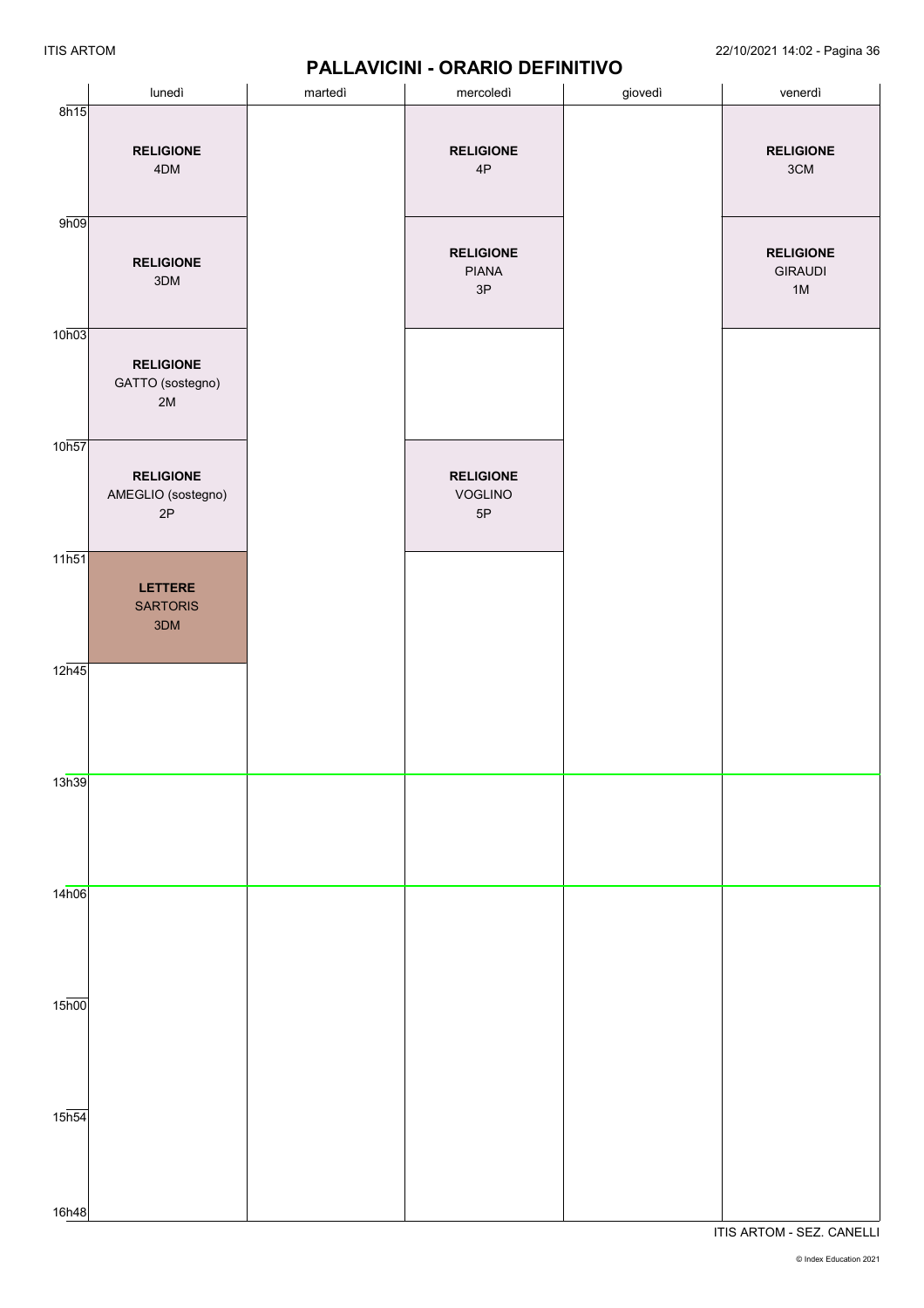#### **PANTANO - ORARIO DEFINITIVO**

ITIS ARTOM 22/10/2021 14:02 - Pagina 37

|                   | lunedì                                                          | martedì                           | mercoledì                                                       | giovedì                                        | venerdì                                                         |
|-------------------|-----------------------------------------------------------------|-----------------------------------|-----------------------------------------------------------------|------------------------------------------------|-----------------------------------------------------------------|
| 8h15              |                                                                 | <b>TECN MECC</b><br><b>GUELFO</b> |                                                                 | <b>TECN MECC</b><br>3CM                        | <b>TECN MECC</b><br><b>GUELFO</b>                               |
| 9h09              |                                                                 | 4CM<br>LAB TECN                   |                                                                 | <b>TECN MECC</b><br>RAIMONDO (sostegno)<br>4CM | 4CM<br>LAB TECN                                                 |
| 10h03             | potenziamento                                                   | <b>TECN MECC</b><br><b>GUELFO</b> |                                                                 | potenziamento                                  | <b>TECN MECC</b><br><b>GUELFO</b><br>5CM<br><b>DIS TRIENNIO</b> |
| 10h57             | potenziamento                                                   | 3CM<br>LAB PROF TECN              |                                                                 | potenziamento                                  | potenziamento                                                   |
| 11h51             |                                                                 |                                   |                                                                 |                                                |                                                                 |
| 12h45             | <b>TECN MECC</b><br><b>GUELFO</b><br>3CM<br>LAB PROF TECN       |                                   | <b>TECN MECC</b><br><b>GUELFO</b><br>5CM<br><b>DIS TRIENNIO</b> |                                                |                                                                 |
| 13h39             |                                                                 |                                   |                                                                 |                                                |                                                                 |
|                   | assistenza<br>3CM                                               |                                   |                                                                 |                                                |                                                                 |
| 14h06             |                                                                 |                                   |                                                                 |                                                |                                                                 |
| 15 <sub>h00</sub> | <b>TECN MECC</b><br><b>GUELFO</b><br>5CM<br><b>DIS TRIENNIO</b> |                                   |                                                                 |                                                |                                                                 |
| 15h54             |                                                                 |                                   |                                                                 |                                                |                                                                 |
| 16h48             |                                                                 |                                   |                                                                 |                                                |                                                                 |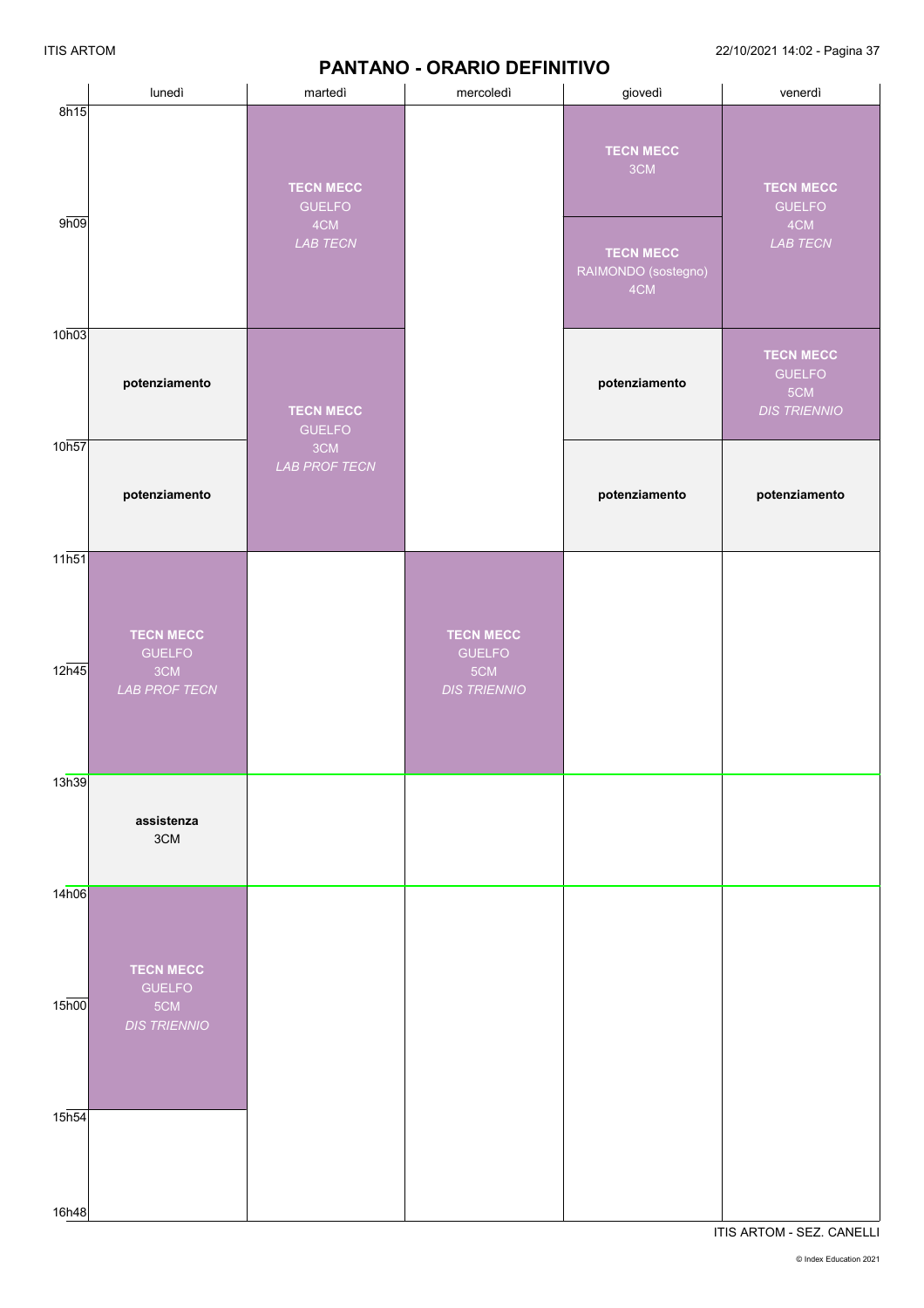### **PETRINI - ORARIO DEFINITIVO**

|                             | lunedì                                                      | martedì               | mercoledì                  | .<br>giovedì                        | venerdì                                    |
|-----------------------------|-------------------------------------------------------------|-----------------------|----------------------------|-------------------------------------|--------------------------------------------|
| 8h15                        | <b>DPOI</b><br>NGUEPI VOUFOUO<br>3CM<br><b>DIS TRIENNIO</b> | <b>LETTERE</b><br>1M  | <b>LETTERE</b><br>3CM      | LETTERE<br>GALIZIA (sostegno)<br>1M |                                            |
| 9h09                        | <b>RELIGIONE</b><br>BRUCCULERI (sostegno)<br>GIUSO<br>1P    | <b>LETTERE</b><br>3CM | <b>LETTERE</b>             | LETTERE<br>3CM                      |                                            |
| 10h03                       | <b>LETTERE</b>                                              |                       | GALIZIA (sostegno)<br>$1M$ |                                     |                                            |
| 10 <sub>h57</sub>           | 3CM                                                         |                       |                            |                                     |                                            |
| 11h51                       | <b>LETTERE</b><br>1M                                        |                       |                            |                                     | <b>LETTERE</b><br>GALIZIA (sostegno)<br>1M |
| 12h45                       |                                                             |                       |                            |                                     | <b>LETTERE</b><br>3CM                      |
| 13h39                       |                                                             |                       |                            |                                     |                                            |
| 14h06                       |                                                             |                       |                            |                                     |                                            |
| $15\overline{h00}$          |                                                             |                       |                            |                                     |                                            |
| $15\overline{h54}$<br>16h48 |                                                             |                       |                            |                                     |                                            |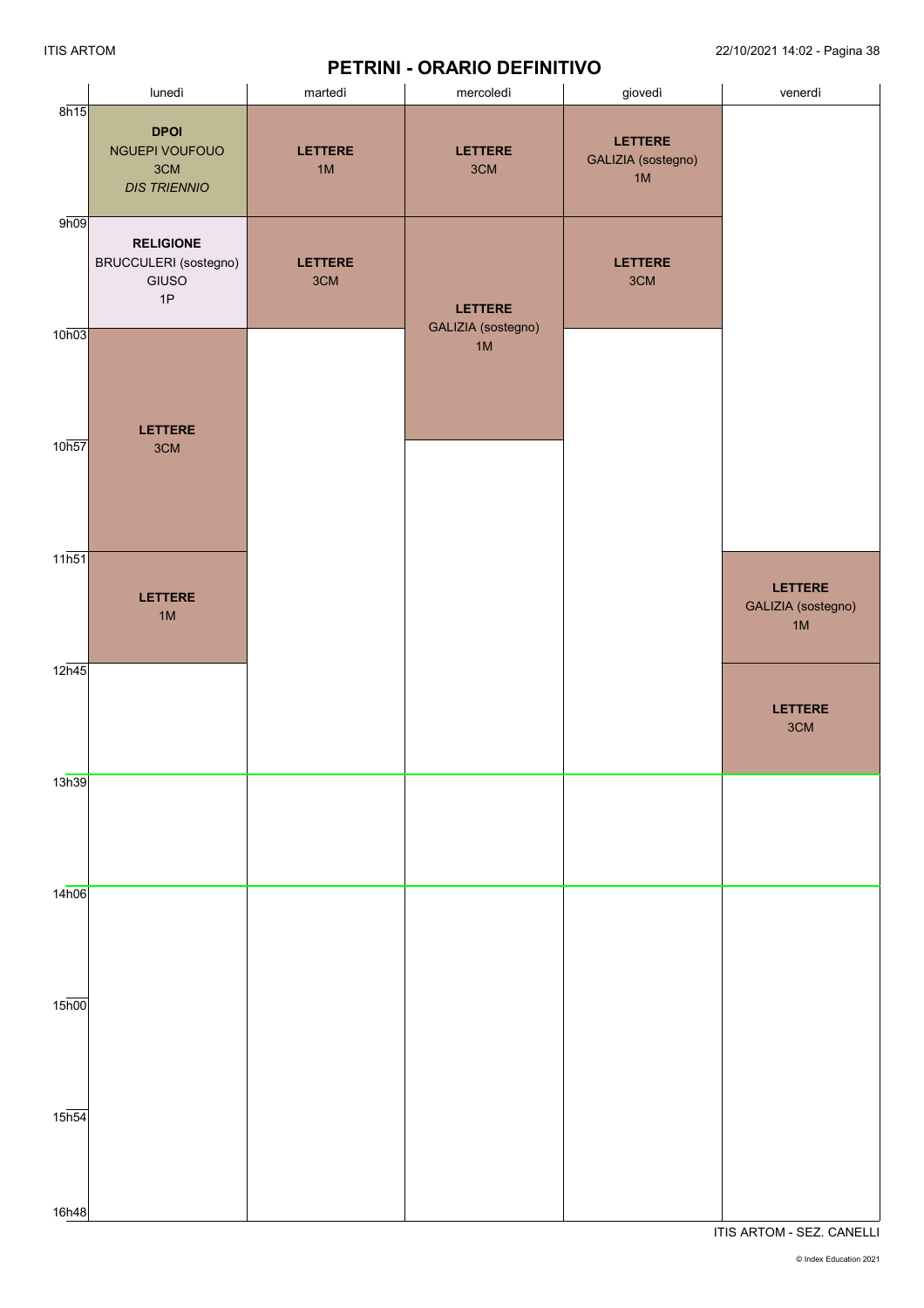# **PIANA - ORARIO DEFINITIVO**

|                   |                                                                  |                                                                                                | <b>FIANA - UNANIU DEFINITIVU</b>               |                                                                           |                                                                           |
|-------------------|------------------------------------------------------------------|------------------------------------------------------------------------------------------------|------------------------------------------------|---------------------------------------------------------------------------|---------------------------------------------------------------------------|
|                   | lunedì                                                           | martedì                                                                                        | mercoledì                                      | giovedì                                                                   | venerdì                                                                   |
| 8h15              |                                                                  |                                                                                                | <b>LETTERE</b><br>2M                           |                                                                           |                                                                           |
| 9h09              |                                                                  |                                                                                                | <b>RELIGIONE</b><br><b>PALLAVICINI</b><br>3P   | <b>LETTERE</b>                                                            | <b>LETTERE</b><br>MATTURRO (sostegno)<br>2L                               |
| 10h03             |                                                                  | <b>LETTERE</b><br>3P                                                                           | <b>LETTERE</b><br><b>BRUCCULERI</b> (sostegno) | FERRARO (sostegno)<br>2L                                                  | <b>LETTERE</b><br>GALIZIA (sostegno)<br>3P                                |
| 10h57             |                                                                  | <b>LETTERE</b><br><b>CARDILLO</b><br>GALIZIA (sostegno)<br>3P                                  | CORINO (sostegno)<br>1P                        | <b>LETTERE</b><br><b>BRUCCULERI</b> (sostegno)<br>CORINO (sostegno)<br>1P | <b>LETTERE</b><br>GATTO (sostegno)                                        |
| 11h51             | <b>LETTERE</b><br>CORINO (sostegno)<br>MATTURRO (sostegno)<br>1P | <b>LETTERE</b><br><b>BRUCCULERI</b> (sostegno)<br>CORINO (sostegno)<br><b>DAL ROVERE</b><br>1P | <b>LETTERE</b><br>MATTURRO (sostegno)<br>2L    | <b>DIRITTO</b><br>CARDILLO<br>SAPIENZA (sostegno)<br>2M                   | 2M                                                                        |
| 12h45             | <b>LETTERE</b><br>2M                                             | <b>LETTERE</b><br>2L                                                                           |                                                | <b>LETTERE</b><br>SAPIENZA (sostegno)<br>2M                               | <b>LETTERE</b><br><b>BRUCCULERI</b> (sostegno)<br>CORINO (sostegno)<br>1P |
| 13h39             | assistenza<br>2M                                                 |                                                                                                |                                                |                                                                           |                                                                           |
| 14h06             | <b>LETTERE</b><br><b>MANTIONE</b><br>2L                          |                                                                                                |                                                |                                                                           |                                                                           |
| 15 <sub>h00</sub> | <b>LETTERE</b><br>2M                                             |                                                                                                |                                                |                                                                           |                                                                           |
| 15h54             |                                                                  |                                                                                                |                                                |                                                                           |                                                                           |
| 16h48             |                                                                  |                                                                                                |                                                |                                                                           |                                                                           |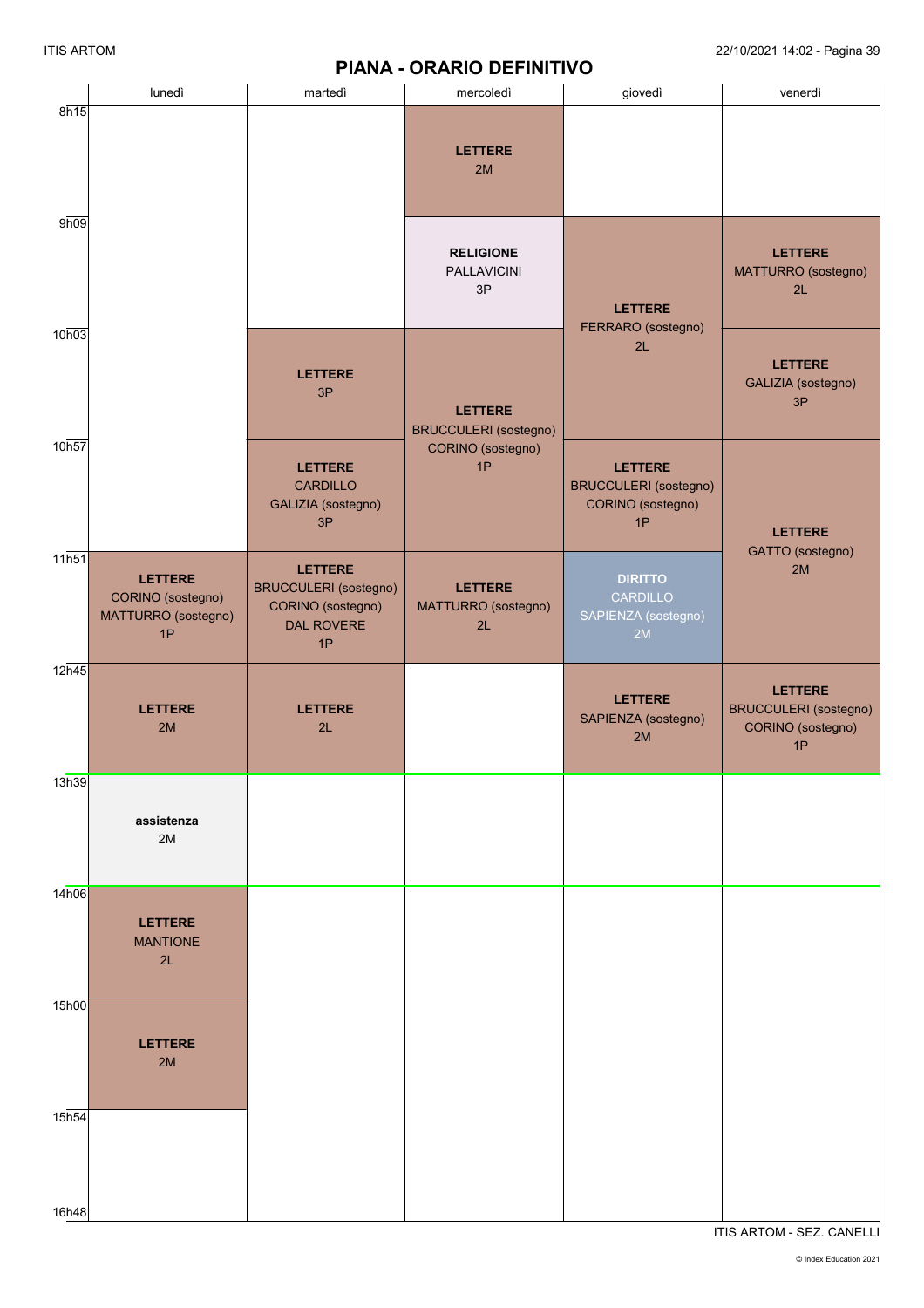# **PISTONE - ORARIO DEFINITIVO**

ITIS ARTOM 22/10/2021 14:02 - Pagina 40

|                    | lunedì                                     | martedì                                         | <b>THREE</b> - CIVAING DEFINITIVO<br>mercoledì                               | giovedì                                                         | venerdì                                                                      |
|--------------------|--------------------------------------------|-------------------------------------------------|------------------------------------------------------------------------------|-----------------------------------------------------------------|------------------------------------------------------------------------------|
| 8h15               | <b>MECCANICA</b>                           | <b>SISTEMI E AUTOMAZIONE</b><br><b>DELTETTO</b> | <b>MECCANICA</b><br><b>DELTETTO</b>                                          | <b>MECCANICA</b>                                                | <b>SISTEMI E AUTOMAZIONE</b><br><b>DELTETTO</b><br>5CM<br><b>LAB SISTEMI</b> |
| 9h09               | 4CM                                        | 5CM<br><b>LAB SISTEMI</b>                       | 4CM<br>LAB MECC/MANUT                                                        | 5CM                                                             | <b>MECCANICA</b><br>DELTETTO, FERRERO<br>3CM<br><b>LAB FISICA</b>            |
| 10h03              | <b>MECCANICA</b><br>5CM                    |                                                 | <b>MECCANICA</b><br><b>FERRERO</b><br>3CM                                    | <b>SISTEMI E AUTOMAZIONE</b><br><b>DELTETTO</b>                 | <b>MECCANICA</b><br><b>DELTETTO</b><br>3CM<br><b>LAB FISICA</b>              |
| 10h57              | <b>MECCANICA</b><br><b>VISCONTI</b><br>5CM |                                                 | <b>MECCANICA</b><br>3CM                                                      | 4CM<br><b>LAB SISTEMI</b>                                       | <b>MATEMATICA</b><br><b>DOMANDA</b><br>3CM                                   |
| $11\overline{h51}$ |                                            |                                                 | <b>SISTEMI E AUTOMAZIONE</b><br><b>DOMANDA</b><br>RAIMONDO (sostegno)<br>4CM | <b>MECCANICA</b><br>DELTETTO, FAZIO<br>3DM<br><b>LAB FISICA</b> |                                                                              |
| 12h45              |                                            |                                                 |                                                                              |                                                                 |                                                                              |
| 13h39              |                                            |                                                 |                                                                              |                                                                 |                                                                              |
| 14h06              |                                            |                                                 |                                                                              |                                                                 |                                                                              |
| $15\overline{h00}$ |                                            |                                                 |                                                                              |                                                                 |                                                                              |
| 15h54              |                                            |                                                 |                                                                              |                                                                 |                                                                              |
| 16h48              |                                            |                                                 |                                                                              |                                                                 |                                                                              |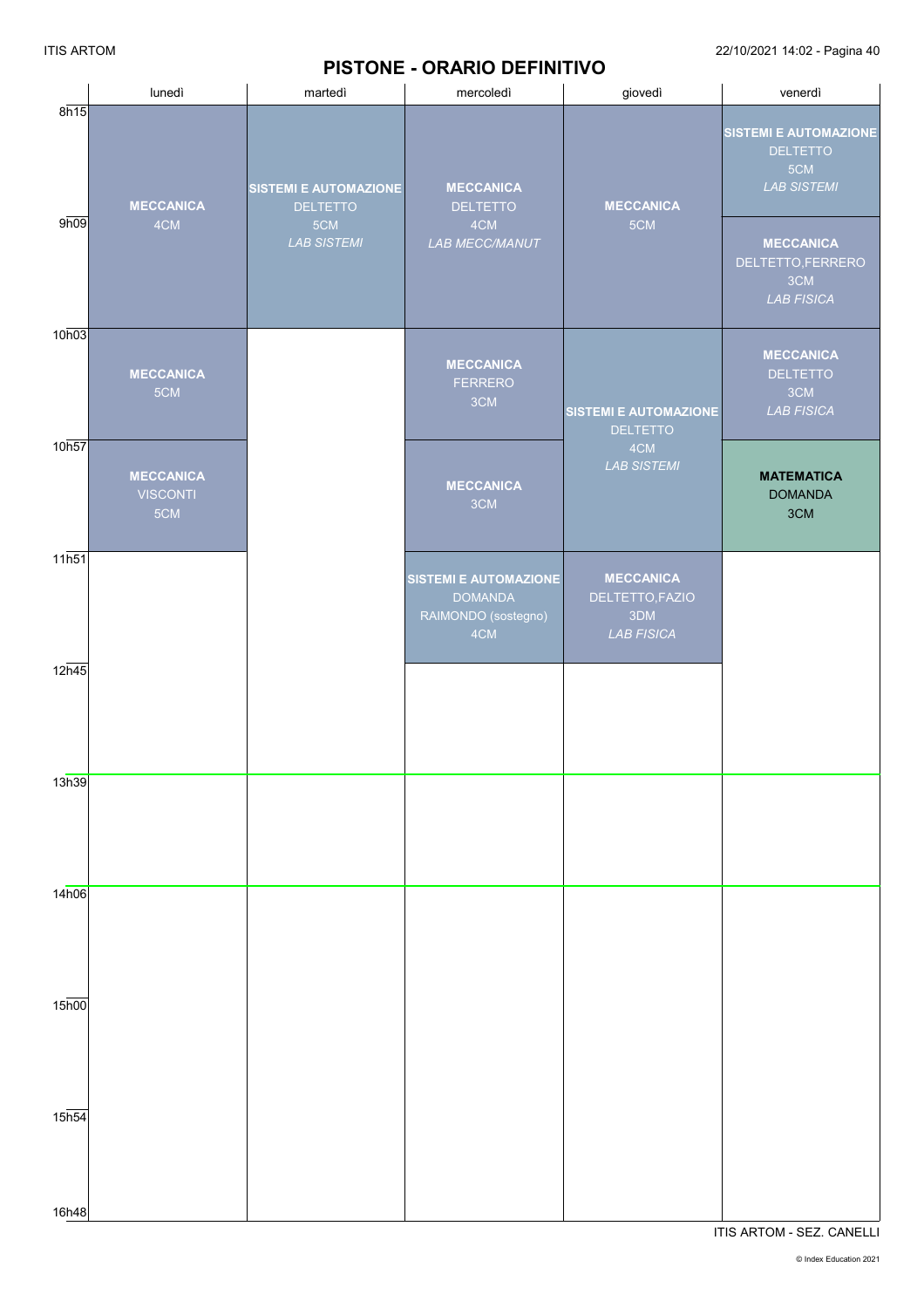## **PRINCIPATO - ORARIO DEFINITIVO**

|                    | lunedì | . .<br>martedì | mercoledì                                           | giovedì | venerdì                                                    |
|--------------------|--------|----------------|-----------------------------------------------------|---------|------------------------------------------------------------|
| 8h15               |        |                |                                                     |         |                                                            |
| 9h09               |        |                | <b>TECN MECC</b><br>CERVERA<br>3DM<br>LAB PROF TECN |         |                                                            |
| 10h03              |        |                |                                                     |         |                                                            |
| 10h57              |        |                | <b>TECN MECC</b><br><b>FAZIO</b><br>4DM<br>LAB TECN |         | <b>TECN MECC</b><br>CERVERA<br>3DM<br><b>LAB PROF TECN</b> |
| 11h51              |        |                |                                                     |         | <b>TECN MECC</b>                                           |
| 12h45              |        |                |                                                     |         | <b>FAZIO</b><br>4DM<br>LAB TECN                            |
| 13h39              |        |                |                                                     |         |                                                            |
| 14h06              |        |                |                                                     |         |                                                            |
| $15\overline{h00}$ |        |                |                                                     |         |                                                            |
| $15\overline{h54}$ |        |                |                                                     |         |                                                            |
| 16h48              |        |                |                                                     |         |                                                            |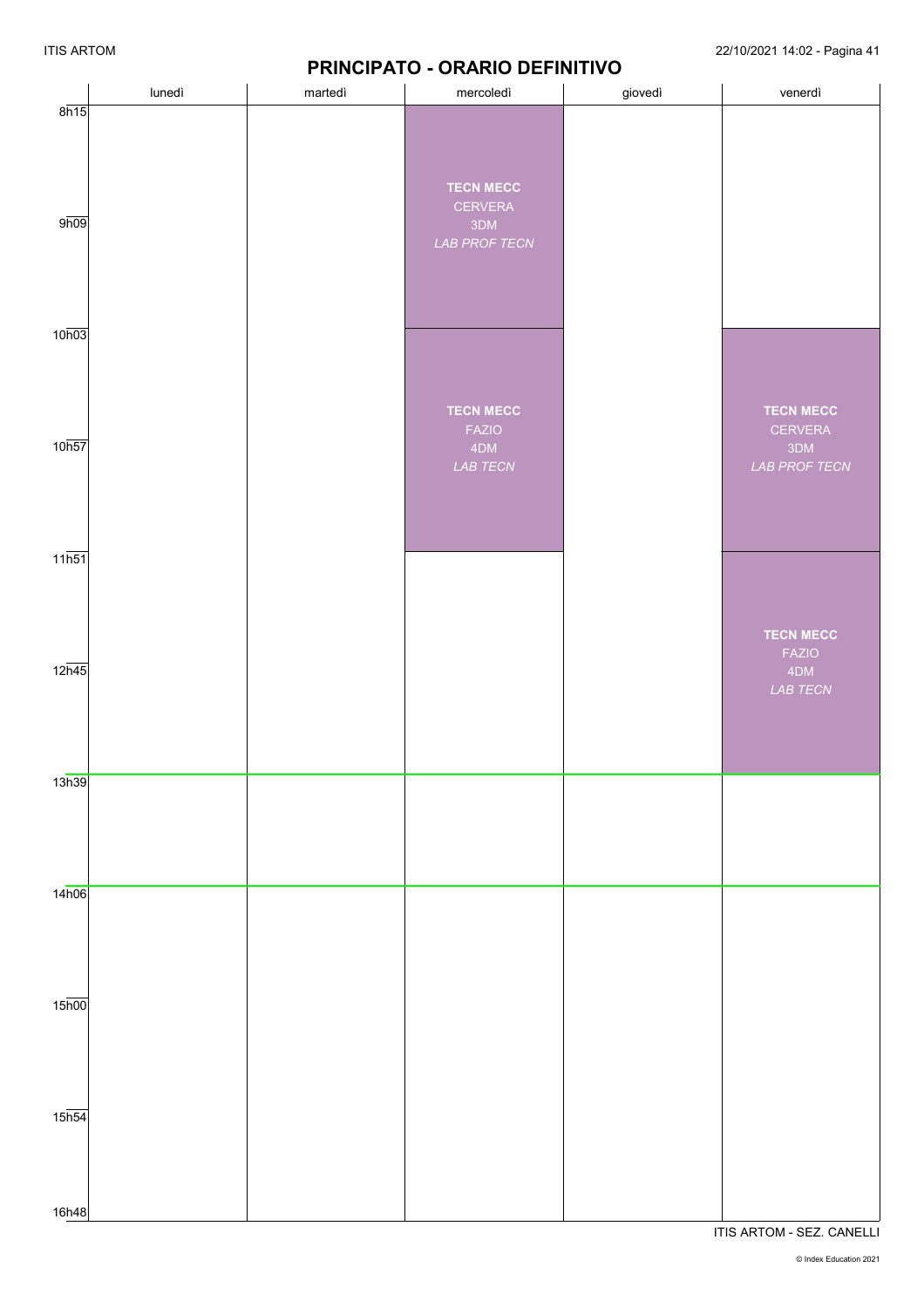#### ITIS ARTOM 22/10/2021 14:02 - Pagina 42

# **RAIMONDO (sostegno) - ORARIO DEFINITIVO**

|                    | lunedì                                                                | - 1-----<br>martedì                         | $\mathbf{r}$<br>mercoledì                        | giovedì                                       | venerdì             |
|--------------------|-----------------------------------------------------------------------|---------------------------------------------|--------------------------------------------------|-----------------------------------------------|---------------------|
| 8h15               | <b>STORIA</b><br><b>FAVRIN</b><br>5P                                  | <b>LETTERE</b><br><b>FAVRIN</b><br>5P       |                                                  | <b>MATEMATICA</b><br><b>DOMANDA</b><br>4CM    |                     |
| 9h09               |                                                                       | <b>LETTERE</b><br>CABASSI, FAVRIN<br>5P     |                                                  | <b>TECN MECC</b><br><b>PANTANO</b><br>4CM     |                     |
| 10h03              | <b>RELIGIONE</b><br>GIUSO<br>4CM                                      | <b>STORIA</b><br>CARDILLO, FAVRIN<br>5P     | <b>LETTERE</b><br><b>BARISONE</b><br>4CM         |                                               |                     |
| 10h57              | <b>TECN ELETTRICHE</b><br>MAROCCO, VITALE<br>5P<br><b>LAB SISTEMI</b> | <b>COMPL MATEM</b><br><b>DOMANDA</b><br>4CM | <b>INGLESE</b><br><b>VISCONTI</b><br>4CM         | <b>TECN ELETTRICHE</b><br>FAZIO, VITALE<br>5P |                     |
| $11\overline{h51}$ | LTE.<br><b>ARRI</b><br>5P                                             |                                             | SISTEMI E AUTOMAZIONE<br>DOMANDA, PISTONE<br>4CM | <b>LETTERE</b><br><b>BARISONE</b><br>4CM      | <b>LETTERE</b>      |
| 12h45              |                                                                       | <b>INGLESE</b><br><b>VISCONTI</b><br>4CM    | <b>INGLESE</b><br><b>CABASSI</b><br>5P           | <b>INGLESE</b><br><b>CABASSI</b><br>5P        | <b>FAVRIN</b><br>5P |
| 13h39              |                                                                       |                                             |                                                  |                                               |                     |
| 14h06              |                                                                       |                                             |                                                  |                                               |                     |
| $15\overline{h00}$ |                                                                       |                                             |                                                  |                                               |                     |
| $15\overline{h54}$ |                                                                       |                                             |                                                  |                                               |                     |
| 16h48              |                                                                       |                                             |                                                  |                                               |                     |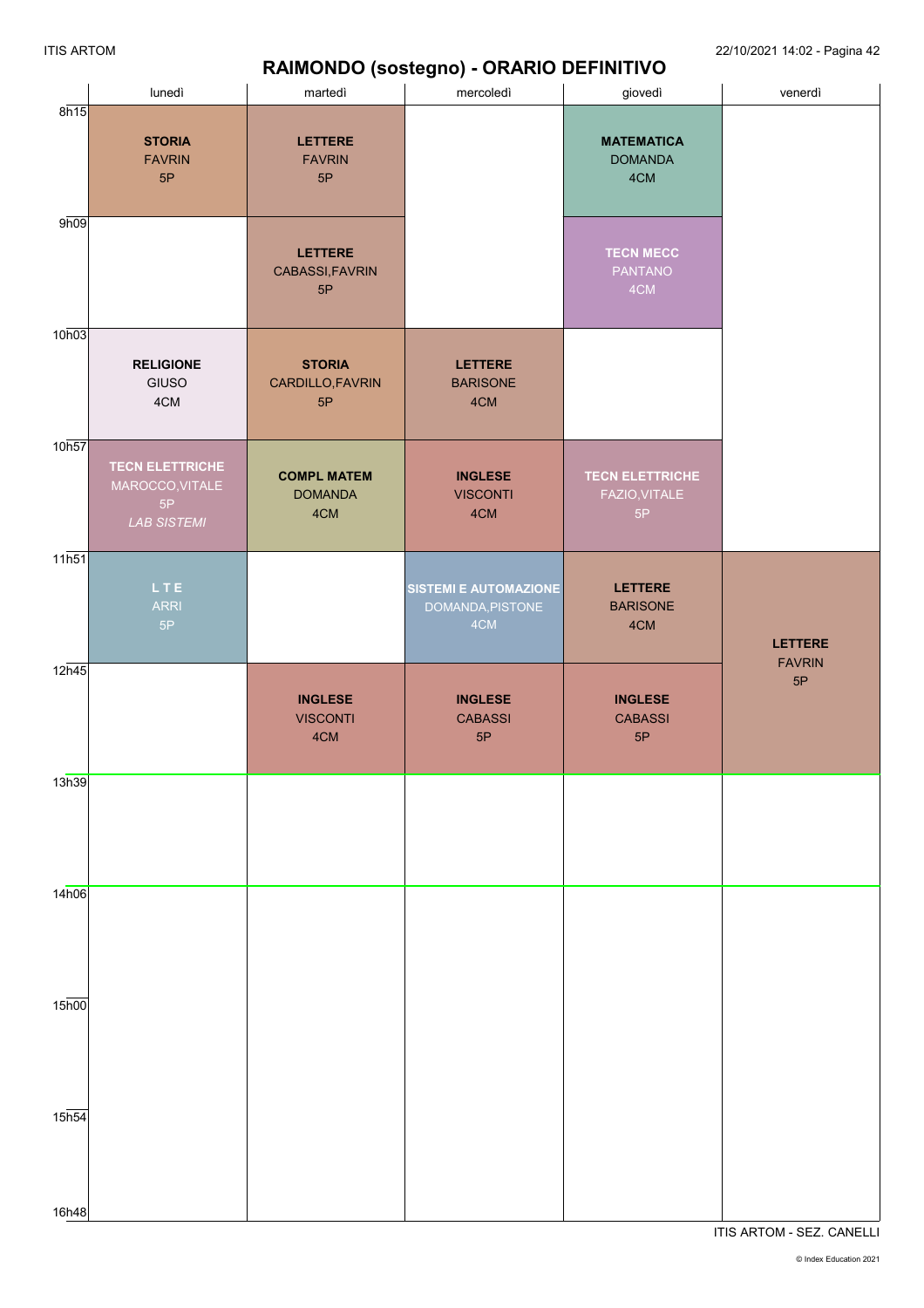#### **SALEMI - ORARIO DEFINITIVO**

ITIS ARTOM 22/10/2021 14:02 - Pagina 43

|                             | lunedì | martedì                                                     | mercoledì | giovedì                                                     | venerdì                                                                                     |
|-----------------------------|--------|-------------------------------------------------------------|-----------|-------------------------------------------------------------|---------------------------------------------------------------------------------------------|
| 8h15                        |        |                                                             |           | <b>FISICA</b><br>FERRARO (sostegno)<br>2L                   | <b>FISICA</b><br><b>DI MAURO</b><br>2P<br><b>LAB FISICA</b>                                 |
| 9h09                        |        | <b>FISICA</b><br><b>DI MAURO</b><br>2L<br><b>LAB FISICA</b> |           | <b>FISICA</b><br><b>MARRA</b><br>1L                         | <b>FISICA</b><br><b>GOGLIA</b><br>SAPIENZA (sostegno)<br>2M                                 |
| 10h03                       |        | <b>FISICA</b><br><b>DI MAURO</b><br>1L<br><b>LAB FISICA</b> |           | <b>FISICA</b><br>GATTO (sostegno)<br>2M                     | <b>FISICA</b><br><b>DI MAURO</b><br>$4\mathsf{L}$                                           |
| 10h57                       |        | <b>FISICA</b><br><b>DI MAURO</b><br>1M<br><b>LAB FISICA</b> |           | <b>FISICA</b><br>GALIZIA (sostegno)<br><b>GIRAUDI</b><br>1M | <b>FISICA</b><br>1M                                                                         |
| 11h51                       |        |                                                             |           |                                                             | <b>FISICA</b><br><b>BRUCCULERI</b> (sostegno)<br><b>DI MAURO</b><br>1P<br><b>LAB FISICA</b> |
| 12h45                       |        | <b>FISICA</b><br><b>DI MAURO</b><br>2M<br><b>LAB FISICA</b> |           |                                                             | <b>FISICA</b><br>MATTURRO (sostegno)<br>2L                                                  |
| 13h39                       |        |                                                             |           |                                                             |                                                                                             |
| 14h06                       |        |                                                             |           |                                                             |                                                                                             |
| $15\overline{h00}$          |        |                                                             |           |                                                             |                                                                                             |
| $15\overline{h54}$<br>16h48 |        |                                                             |           |                                                             |                                                                                             |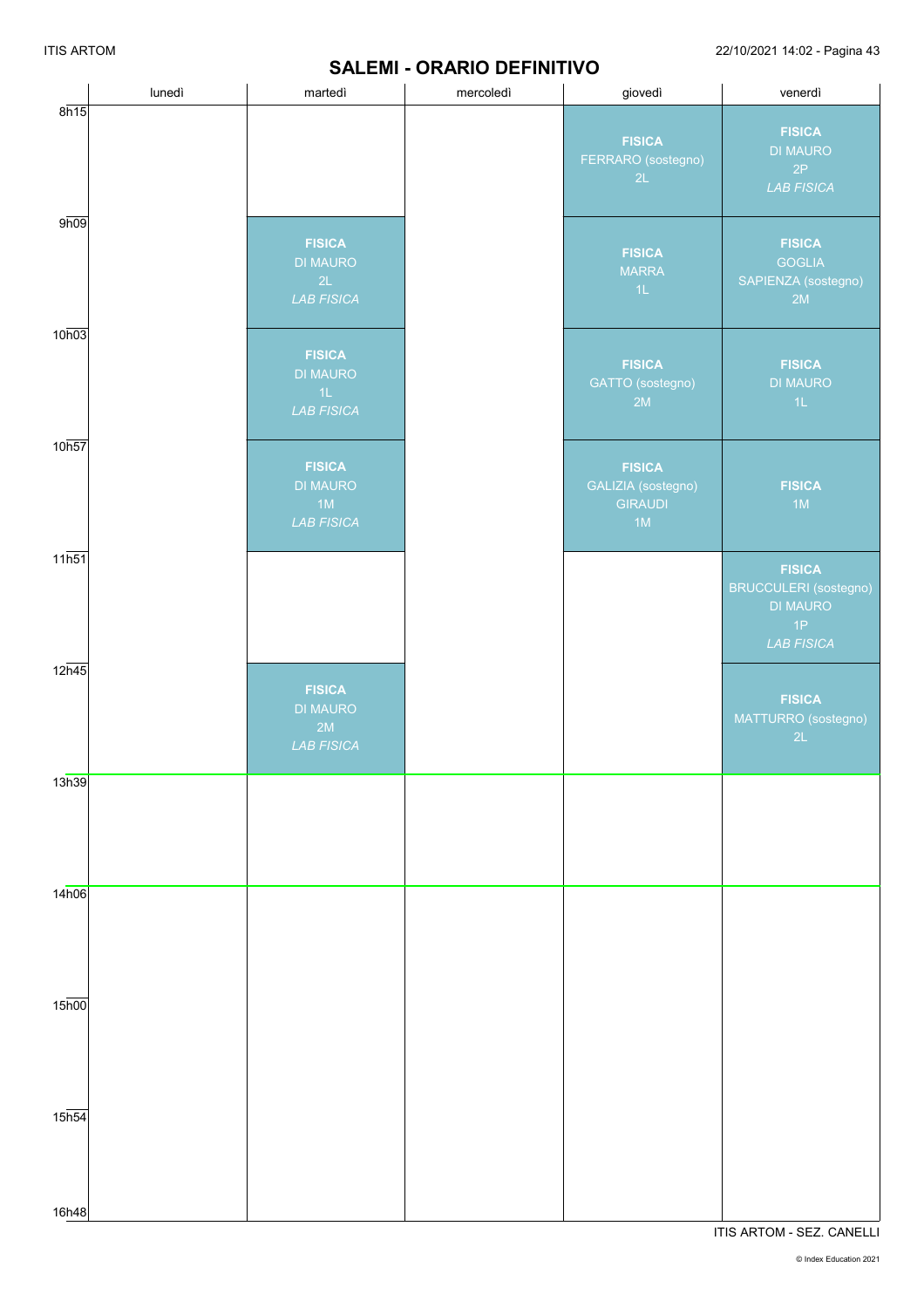### **SAPIENZA (sostegno) - ORARIO DEFINITIVO**

ITIS ARTOM 22/10/2021 14:02 - Pagina 44

|                                          |        |                                                     | $\sigma$  |                                           |                                                              |
|------------------------------------------|--------|-----------------------------------------------------|-----------|-------------------------------------------|--------------------------------------------------------------|
|                                          | lunedì | martedì                                             | mercoledì | giovedì                                   | venerdì                                                      |
| 8h15                                     |        |                                                     |           | <b>INGLESE</b><br><b>VISCONTI</b><br>3P   |                                                              |
| 9h09                                     |        | <b>CHIMICA</b><br><b>SELVINI</b><br>2M              |           | <b>MATEMATICA</b><br><b>DOMANDA</b><br>3P | <b>FISICA</b><br>GOGLIA, SALEMI<br>2M                        |
| 10h03                                    |        | <b>INGLESE</b><br><b>CABASSI</b><br>2M              |           | <b>TECN MECC</b><br>CERVERA, NOBILE       | <b>MATEMATICA</b><br>CACCESE<br>2M                           |
| 10h57                                    |        | <b>GEOGRAFIA</b><br><b>FURLANI</b><br>$2\mathsf{M}$ |           | 3P<br>LAB TECN                            | <b>STORIA</b><br>GALIZIA (sostegno)<br><b>SARTORIS</b><br>3P |
| 11h51                                    |        | <b>STA</b><br><b>FAZIO</b><br>2M                    |           | <b>DIRITTO</b><br>CARDILLO, PIANA<br>2M   |                                                              |
| 12h45                                    |        |                                                     |           | <b>LETTERE</b><br><b>PIANA</b><br>2M      |                                                              |
| 13h39                                    |        |                                                     |           |                                           |                                                              |
| 14h06                                    |        |                                                     |           |                                           |                                                              |
| $15\overline{h00}$<br>$15\overline{h54}$ |        |                                                     |           |                                           |                                                              |
| 16h48                                    |        |                                                     |           |                                           |                                                              |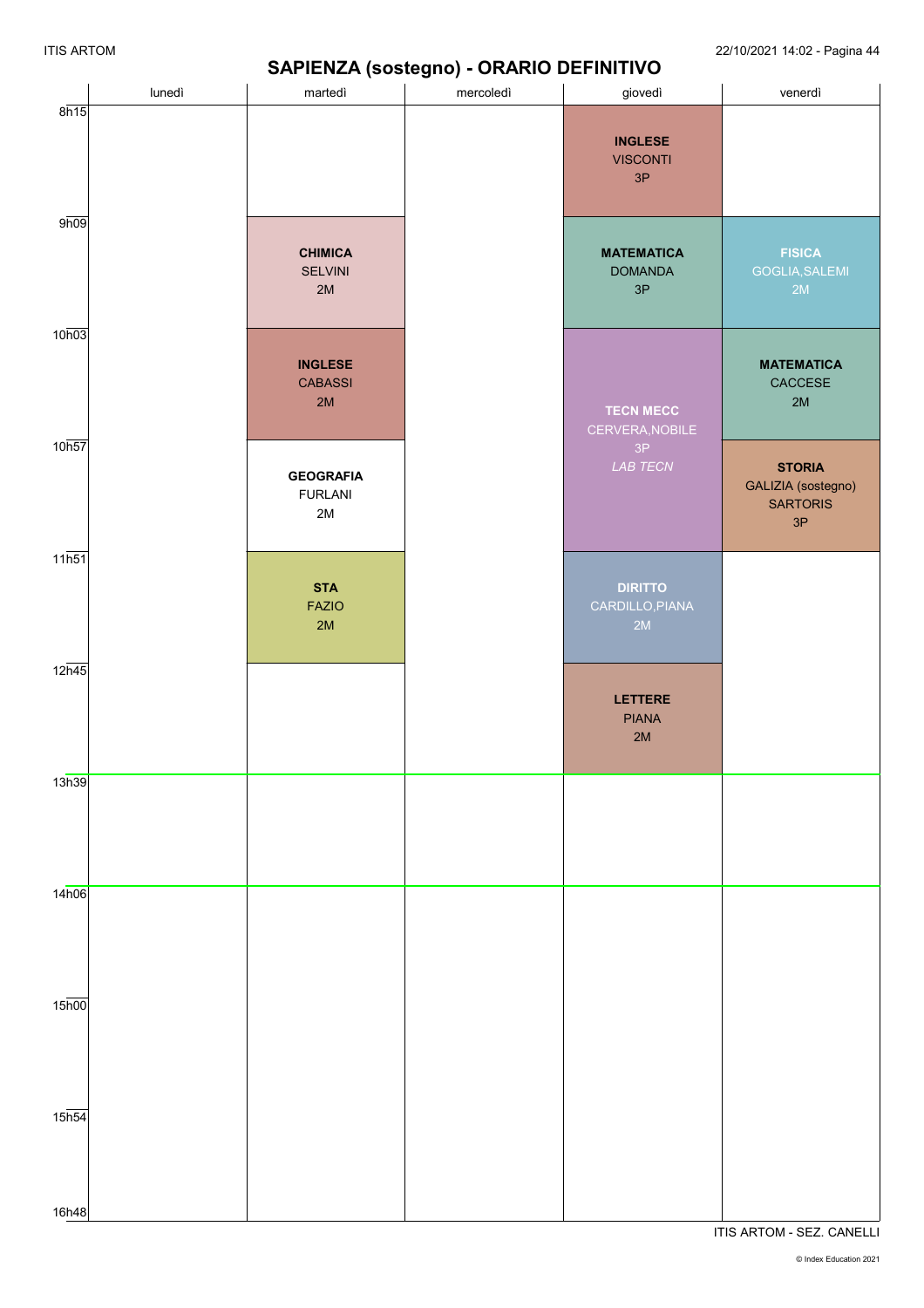|                    | lunedì                                      | martedì                                 | mercoledì                                            | giovedì               | venerdì                                                          |
|--------------------|---------------------------------------------|-----------------------------------------|------------------------------------------------------|-----------------------|------------------------------------------------------------------|
| 8h15               |                                             | <b>LETTERE</b><br>4DM                   | <b>LETTERE</b><br>4DM                                |                       |                                                                  |
| 9h09               |                                             |                                         | <b>LETTERE</b><br><b>CARDILLO</b><br>4DM             |                       | <b>LETTERE</b><br>3DM                                            |
| 10h03              |                                             | <b>LETTERE</b><br>3DM                   | <b>INGLESE</b><br><b>VISCONTI</b><br>3P              |                       | <b>LETTERE</b><br>4DM                                            |
| 10h57              | <b>STORIA</b><br>3P                         | <b>LETTERE</b><br><b>CABASSI</b><br>3DM | LETTERE<br>AMEGLIO (sostegno)<br><b>GUANA'</b><br>2P |                       | <b>STORIA</b><br>GALIZIA (sostegno)<br>SAPIENZA (sostegno)<br>3P |
| $11\overline{h51}$ | <b>LETTERE</b><br><b>PALLAVICINI</b><br>3DM | <b>LETTERE</b>                          |                                                      | <b>LETTERE</b><br>4DM | <b>INGLESE</b><br><b>VISCONTI</b><br>3P                          |
| 12h45              | <b>LETTERE</b><br>4DM                       | 2P                                      | LETTERE<br>3DM                                       | LETTERE<br>2P         | LETTERE<br>2P                                                    |
| 13h39              | assistenza<br>2P                            |                                         |                                                      |                       |                                                                  |
| 14h06              | <b>LETTERE</b><br>2P                        |                                         |                                                      |                       |                                                                  |
| 15 <sub>h00</sub>  | <b>STORIA</b><br>3DM                        |                                         |                                                      |                       |                                                                  |
| 15 <sub>h54</sub>  |                                             |                                         |                                                      |                       |                                                                  |
| 16h48              |                                             |                                         |                                                      |                       |                                                                  |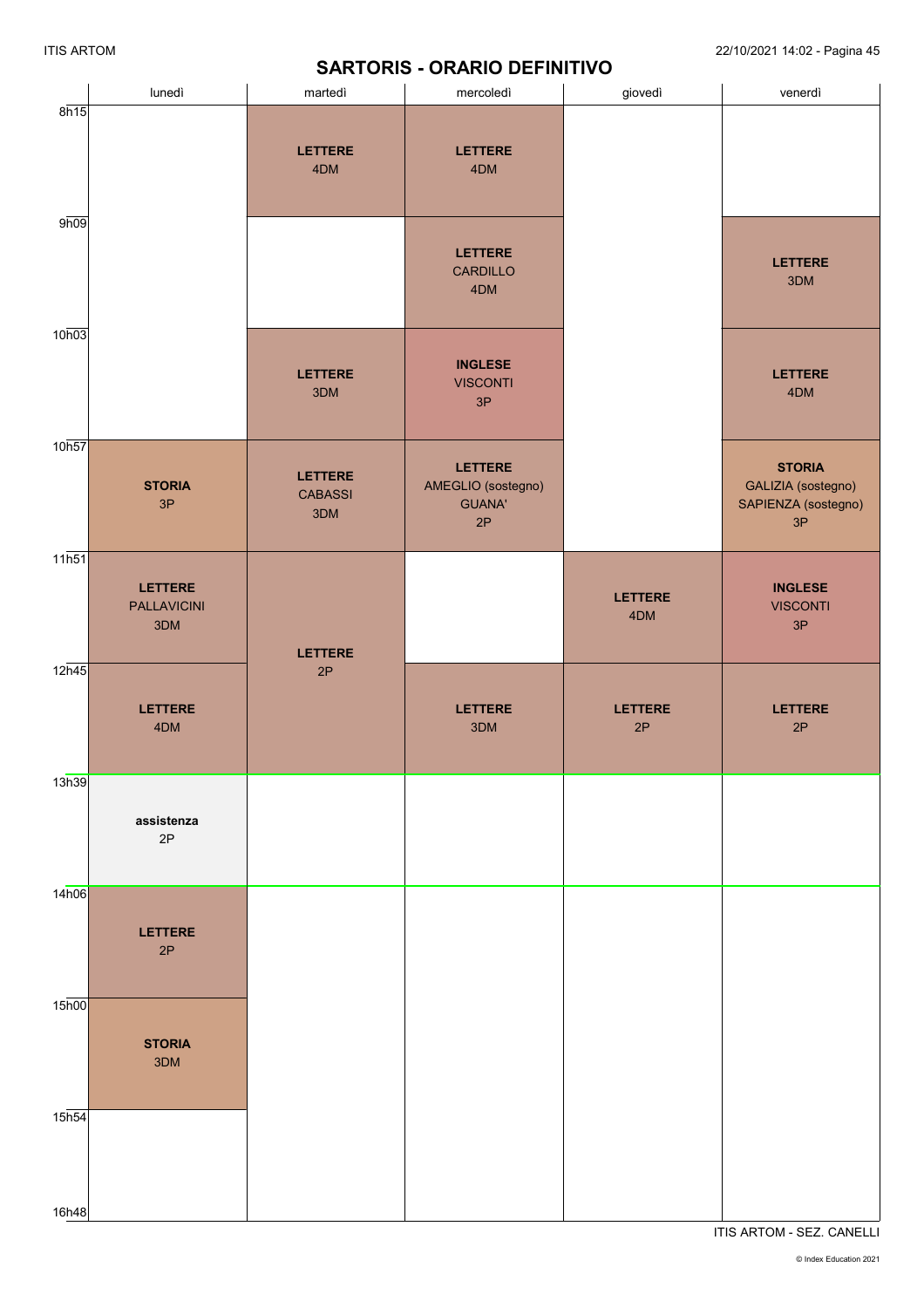# **SELVINI - ORARIO DEFINITIVO**

|                             | lunedì                                     | martedì                                                      | mercoledì                                                                          | giovedì                                                        | venerdì |
|-----------------------------|--------------------------------------------|--------------------------------------------------------------|------------------------------------------------------------------------------------|----------------------------------------------------------------|---------|
| 8h15                        | <b>CHIMICA</b><br>2M                       | <b>CHIMICA</b><br>2L                                         | <b>CHIMICA</b><br>1M                                                               |                                                                |         |
| 9h09                        | <b>CHIMICA</b><br>FERRARO (sostegno)<br>2L | <b>CHIMICA</b><br>SAPIENZA (sostegno)<br>2M                  |                                                                                    |                                                                |         |
| 10h03                       | <b>CHIMICA</b><br>GALIZIA (sostegno)<br>1M | <b>BIOLOGIA</b><br><b>MARRA</b><br>MATTURRO (sostegno)<br>2L | <b>TEC DISEGNO</b><br><b>GOGLIA</b><br>1L                                          |                                                                |         |
| 10h57                       | <b>CHIMICA</b><br>1L                       |                                                              | <b>CHIMICA</b><br><b>CHIAPPONE</b><br>GATTO (sostegno)<br>2M<br><b>LAB CHIMICA</b> | <b>CHIMICA</b><br>CHIAPPONE<br>2L<br><b>LAB CHIMICA</b>        |         |
| 11h51                       |                                            |                                                              |                                                                                    | <b>CHIMICA</b><br><b>CHIAPPONE</b><br>1L<br><b>LAB CHIMICA</b> |         |
| 12h45                       |                                            |                                                              | <b>CHIMICA</b><br>1L                                                               | <b>CHIMICA</b><br>CHIAPPONE<br>1M<br><b>LAB CHIMICA</b>        |         |
| 13h39                       |                                            |                                                              |                                                                                    |                                                                |         |
| 14h06                       |                                            |                                                              |                                                                                    |                                                                |         |
| $15\overline{h00}$          |                                            |                                                              |                                                                                    |                                                                |         |
| $15h\overline{54}$<br>16h48 |                                            |                                                              |                                                                                    |                                                                |         |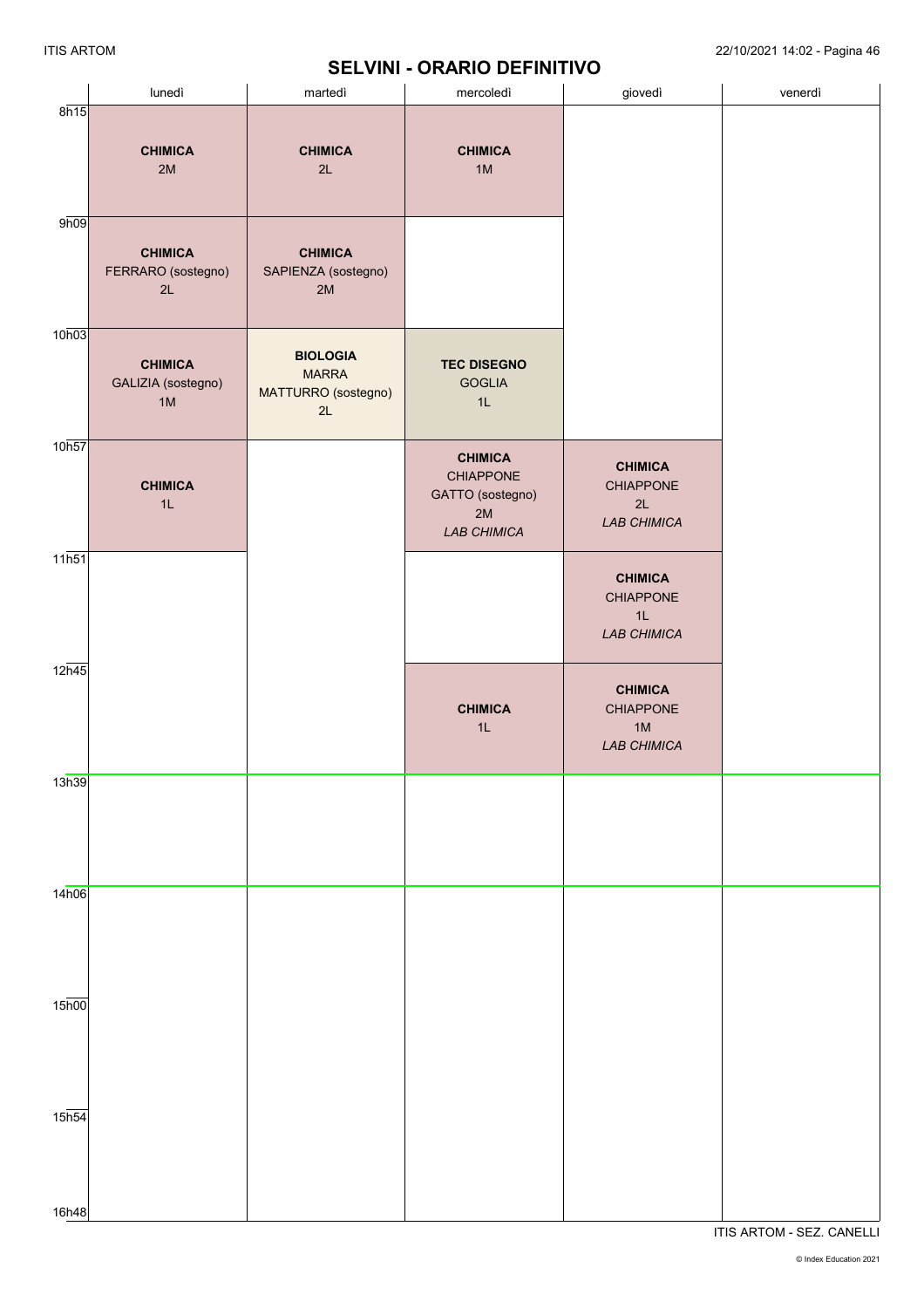# **TITONE - ORARIO DEFINITIVO**

|                    |        |                                                                      | <b>ITIUNE - URARIU DEFINITIVU</b> |                                                                |         |
|--------------------|--------|----------------------------------------------------------------------|-----------------------------------|----------------------------------------------------------------|---------|
|                    | lunedì | martedì                                                              | mercoledì                         | giovedì                                                        | venerdì |
| 8h15<br>9h09       |        | <b>INFORMATICA</b><br><b>VITALE</b><br>1L                            |                                   | <b>INFORMATICA</b><br>CORINO (sostegno)<br>MATTURRO (sostegno) |         |
| 10h03              |        | DIS BIENNIO, LAB INFO                                                |                                   | <b>VITALE</b><br>1P<br>DIS BIENNIO, LAB INFO                   |         |
| 10 <sub>h57</sub>  |        | <b>INFORMATICA</b><br>VITALE, VOGLINO<br>2P<br>DIS BIENNIO, LAB INFO |                                   |                                                                |         |
| $11\overline{h51}$ |        | <b>INFORMATICA</b><br>MARRA, VITALE<br>2P<br>DIS BIENNIO, LAB INFO   |                                   |                                                                |         |
| $12\overline{h45}$ |        | <b>INFORMATICA</b><br><b>VITALE</b><br>1M                            |                                   |                                                                |         |
| 13h39              |        | DIS BIENNIO, LAB INFO                                                |                                   |                                                                |         |
| 14h06              |        |                                                                      |                                   |                                                                |         |
| $15\overline{h00}$ |        |                                                                      |                                   |                                                                |         |
| $15\overline{h54}$ |        |                                                                      |                                   |                                                                |         |
| 16h48              |        |                                                                      |                                   |                                                                |         |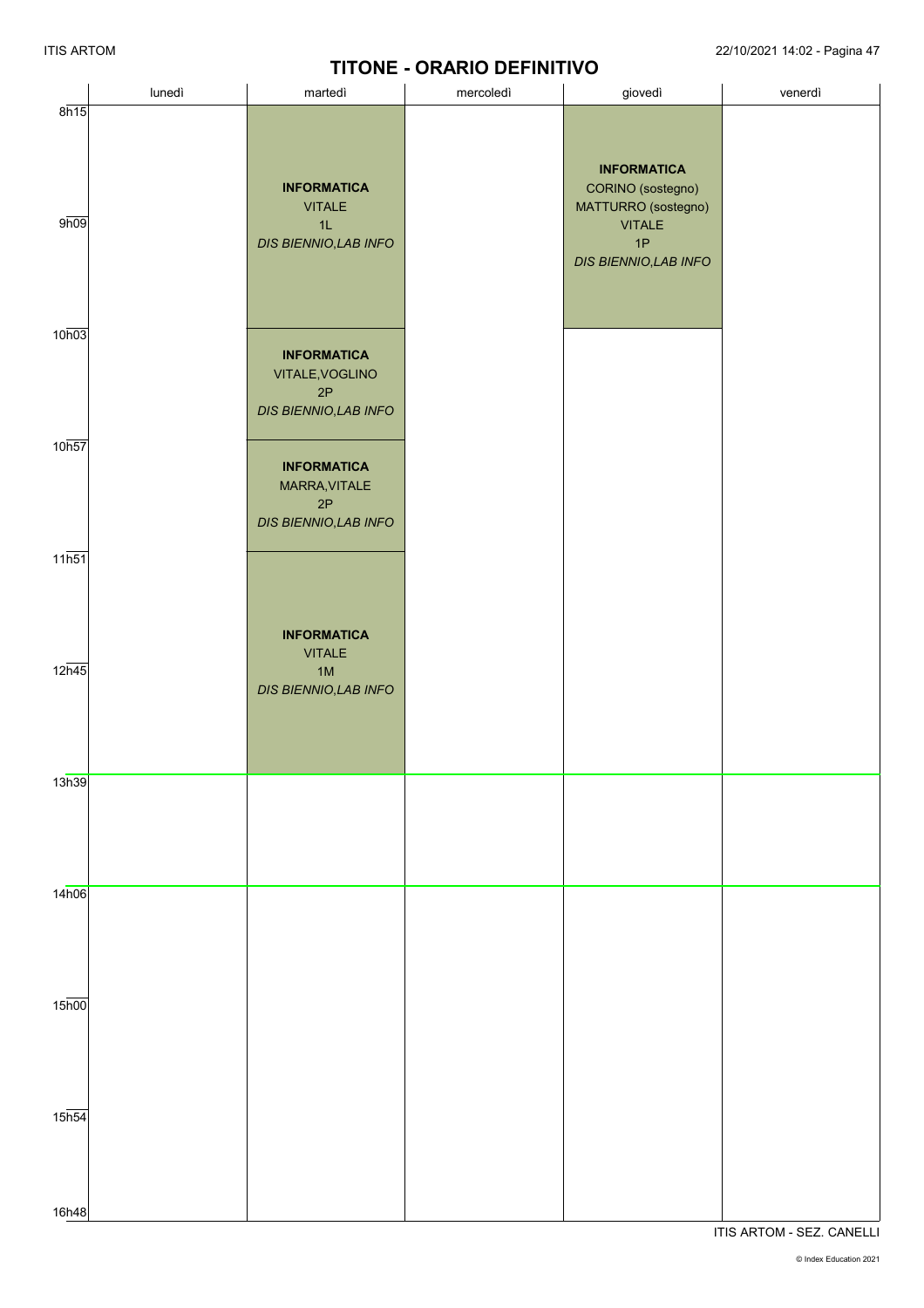#### **VISCONTI - ORARIO DEFINITIVO**

|                            | lunedì                                     | martedì                                      | mercoledì                                                        | giovedì                                     | venerdì                                                                   |
|----------------------------|--------------------------------------------|----------------------------------------------|------------------------------------------------------------------|---------------------------------------------|---------------------------------------------------------------------------|
| 8h15                       | <b>INGLESE</b><br>1P                       |                                              | <b>INGLESE</b><br>CORINO (sostegno)<br>MATTURRO (sostegno)<br>1P | <b>INGLESE</b><br>SAPIENZA (sostegno)<br>3P |                                                                           |
| 9h09                       | <b>INGLESE</b><br>AMEGLIO (sostegno)<br>2P |                                              | <b>INGLESE</b><br>5CM                                            | <b>INGLESE</b><br>AMEGLIO (sostegno)<br>2P  | <b>INGLESE</b><br>4DM                                                     |
| 10h03                      | <b>INGLESE</b><br>AMEGLIO (sostegno)<br>2P |                                              | <b>INGLESE</b><br><b>SARTORIS</b><br>3P                          |                                             | <b>INGLESE</b><br><b>BRUCCULERI</b> (sostegno)<br>CORINO (sostegno)<br>1P |
| 10h57                      | <b>MECCANICA</b><br><b>PISTONE</b><br>5CM  |                                              | <b>INGLESE</b><br>RAIMONDO (sostegno)<br>4CM                     | <b>DPOI</b><br>NGUEPI VOUFOUO<br>3CM        |                                                                           |
| 11h51                      | <b>INGLESE</b><br>5CM                      | <b>INGLESE</b><br>4DM                        |                                                                  | <b>INGLESE</b><br>5CM                       | <b>INGLESE</b><br><b>SARTORIS</b><br>3P                                   |
| 12h45                      |                                            | <b>INGLESE</b><br>RAIMONDO (sostegno)<br>4CM | <b>INGLESE</b><br>4DM                                            | <b>INGLESE</b><br>4CM                       |                                                                           |
| 13h39                      |                                            |                                              |                                                                  |                                             |                                                                           |
| 14h06                      |                                            |                                              |                                                                  |                                             |                                                                           |
| $15\overline{h00}$         |                                            |                                              |                                                                  |                                             |                                                                           |
| 15 <sub>h54</sub><br>16h48 |                                            |                                              |                                                                  |                                             |                                                                           |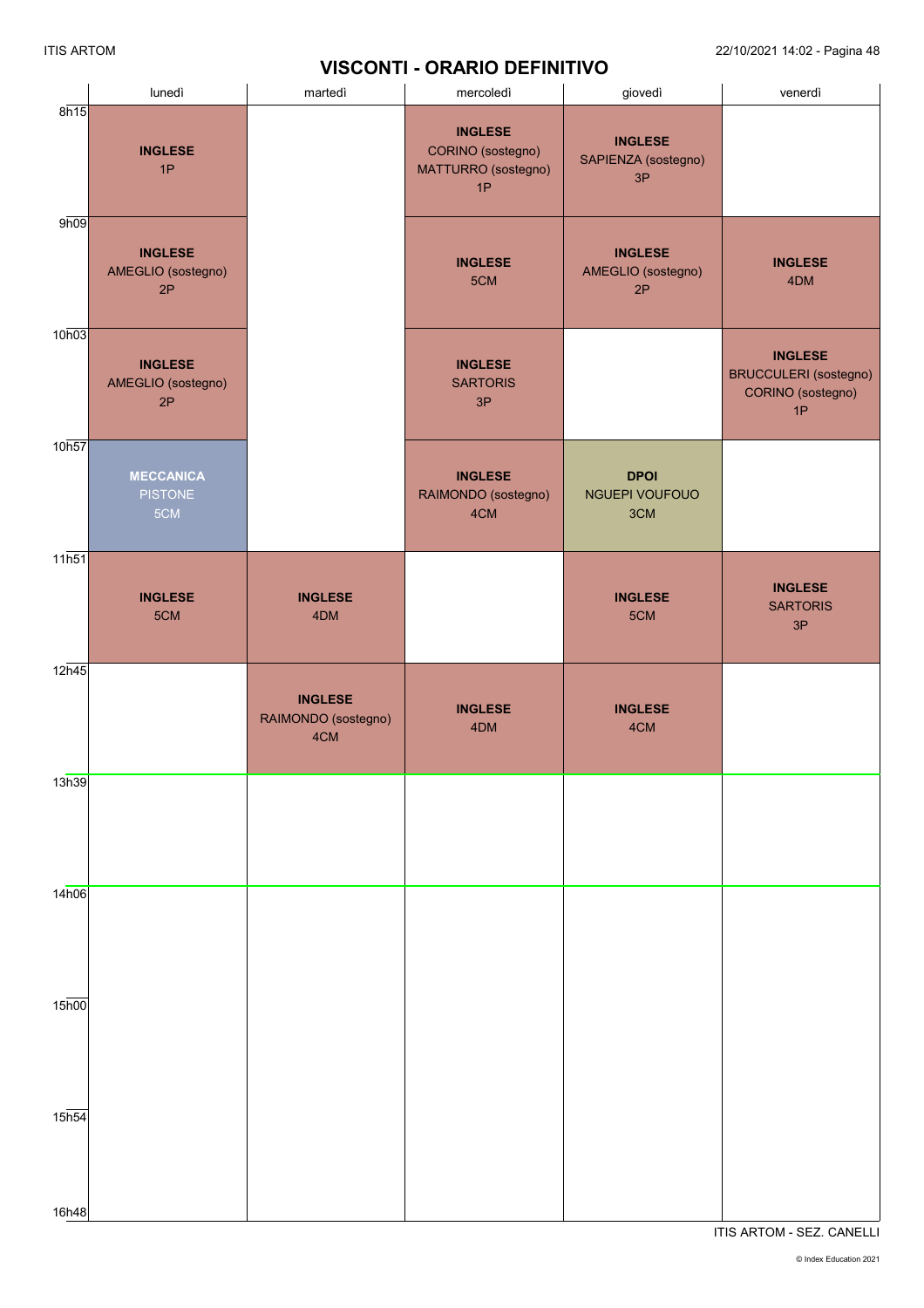# **VITALE - ORARIO DEFINITIVO**

|                   | lunedì                                                                                      | martedì                                                              | VIIALE - URARIU DEFINITIVU<br>mercoledì                                            | giovedì                                                                                                        | venerdì                  |
|-------------------|---------------------------------------------------------------------------------------------|----------------------------------------------------------------------|------------------------------------------------------------------------------------|----------------------------------------------------------------------------------------------------------------|--------------------------|
| 8h15<br>9h09      |                                                                                             | <b>INFORMATICA</b><br><b>TITONE</b><br>1L<br>DIS BIENNIO, LAB INFO   | <b>TECN ELETTRICHE</b><br>GALIZIA (sostegno)<br>3P<br><b>TECN ELETTRICHE</b><br>4P | <b>INFORMATICA</b><br>CORINO (sostegno)<br>MATTURRO (sostegno)<br><b>TITONE</b><br>1P<br>DIS BIENNIO, LAB INFO |                          |
| 10h03             | <b>TECN ELETTRICHE</b><br><b>MAROCCO</b><br>5P<br><b>LAB SISTEMI</b>                        | <b>INFORMATICA</b><br>TITONE, VOGLINO<br>2P<br>DIS BIENNIO, LAB INFO |                                                                                    | <b>MANUTENZIONE</b><br><b>CRISCUOLO</b><br>5P                                                                  |                          |
| 10h57             | <b>TECN ELETTRICHE</b><br><b>MAROCCO</b><br>RAIMONDO (sostegno)<br>5P<br><b>LAB SISTEMI</b> | <b>INFORMATICA</b><br>MARRA, TITONE<br>2P<br>DIS BIENNIO, LAB INFO   |                                                                                    | <b>TECN ELETTRICHE</b><br><b>FAZIO</b><br>RAIMONDO (sostegno)<br>$5\mathsf{P}$                                 |                          |
| 11h51             | <b>TECN ELETTRICHE</b><br><b>MAROCCO</b>                                                    | <b>INFORMATICA</b><br><b>TITONE</b>                                  |                                                                                    |                                                                                                                | <b>INFORMATICA</b><br>1L |
| 12h45             | 4P<br><b>LAB SISTEMI</b>                                                                    | 1M<br>DIS BIENNIO, LAB INFO                                          |                                                                                    |                                                                                                                | <b>INFORMATICA</b><br>1M |
| 13h39             |                                                                                             |                                                                      |                                                                                    |                                                                                                                |                          |
| 14h06             | <b>TECN ELETTRICHE</b><br><b>MAROCCO</b>                                                    |                                                                      |                                                                                    |                                                                                                                |                          |
| 15 <sub>h00</sub> | 3P<br><b>LAB SISTEMI</b>                                                                    |                                                                      |                                                                                    |                                                                                                                |                          |
| 15h54             |                                                                                             |                                                                      |                                                                                    |                                                                                                                |                          |
| 16h48             |                                                                                             |                                                                      |                                                                                    |                                                                                                                |                          |